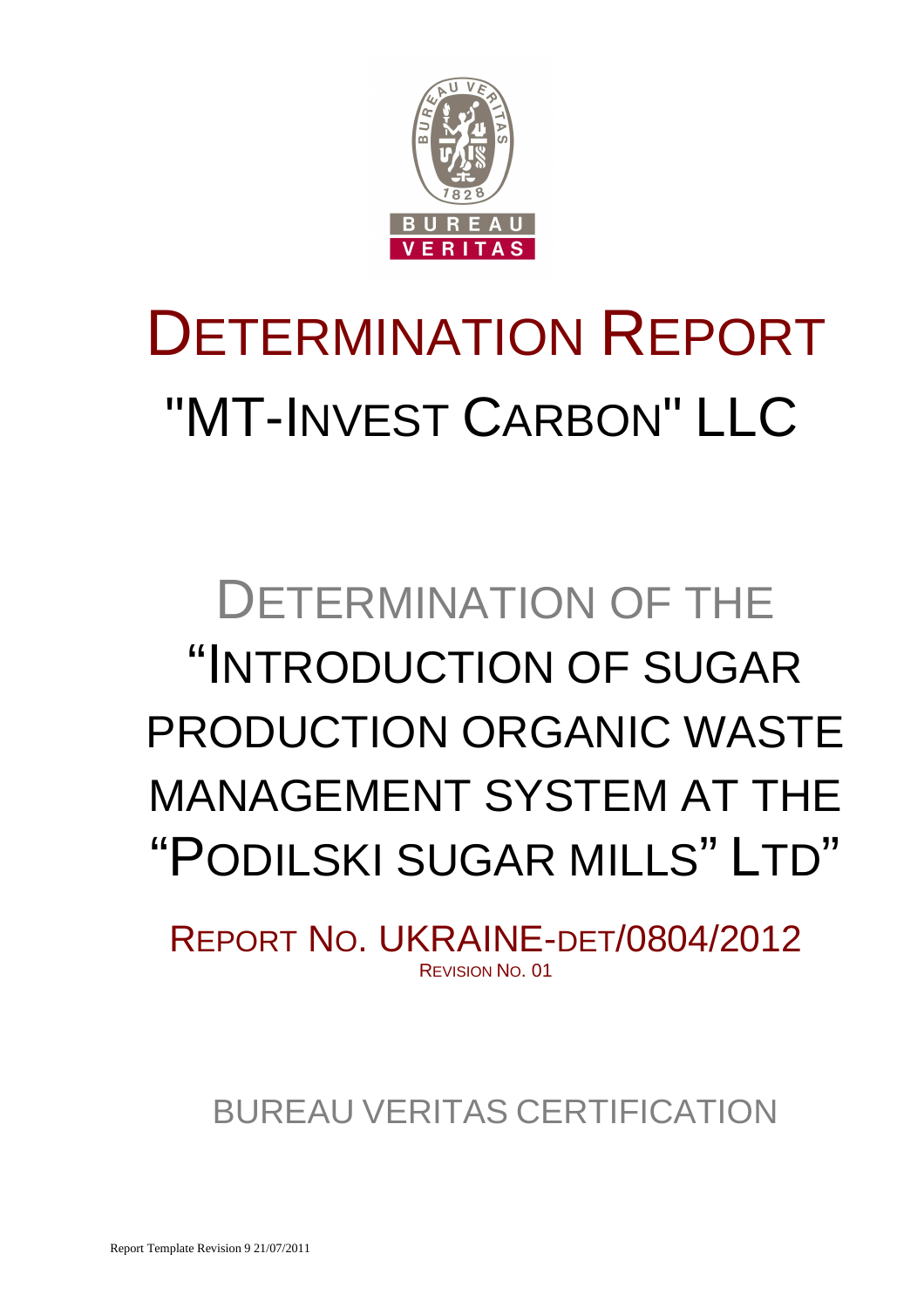

 $\overline{1}$ 

| Date of first issue:<br>29/11/2012                                                                                                                                                                                                                                                                                                                                                                                                                                                                                                                                                                                                              | Organizational unit:<br><b>Bureau Veritas Certification</b><br><b>Holding SAS</b>                       |  |  |
|-------------------------------------------------------------------------------------------------------------------------------------------------------------------------------------------------------------------------------------------------------------------------------------------------------------------------------------------------------------------------------------------------------------------------------------------------------------------------------------------------------------------------------------------------------------------------------------------------------------------------------------------------|---------------------------------------------------------------------------------------------------------|--|--|
| Client:<br>"MT-Invest Carbon" LLC                                                                                                                                                                                                                                                                                                                                                                                                                                                                                                                                                                                                               | Client ref.:<br>laroslav Falendysh                                                                      |  |  |
| Summary:<br>Bureau Veritas Certification has made the determination of the "Introduction of sugar production organic waste<br>management system at the "Podilski sugar mills" Ltd" project of «MT-Invest Carbon» LLC located in Vinnytsia<br>Region of Ukraine, on the basis of UNFCCC criteria for the JI, as well as criteria given to provide for consistent<br>project operations, monitoring and reporting. UNFCCC criteria refer to Article 6 of the Kyoto Protocol, the JI<br>rules and modalities and the subsequent decisions by the JI Supervisory Committee, as well as the host<br>country criteria.                                |                                                                                                         |  |  |
| The determination scope is defined as an independent and objective review of the project design document,<br>the project's baseline study, monitoring plan and other relevant documents, and consisted of the following<br>three phases: i) desk review of the project design and the baseline and monitoring plan; ii) follow-up interviews<br>with project stakeholders; iii) resolution of outstanding issues and the issuance of the final determination report<br>and opinion. The overall determination, from Contract Review to Determination Report & Opinion, was<br>conducted using Bureau Veritas Certification internal procedures. |                                                                                                         |  |  |
| The first output of the determination process is a list of Clarification and Corrective Action Requests (CL and<br>CAR), presented in Appendix A. Taking into account this output, the project proponent revised its project<br>design document.                                                                                                                                                                                                                                                                                                                                                                                                |                                                                                                         |  |  |
| In summary, it is Bureau Veritas Certification's opinion that the project correctly applies Guidance on criteria for<br>baseline setting and monitoring and meets the relevant UNFCCC requirements for the JI and the relevant host<br>country criteria.                                                                                                                                                                                                                                                                                                                                                                                        |                                                                                                         |  |  |
| Report No.:<br>Subject Group:<br>UKRAINE-det/0804/2012<br>JI                                                                                                                                                                                                                                                                                                                                                                                                                                                                                                                                                                                    | <b>Indexing terms</b>                                                                                   |  |  |
| Project title:<br>"Introduction of sugar production organic waste<br>management system at the "Podilski sugar<br>mills" Ltd"                                                                                                                                                                                                                                                                                                                                                                                                                                                                                                                    |                                                                                                         |  |  |
| Work carried out by:<br>Kateryna Zinevych - Team leader, lead verifier<br>Volodymyr Kulish - Team member, verjfjér                                                                                                                                                                                                                                                                                                                                                                                                                                                                                                                              | $\boxtimes$<br>No distribution without permission from the<br>Client or responsible organizational unit |  |  |
| Work reviewed by:<br>Ivan Sokolov + Internal Technical Reviewer<br>Olena Manziuk - Technical Specialist                                                                                                                                                                                                                                                                                                                                                                                                                                                                                                                                         | Limited distribution                                                                                    |  |  |
| Work approved by:<br>Holding SAS<br>Ivan Sokolov - Operational Manager<br>Unrestricted distribution                                                                                                                                                                                                                                                                                                                                                                                                                                                                                                                                             |                                                                                                         |  |  |
| Date of this revision:<br>Rev. No.:<br>29/11/2012<br>50<br>01                                                                                                                                                                                                                                                                                                                                                                                                                                                                                                                                                                                   | Number of pages:                                                                                        |  |  |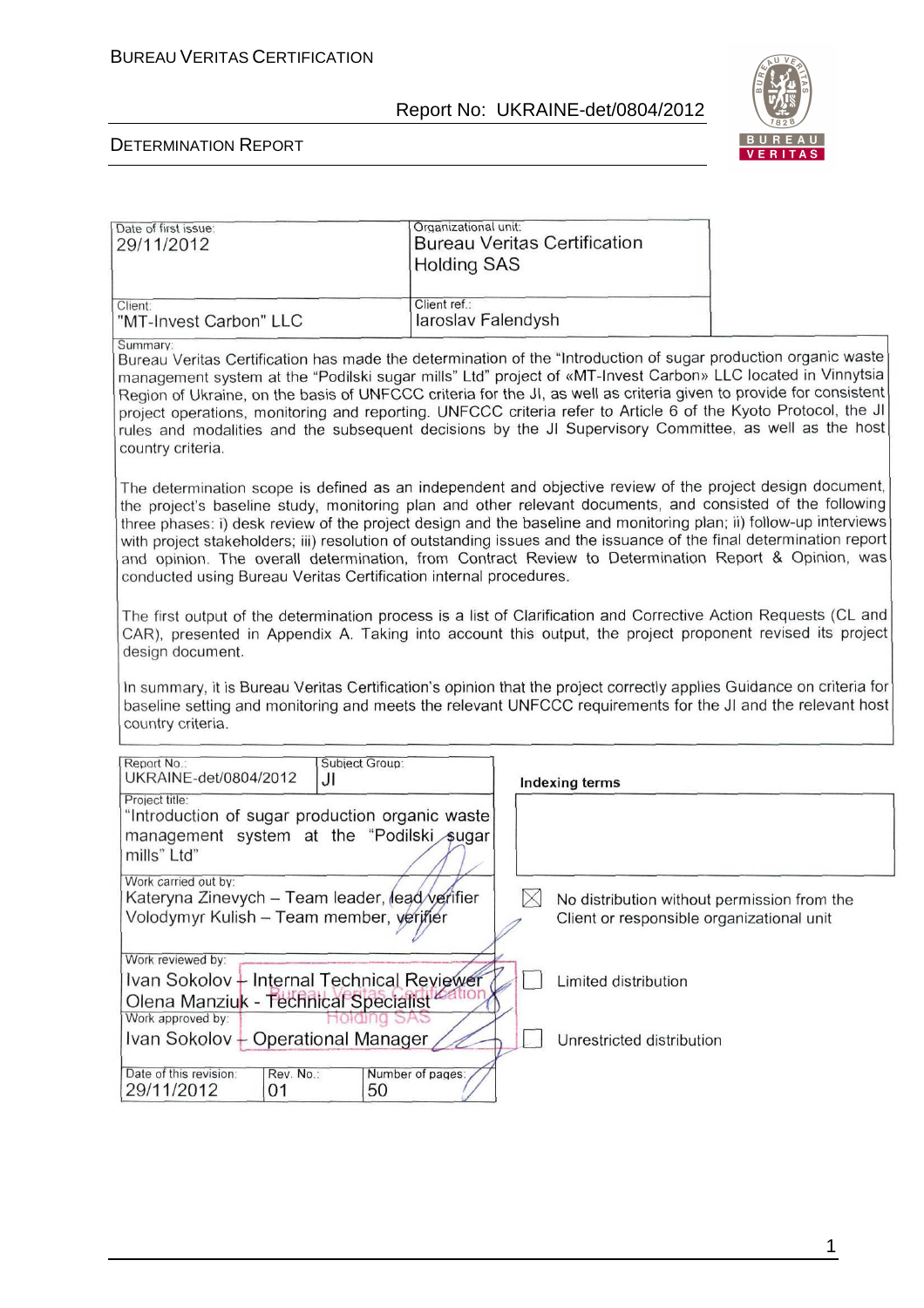DETERMINATION REPORT

| 1.2 Scope                |   |
|--------------------------|---|
| 1.3 Determination team   | 3 |
|                          |   |
| 2.1 Review of Documents  |   |
| 2.2 Follow-up Interviews |   |

1 INTRODUCTION ......................................................................................... 3 1.1 Objective 3

2.3 Resolution of Clarification and Corrective Action Requests 5

| 3              |                                                                |                 |
|----------------|----------------------------------------------------------------|-----------------|
| $\overline{4}$ |                                                                |                 |
| 4.1            | Project approvals by Parties involved (19-20)                  | 8               |
| 4.2            | Authorization of project participants by Parties involved (21) | 8               |
| 4.3            | Baseline setting (22-26)                                       | 8               |
| 4.4            | Additionality (27-31)                                          | 9               |
| 4.5            | Project boundary (32-33)                                       | 10              |
| 4.6            | Crediting period (34)                                          | 10 <sup>°</sup> |
| $\overline{A}$ | $M$ anitaring plan $(DF, \Omega)$                              | $\overline{A}$  |

## 4.7 Monitoring plan (35-39) 11 4.8 Leakage (40-41) 15 4.9 Estimation of emission reductions or enhancements of net removals  $(42-47)$  15 4.10 Environmental impacts (48) 19 4.11 Stakeholder consultation (49) 19 4.12 Determination regarding small scale projects (50-57) 19 4.13 Determination regarding land use, land-use change and forestry (LULUCF) projects (58-64) 19 4.14 Determination regarding programmes of activities (65-73) 20 5 SUMMARY AND REPORT OF HOW DUE ACCOUNT WAS TAKEN OF COMMENTS RECEIVED PURSUANT TO PARAGRAPH 32 OF THE JI GUIDELINES ........................................ 20 6 DETERMINATION OPINION .................................................................. 20 7 REFERENCES .......................................................................................... 22

APPENDIX A: DETERMINATION PROTOCOL ........................................................ 25



## **Table of Contents Page 2016**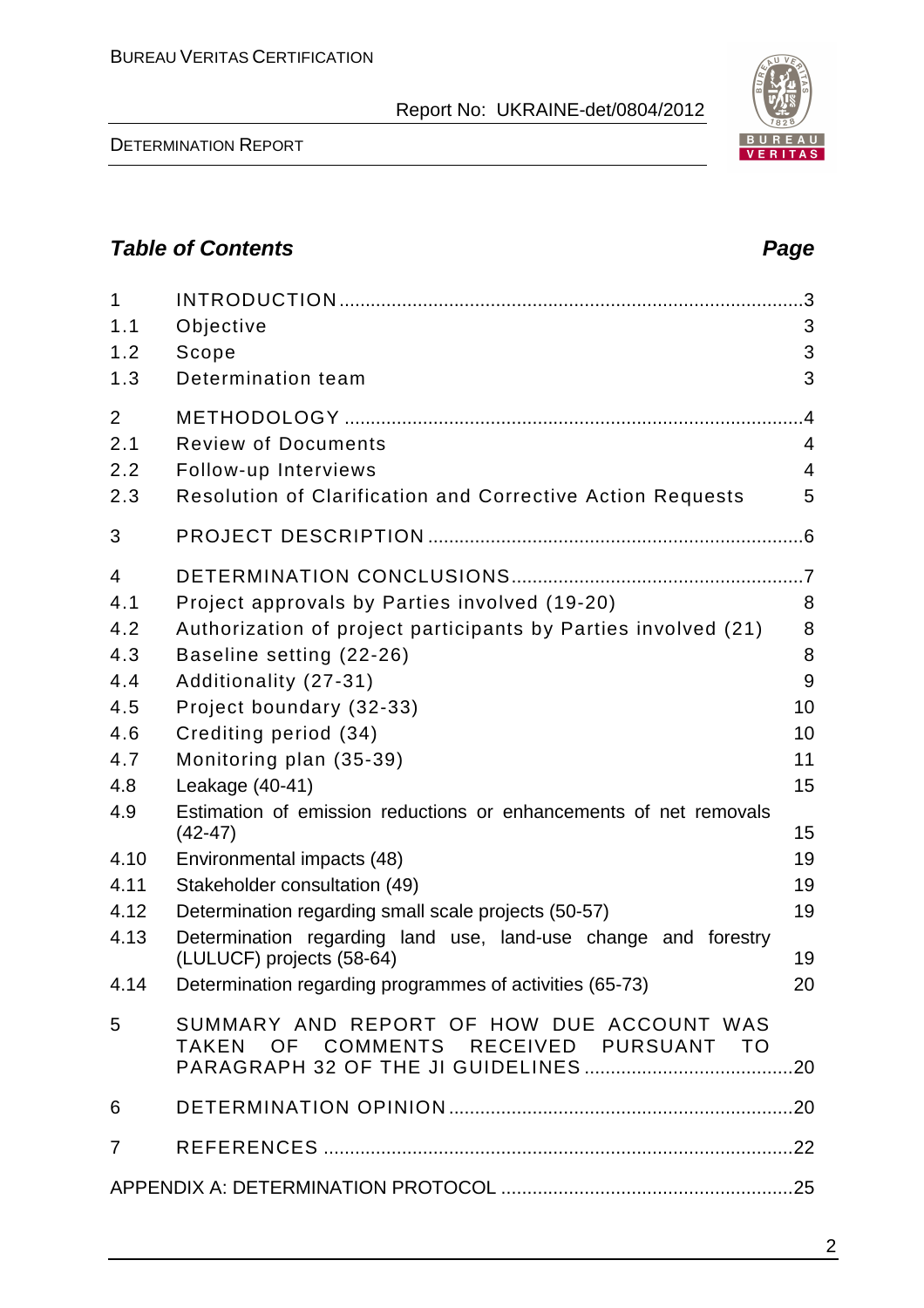

DETERMINATION REPORT

## **1 INTRODUCTION**

«MT-Invest Carbon» LLC has commissioned Bureau Veritas Certification to determine its JI project "Introduction of sugar production organic waste management system at the "Podilski sugar mills" Ltd" (hereafter called "the project") in Vinnytsia Region of Ukraine.

This report summarizes the findings of the determination of the project, performed on the basis of UNFCCC criteria, as well as criteria given to provide for consistent project operations, monitoring and reporting.

## **1.1 Objective**

The determination serves as project design verification and is a requirement of all projects. The determination is an independent third party assessment of the project design. In particular, the project's baseline, the monitoring plan (MP), and the project's compliance with relevant UNFCCC and host country criteria are determined in order to confirm that the project design, as documented, is sound and reasonable, and meets the stated requirements and identified criteria. Determination is a requirement for all JI projects and is seen as necessary to provide assurance to stakeholders of the quality of the project and its intended generation of emission reduction units (ERUs).

UNFCCC criteria refer to Article 6 of the Kyoto Protocol, the JI rules and modalities and the subsequent decisions by the JI Supervisory Committee, as well as the host country criteria.

## **1.2 Scope**

The determination scope is defined as an independent and objective review of the project design document, the project's baseline study and monitoring plan and other relevant documents. The information in these documents is reviewed against Kyoto Protocol requirements, UNFCCC rules and associated interpretations.

The determination is not meant to provide any consulting towards the Client. However, stated requests for clarifications and/or corrective actions may provide input for improvement of the project design.

## **1.3 Determination team**

The determination team consists of the following personnel:

Kateryna Zinevyh Team Leader, Bureau Veritas Certification Climate Change Lead Verifier

Volodymyr Kulish

Team Member, Bureau Veritas Certification Climate Change Verifier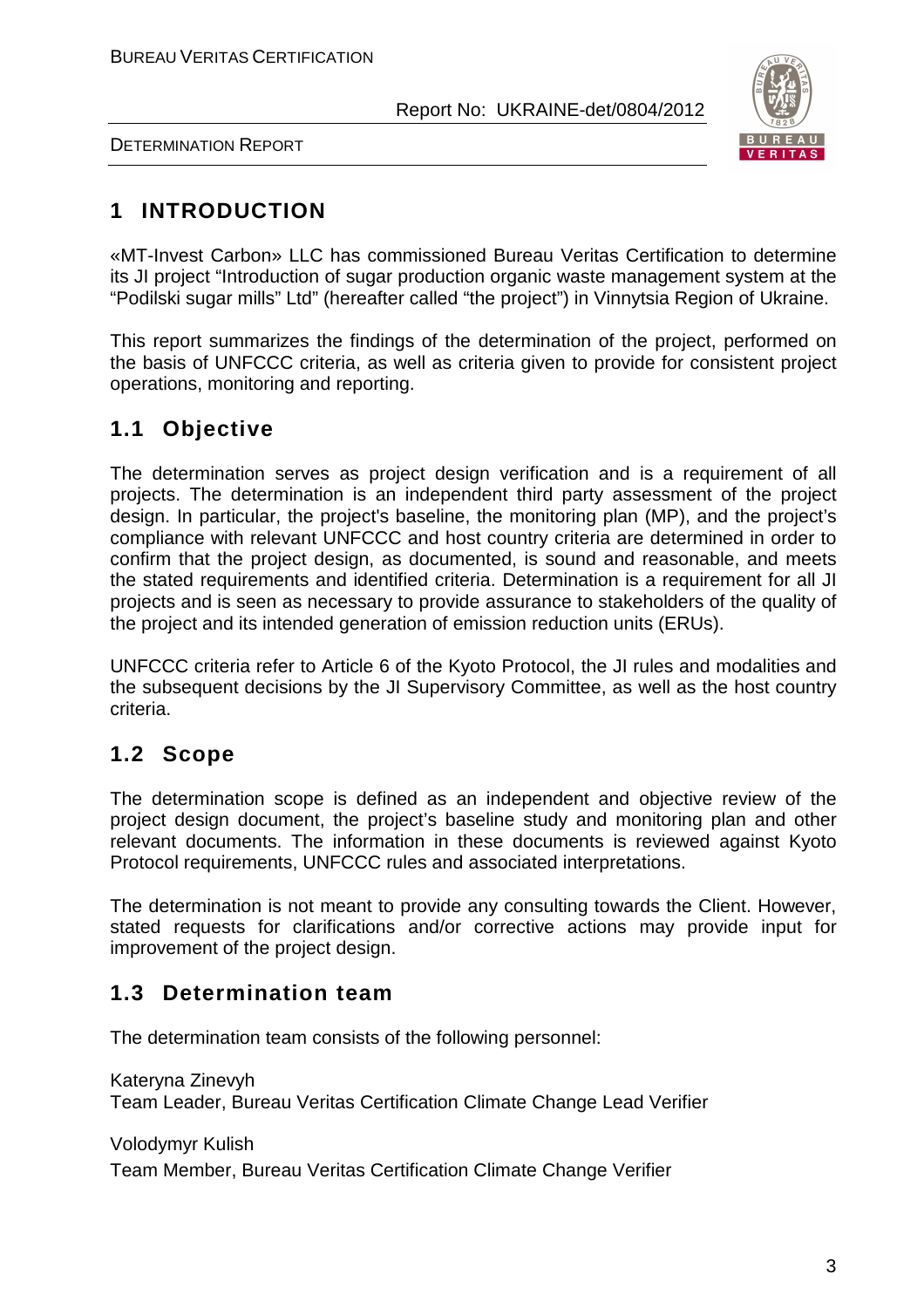

DETERMINATION REPORT

This determination report was reviewed by:

Ivan Sokolov Bureau Veritas Certification Internal Technical Reviewer

Olena Manziuk Bureau Veritas Certification Technical Specialist

## **2 METHODOLOGY**

The overall determination, from Contract Review to Determination Report & Opinion, was conducted using Bureau Veritas Certification internal procedures.

In order to ensure transparency, a determination protocol was customized for the project, according to the version 01 of the Joint Implementation Determination and Verification Manual, issued by the Joint Implementation Supervisory Committee at its 19 meeting on 04/12/2009. The protocol shows, in a transparent manner, criteria (requirements), means of determination and the results from determining the identified criteria. The determination protocol serves the following purposes:

- It organizes, details and clarifies the requirements a JI project is expected to meet;
- It ensures a transparent determination process where the determiner will document how a particular requirement has been determined and the result of the determination.

The completed determination protocol is enclosed in Appendix A to this report.

## **2.1 Review of Documents**

The Project Design Document (PDD) submitted by «MT-Invest Carbon» LLC and additional background documents related to the project design and baseline, i.e. country Law, Guidelines for users of the joint implementation project design document form, Approved CDM methodology and/or Guidance on criteria for baseline setting and monitoring, Kyoto Protocol, Clarifications on Determination Requirements to be Checked by an Accredited Independent Entity were reviewed.

To address Bureau Veritas Certification corrective action and clarification requests, «MT-Invest Carbon» LLC revised the PDD and resubmitted it as version 2.0.

The determination findings presented in this report relate to the project as described in the PDD versions 1.0 dated 28/09/2012, 2.0 dated 28/11/2012.

#### **2.2 Follow-up Interviews**

On 08/11/2012 Bureau Veritas Certification performed on-site interviews with project stakeholders to confirm selected information and to resolve issues identified in the document review. Representatives of "Podilski sugar mills" Ltd and «MT-Invest Carbon»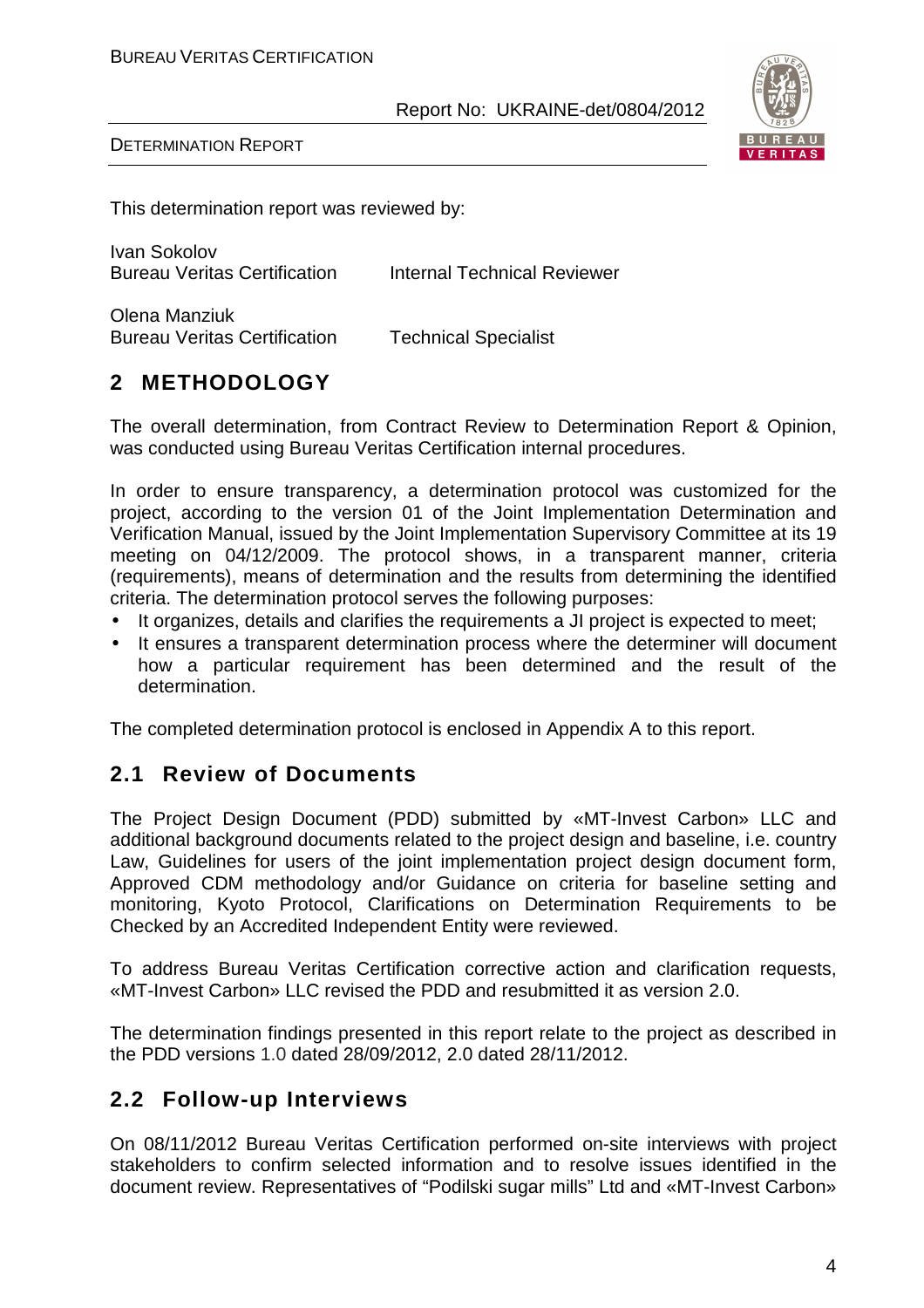

DETERMINATION REPORT

LLC were interviewed (see References). The main topics of the interviews are summarized in Table 1.

| Table 1 Interview topics |
|--------------------------|
|--------------------------|

| Interviewed<br>organization | <b>Interview topics</b>                                         |
|-----------------------------|-----------------------------------------------------------------|
| "Podilski sugar mills" Ltd  | Implementation schedule<br>➤                                    |
|                             |                                                                 |
|                             | $\triangleright$ Project management organization                |
|                             | $\triangleright$ Evidence and records on reconstruction and new |
|                             | equipment and its operation                                     |
|                             | $\triangleright$ Environmental impact assessment                |
|                             | Responsibilities and authorities on project monitoring          |
|                             | Monitoring equipment<br>➤                                       |
|                             | Quality control and quality assurance procedures                |
|                             | Negative environmental impact                                   |
|                             | Local stakeholders and community comments                       |
| <b>CONSULTANT:</b>          | $\triangleright$ Applicability of methodology                   |
| «MT-Invest Carbon» LLC      | <b>Baseline and Project scenarios</b><br>➤                      |
|                             | <b>Barrier analysis</b><br>➤                                    |
|                             | Additionality justification                                     |
|                             | Common practice analysis                                        |
|                             | $\triangleright$ Monitoring plan                                |
|                             | Conformity of PDD to JI requirements                            |

## **2.3 Resolution of Clarification and Corrective Action Requests**

The objective of this phase of the determination is to raise the requests for corrective actions and clarification and any other outstanding issues that needed to be clarified for Bureau Veritas Certification positive conclusion on the project design.

If the determination team, in assessing the PDD and supporting documents, identifies issues that need to be corrected, clarified or improved with regard to JI project requirements, it will raise these issues and inform the project participants of these issues in the form of:

(a) Corrective action request (CAR), requesting the project participants to correct a mistake in the published PDD that is not in accordance with the (technical) process used for the project or relevant JI project requirement or that shows any other logical flaw;

(b) Clarification request (CL), requesting the project participants to provide additional information for the determination team to assess compliance with the JI project requirement in question;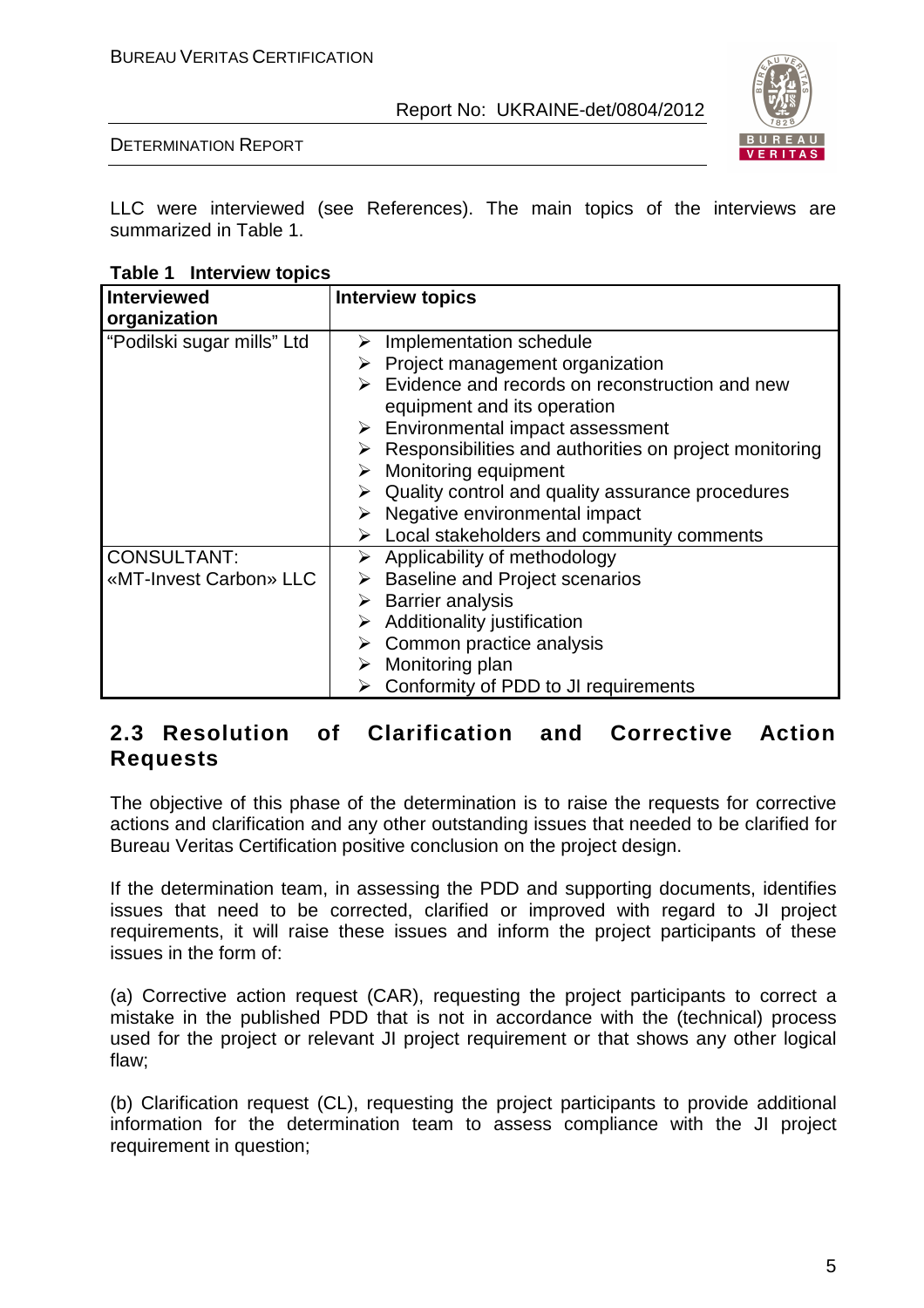

DETERMINATION REPORT

(c) Forward action request (FAR), informing the project participants of an issue, relating to project implementation but not project design, that needs to be reviewed during the first verification of the project.

The determination team will make an objective assessment as to whether the actions taken by the project participants, if any, satisfactorily resolve the issues raised, if any, and should conclude its findings of the determination.

To guarantee the transparency of the determination process, the concerns raised are documented in more detail in the determination protocol in Appendix A.

## **3 PROJECT DESCRIPTION**

The project aims at improving and modernizing the practice of recycling of organic waste at sugar plants, included in the project boundaries. The project activity results in decrease of the amount of sugar beet pulp to be disposed in landfills, where due to decomposition of organic matter in the pulp under anaerobic conditions the methane releases, which is a greenhouse gas.

The project has been implemented at three sugar plants of the Vinnytsia Region of Ukraine. "Podilski sugar mills" Ltd coordinates the project activity.

#### **Situation before the project implementation**

Before the project realization, equipment and infrastructure (warehouses, adjusted logistics system) necessary to decrease moisture content in the pulp, wherefore it quickly deteriorated, and this valuable feed resource turned into organic waste, which at first was stored in pulp pits (up to three months) and then transported to landfills. When emptying the pulp pits from deteriorated pulp, 3-5% of its mass left at the pit bottom, containing a large number of microorganisms that rapidly contaminated new pulp and speeded up the pace of its deterioration. Due to the use of this practice, the pulp produced at the JI project plants could not be used for feeding cattle and was disposed at landfills.

#### **Baseline scenario**

In the baseline scenario in the absence of the project the situation would continue: companies would still store sugar beet pulp in pits in the substance as it was produced, with no additional actions aimed at reduction of its moisture content. After filling the pulp pits with pulp, it would be transported and disposed at landfills. This scenario foresees decomposition of organic matter with the generation of landfill gas containing greenhouse gas – methane.

Sugar production is a main business activity of the sugar plants. However, other products or waste is secondary and those to which not much attention is paid. The base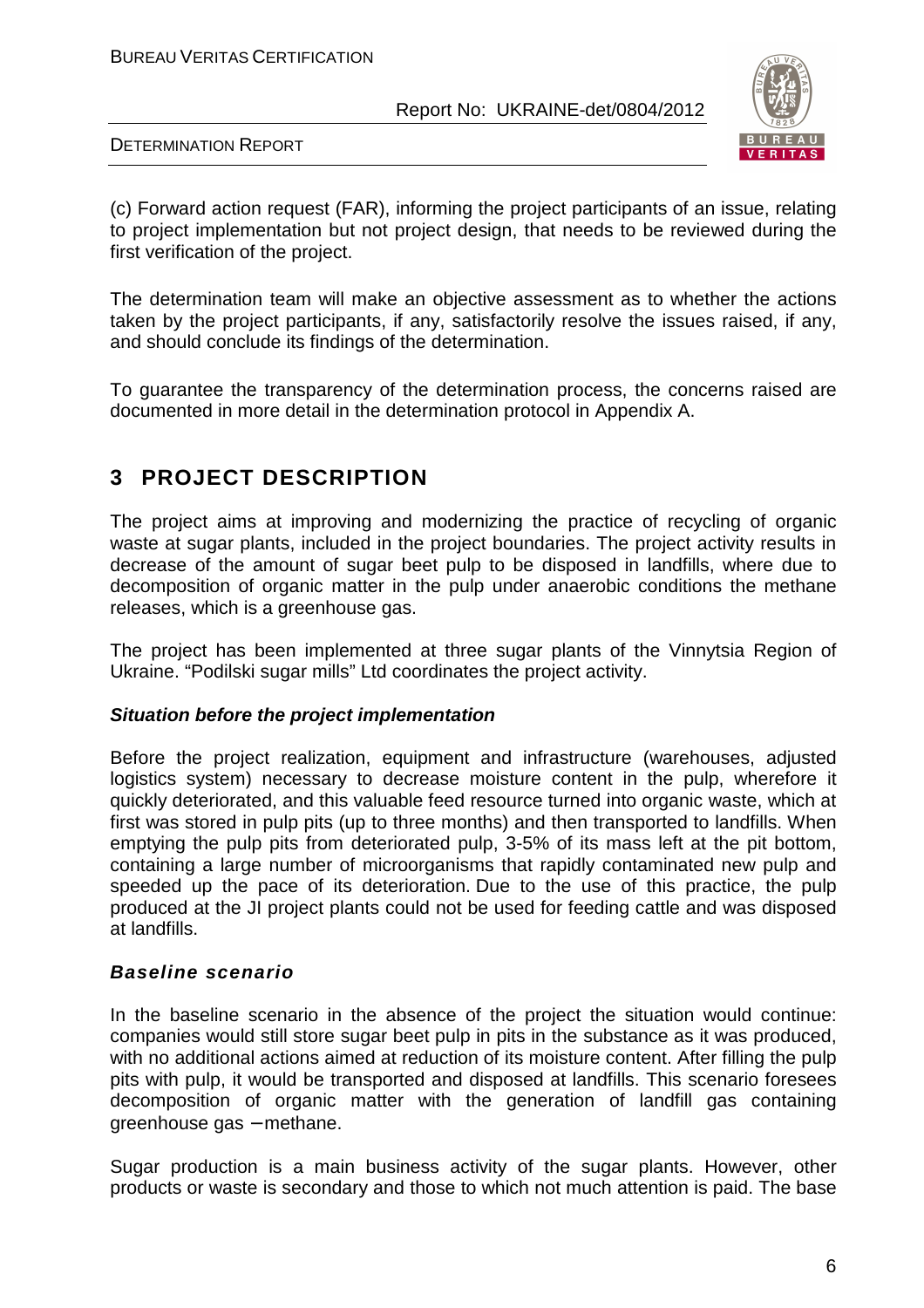

DETERMINATION REPORT

scenario envisaged the continuation of the pulp handling practice that used to be applied by the plants. This scenario does not require any changes to the technical process of the plant, investment and does not face any barriers.

#### **Project scenario**

Project scenario assumes installation of equipment for decreasing of moisture content in the pulp, which allows its beneficial utilization as feed for cattle, thus it is not to be disposed at landfills and methane does not release into the atmosphere in result of pulp decomposition.

#### **Project history**

The project was initiated by "Podilski sugar mills" Ltd in early 2005. Along with the ratification of the Kyoto Protocol, the opportunity to receive additional financial benefits from reducing greenhouse gases has appeared that was an additional argument for the introduction of such activities at other plants of the Vinnytsia Region. Implementation of the main project activity took place during 2005-2007.

Emission reductions will be sold as ERUs in the international emission trading market, and the funds obtained will improve the financial performance of the project to a level that justifies the means that were used for its implementation. From the very beginning, the joint implementation mechanism was one of the prominent factors of the project, and financial benefits under this mechanism plays an important role in deciding on the start of the operation and is considered to be one of the reasons to launch the project realization.

Project implementation schedule.

| 12/03/2005              | Decision making on the project realization     |
|-------------------------|------------------------------------------------|
| 01/04/2006 - 01/05/2007 | Investment stage                               |
| 23/05/2006 - 28/07/2007 | Construction-assembly and administration works |
| 01/08/2007 - 31/12/2026 | Operation stage                                |
| 01/01/2008 - 31/12/2026 | Emission reduction generation                  |

The identified areas of concern as to the project description, project participants response and BVC's conclusion are described in Appendix A (refer to CAR 01-CAR 05).

## **4 DETERMINATION CONCLUSIONS**

In the following sections, the conclusions of the determination are stated.

The findings from the desk review of the original project design documents and the findings from interviews during the follow up visit are described in the Determination Protocol in Appendix A.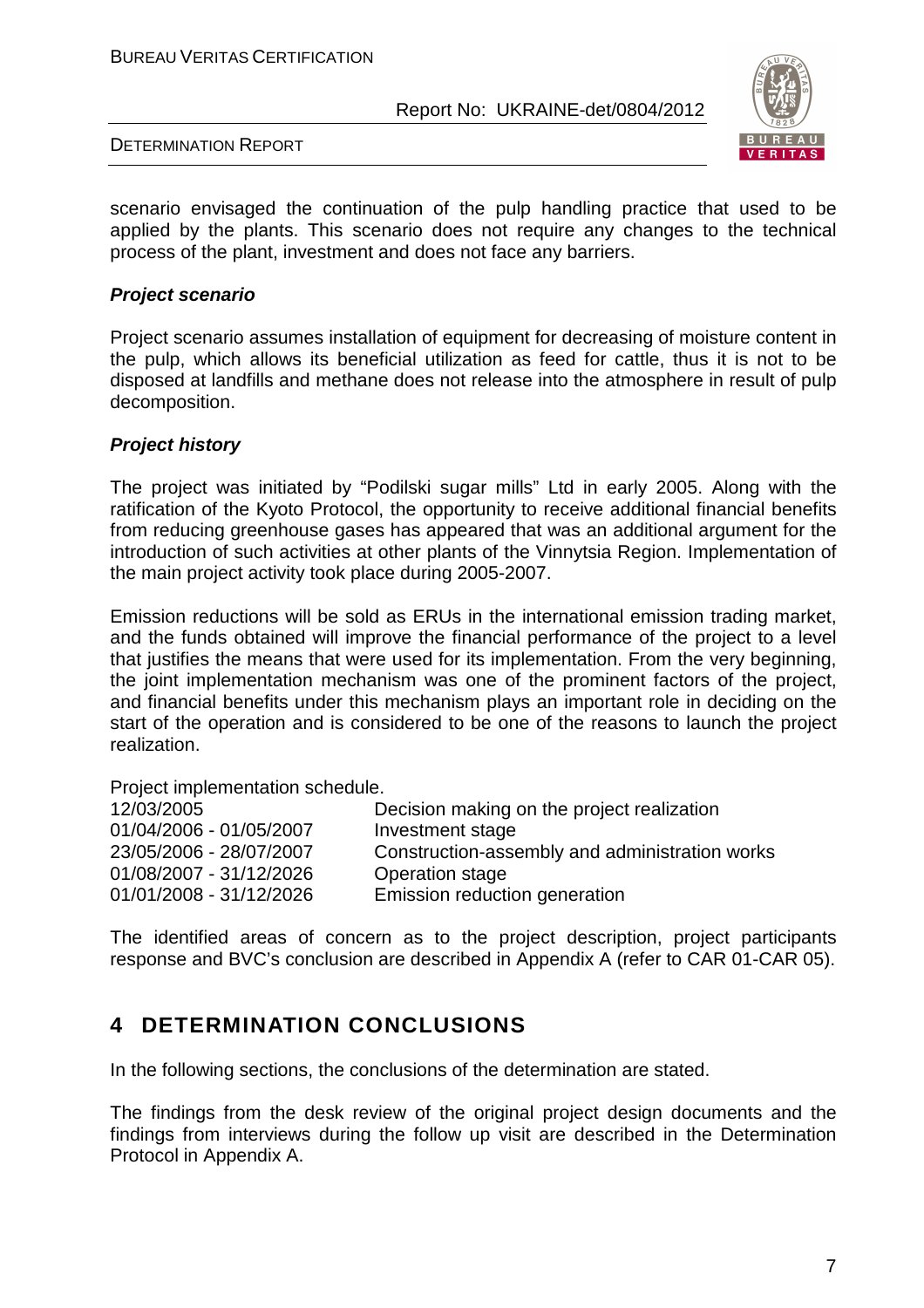

DETERMINATION REPORT

The Clarification and Corrective Action Requests are stated, where applicable, in the following sections and are further documented in the Determination Protocol in Appendix A. The determination of the Project resulted in 23 Corrective Action Requests and 7 Clarification Requests.

The number between brackets at the end of each section corresponds to the DVM paragraph

## **4.1 Project approvals by Parties involved (19-20)**

After receiving JI Project Determination Report from the Accredited Independent Entity the project documentation will be submitted to the State Environmental Investment Agency of Ukraine for receiving a Letter of Approval.

The identified areas of concern as to the project approvals by Parties involved, project participants' response and BVC's conclusion are described in Appendix A (refer to CAR 10 and CAR 11).

The project has no approvals by the Parties involved, therefore CAR 11 remains pending. This CAR will be closed after providing the written approvals.

## **4.2 Authorization of project participants by Parties involved (21)**

The participation of each project participant will be authorized by the Letter of Approval from appropriate party explicitly stating the name of the legal entity.

The project has no approvals by the Parties involved, therefore CAR 11 remains pending. This CAR will be closed after providing the written approvals.

## **4.3 Baseline setting (22-26)**

The PDD explicitly indicates that JI specific approach was the selected approach for identifying the baseline.

The PDD provides a detailed theoretical description in a complete and transparent manner, as well as justification, that the baseline is established:

- (a) By listing and describing the following plausible future scenarios on the basis of conservative assumptions and selecting the most plausible one:
	- a. Continuation of existing situation that does not require any additional investment;
	- b. Utilization of sugar beet pulp along with the production of biogas;
	- c. Preparation of pulp for use as feed for cattle;
	- d. Production of beet pectin, pectin glue or dietary fiber from pulp.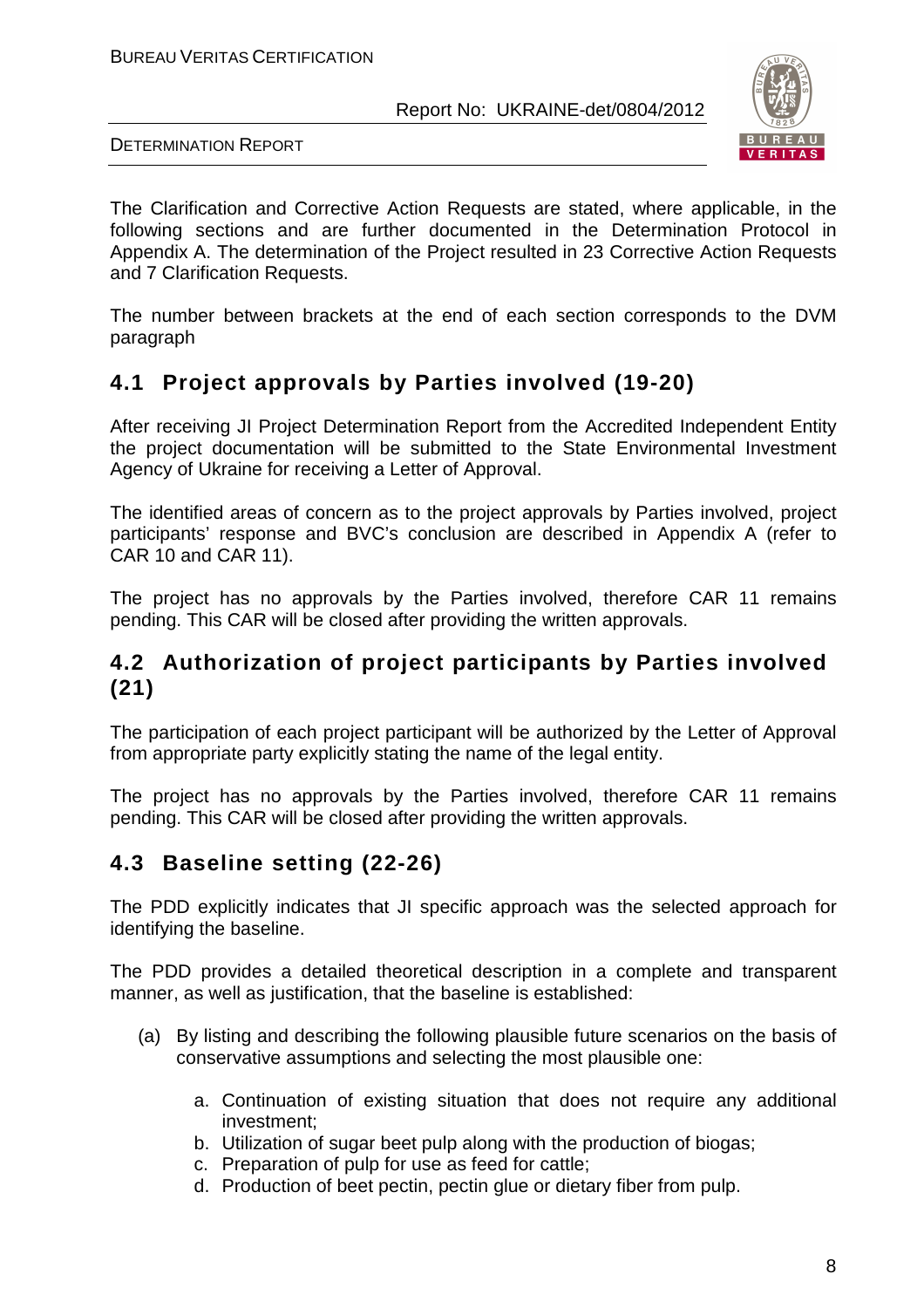DETERMINATION REPORT



- (b) Taking into account relevant national and/or sectoral policies and circumstances, such as sectoral reform initiatives, local fuel availability, power sector expansion plans, and the economic situation in the project sector. In this context, the following key factors that affect a baseline are taken into account:
	- a. Complex production process
	- b. Prices fluctuation on electricity and natural gas in Ukraine
	- c. Long pay-off period
	- d. The implementation of the proposed project requires sufficient investment and personnel
	- e. Ukraine has one of the lowest tariffs in Europe. Due to this it is hard to invest funds in the reconstruction and repair of equipment

In order to establish the baseline scenario project participants have chosen the use of JI specific approach and "Combined tool to identify the baseline scenario and demonstrate additionality" (version 04.0.0).

All explanations, descriptions and analyses pertaining to the baseline in the PDD are made in accordance with the identified JI specific approach and the baseline is identified appropriately.

The identified areas of concern as to the baseline setting, project participants response and BVC's conclusion are described in Appendix A (refer to CAR 07-CAR 08).

## **4.4 Additionality (27-31)**

The barrier and common practice analyses were used for the demonstration of additionality. All explanations, descriptions and analyses are made in accordance with the selected tool or method.

The additionality was justified by:

- 1. Identification of four alternatives to the project activity;
- 2. The identified financial and other barriers may hinder the planned project activity implementation without it being registered as JI project;
- 3. Common practice analysis that complements the barrier analysis

Additionality is demonstrated appropriately as a result of the analysis using the approach chosen.

The identified areas of concern as to the additionality, project participants response and BVC's conclusion are described in Appendix A (refer to CAR 09).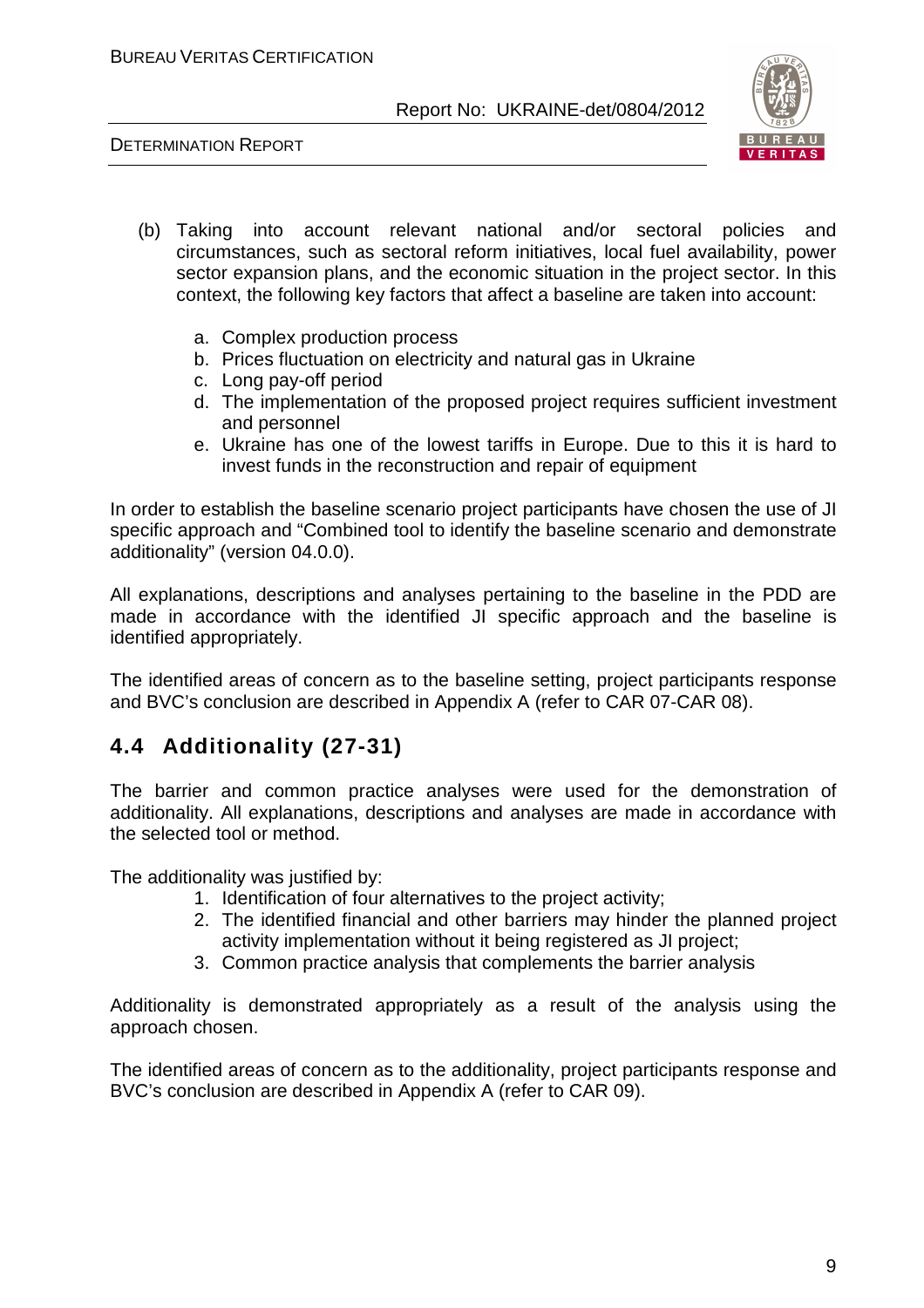

DETERMINATION REPORT

## **4.5 Project boundary (32-33)**

The project boundary defined in the PDD encompasses all anthropogenic emissions by sources of greenhouse gases (GHGs) that are:

- (i) Under the control of the project participants:
	- CH<sub>4</sub> emissions due to anaerobic fermentation of sugar production waste (pulp)
- (ii) Reasonably attributable to the project:
	- CH<sub>4</sub> emissions due to anaerobic fermentation of pulp (that has not been processed, if this condition is satisfied).

The delineation of the project boundary and the gases and sources included are appropriately described and justified in the PDD.

The AIE determined the project boundary by:

- a) Detailed analysis of the documentation (the list of all reviewed documentation is provided in the Category 2 Documents below).
- b) Interviews and observations during the site visit to "Podilski sugar mills" Ltd dated 08/11/2012 (The list of persons interviewed is provided in the Persons Interviewed Table below).

Based on the above assessment, the AIE hereby confirms that the identified boundary and the selected sources and gases are justified for the project activity.

The identified areas of concern as to the project boundary, project participants response and BVC's conclusion are described in Appendix A (refer to CAR 10).

## **4.6 Crediting period (34)**

The PDD states the starting date of the project as the date on which the real action of the project began, and the starting date is 12/03/2005, which is after the beginning of 2000.

The PDD states the expected operational lifetime of the project in years and months, which is 19 years or 228 months.

The PDD states the length of the crediting period in years and months, which is 19 years or 228 month, and its starting date as 01/01/2008, which is on the date the first emission reductions or enhancements of net removals are generated by the project.

The PDD states that the crediting period for the issuance of ERUs starts only after the beginning of 2008 and does not extend beyond the operational lifetime of the project.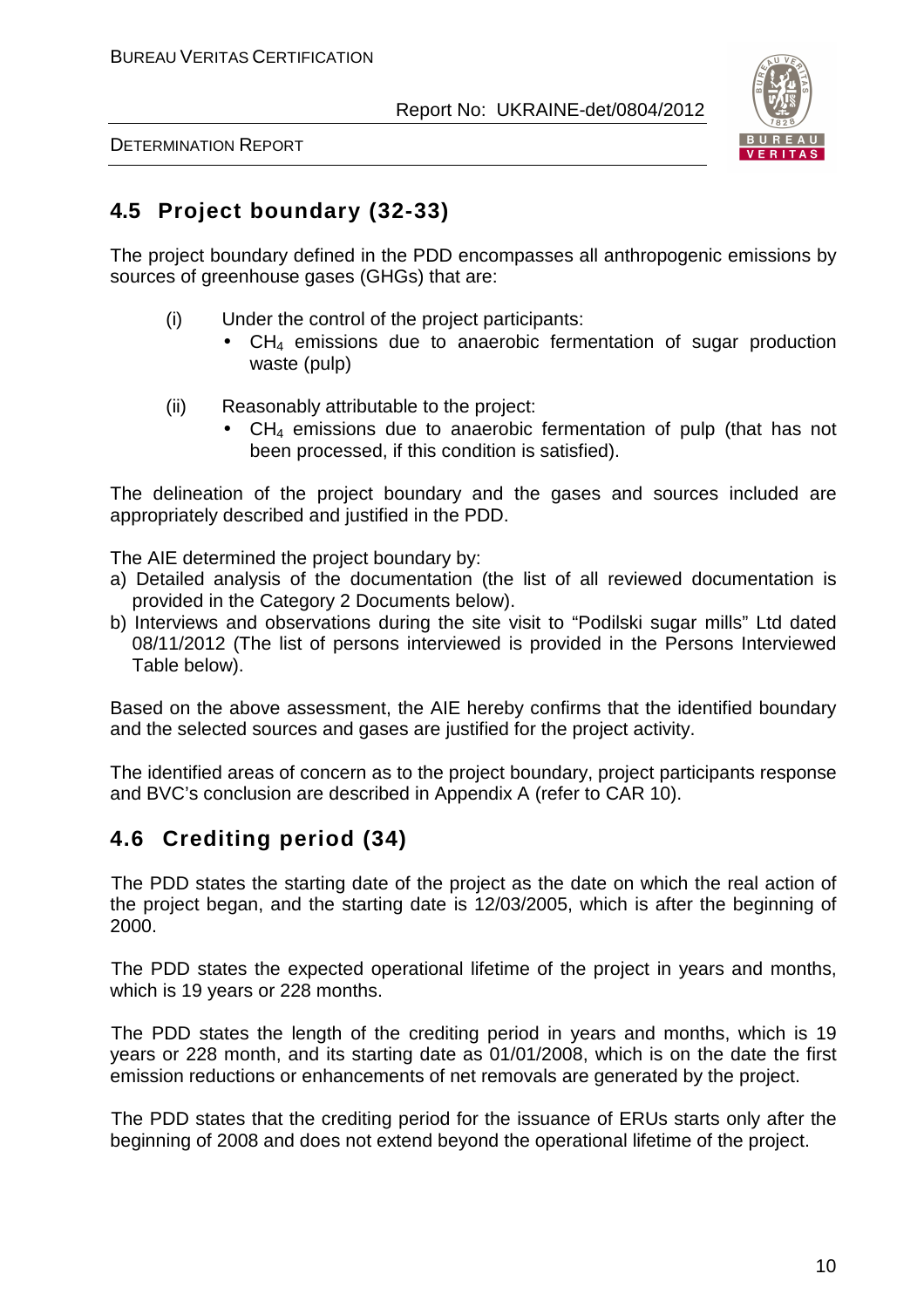

DETERMINATION REPORT

The PDD states that the extension of its crediting period beyond 2012 is subject to the host Party approval, and the estimates of emission reductions or enhancements of net removals are presented separately for those until 2012 and those after 2012 in all relevant sections of the PDD.

The identified areas of concern as to the crediting period, project participants response and BVC's conclusion are described in Appendix A (refer to CAR 14 – CAR15, CL 01 – CL 05).

## **4.7 Monitoring plan (35-39)**

The PDD, in its monitoring plan section, explicitly indicates that JI specific approach was the selected.

The monitoring plan describes all relevant factors and key characteristics that will be monitored, and the period in which they will be monitored, in particular also all decisive factors for the control and reporting of project performance.

The monitoring plan specifies the indicators, constants and variables that are reliable (i.e. provide consistent and accurate values), valid (i.e. are clearly connected with the effect to be measured), and that provide a transparent picture of the emission reductions to be monitored.

The monitoring plan draws on the list of standard variables indicated in appendix B of "Guidance on criteria for baseline setting and monitoring" developed by the JISC.

The monitoring plan explicitly and clearly distinguishes:

(i) Data and parameters that are not monitored throughout the crediting period, but are determined only once (and thus remain fixed throughout the crediting period), and that are available already at the stage of determination.

(ii) Data and parameters that are not monitored throughout the crediting period, but are determined only once (and thus remain fixed throughout the crediting period), but that are not already available at the stage of determination, such are not applicable.

(iii) Data and parameters that are monitored throughout the crediting period, such as baseline emissions.

The monitoring plan describes the methods employed for data monitoring (including its frequency) and recording according to the type indicated in the key parameters tables in the Section B of the PDD.

The monitoring plan elaborates all algorithms and formulae used for the estimation/calculation of baseline emissions and project emissions or direct monitoring of emission reductions from the project, leakage, as appropriate.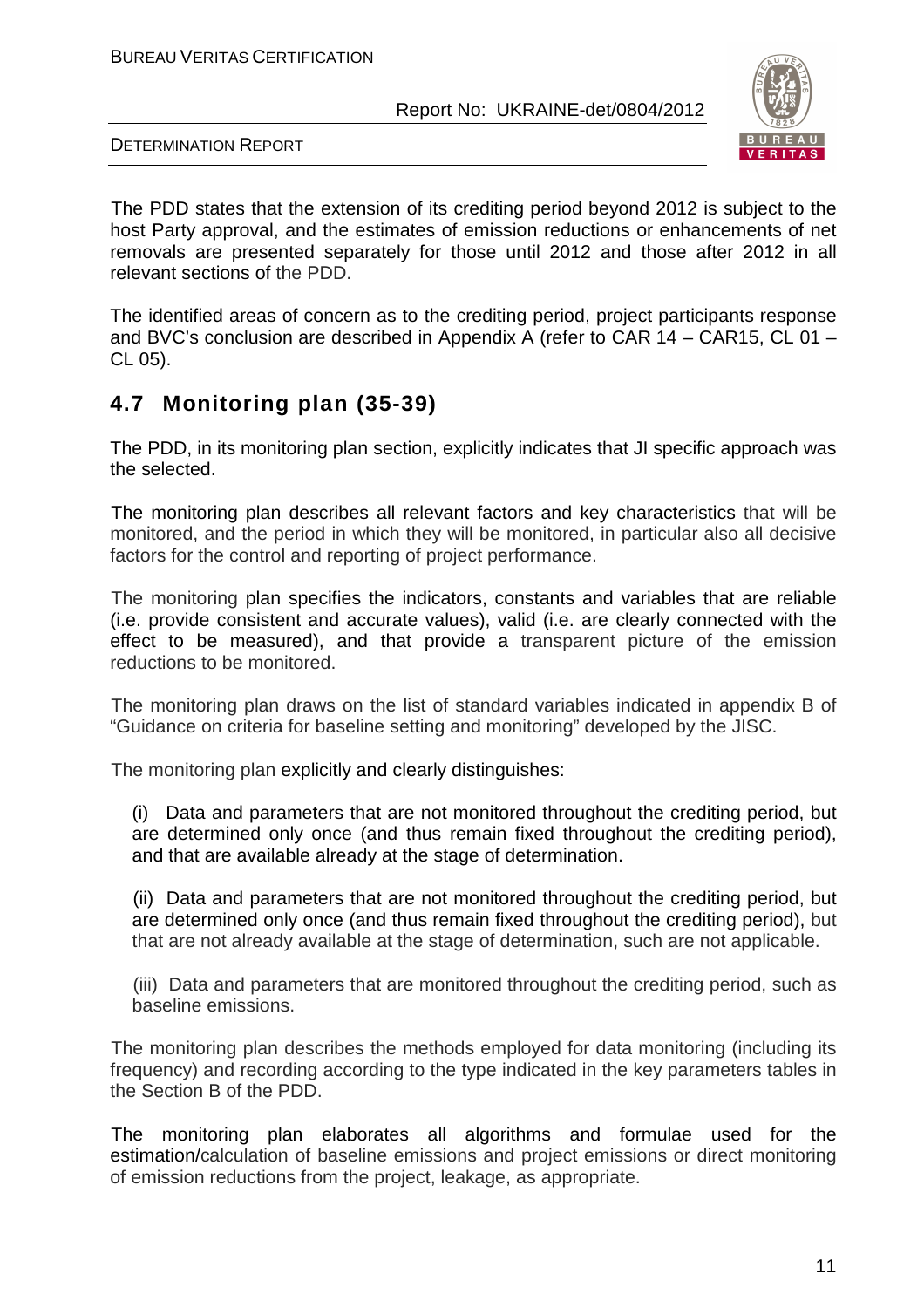

DETERMINATION REPORT

#### **Project emissions:**

Calculation formula for identifying the amount of emissions after the project implementation:

$$
PE_y = \sum_{i=1}^{n} PE_{i,biomass,y}
$$
 (Equation 1)  
where:  

$$
PE_{y}
$$
 Project GHG emissions due to project implementation in period y, tCO<sub>2</sub>e;  

$$
PE_{i,btomass,y}
$$
 Project methane emissions due to the decomposition of organic waste of  
the plant i at the landfill in the period y, (tCO<sub>2</sub>e);  
Project plant index;

n Number of project plants.

Project methane emissions from decomposition of organic waste at the landfill are calculated as follows:

 $PE_{i,blomass, y} = (1-f) \cdot GWP_{CH4} \cdot (1-0X) \cdot \frac{16}{12} \cdot F \cdot DOC_f \cdot MCF \cdot \sum_{x=1}^{y} P_{i,x} \cdot DOC \cdot e^{-k \cdot (y-x)} \cdot (1-e^{-k})$ (Equation 2)

where:

**The Second** 

| $PE_{i,biomass,y}$ | Project methane emissions due to the decomposition of organic waste of                   |
|--------------------|------------------------------------------------------------------------------------------|
|                    | the plant at the landfill in the period y, $tCO2e$ ;                                     |
| $P_{i,x}$          | Amount of sugar production waste (pulp) that was not sold by the plant in                |
|                    | period x and was disposed at the landfill, t;                                            |
| f                  | $CH4$ fraction captured and utilized at the landfill, fraction;                          |
| GWP <sub>CH4</sub> | Global warming potential for methane, $tCO_2e/tCH_4$ (According to the                   |
|                    | UNFCCC decision and the Kyoto Protocol);                                                 |
| OX                 | Oxidation factor reflects the amount of $CH4$ that is oxidised in other                  |
|                    | material covering the waste, fraction (2006 IPCC Volume 5: Waste,                        |
|                    | Chapter 3, Page 3.15);                                                                   |
| F                  | Fraction of CH <sub>4</sub> , by volume, in generated landfill gas, fraction (2006 IPCC) |
|                    | Volume 5: Waste, Chapter 3, Page 3.15);                                                  |
| $DOC_f$            | Fraction of the degradable organic carbon that decomposes, fraction                      |
|                    | (2006 IPCC Volume 5: Waste, Chapter 3, Page 3.13);                                       |
| <b>MCF</b>         | $CH4$ correction factor, fraction (2006 IPCC);                                           |
| <b>DOC</b>         | Fraction of the degradable organic carbon in the waste of j-type (pulp), tC/t            |
|                    | of pulp (Laboratory testing data. Results are in the range provided by 2006              |
|                    | IPCC Volume 5: Waste, Chapter 2, Page 2.14);                                             |
| k                  | Waste (pulp) decomposition factor, fraction (2006 IPCC Volume 5: Waste,                  |
|                    | Chapter 3, Page 3.17);                                                                   |
| $\boldsymbol{X}$   | Period during the crediting period: $x \in (1, y)$ ;                                     |
|                    |                                                                                          |
| У                  | Period for which methane emissions are calculated.                                       |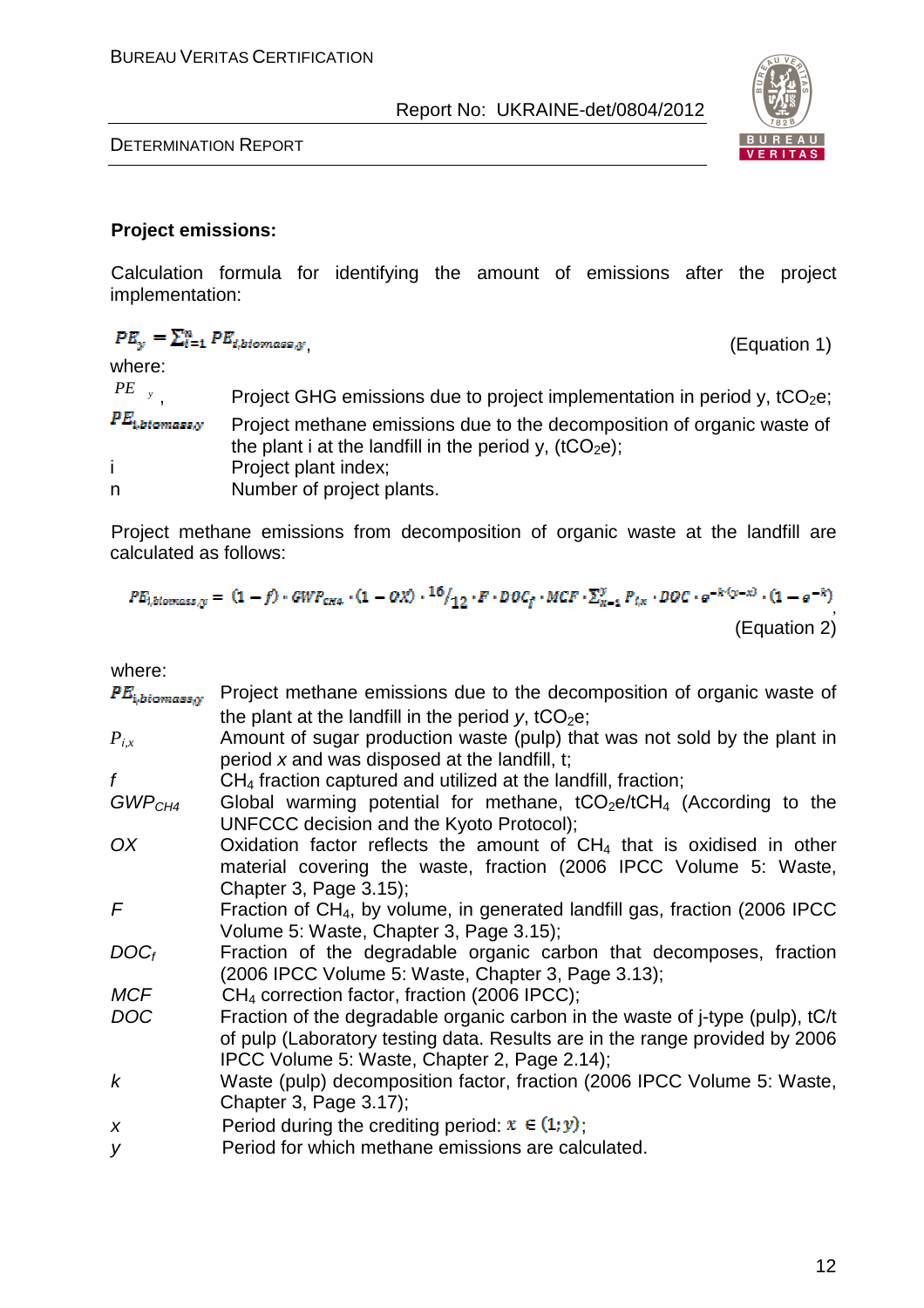

DETERMINATION REPORT

#### **Baseline emissions:**

The baseline emissions are calculated as follows:

$$
BE_y = \sum_{i=1}^{n} BE_{i,biomass,y},
$$

, (Equation 3)

where:

 $BE$ <sub>y</sub> Baseline GHG emissions in the period y,  $tCO<sub>2</sub>e$ ;  $BE_{\text{b}iomass, y}$  Baseline CH<sub>4</sub> emissions from degradable organic waste of plant at the landfill in the period y,  $tCO<sub>2</sub>e$ . i Project plant index; n Number of project plants.

Baseline  $CH_4$  emissions from degradable organic waste at the landfill are calculated as follows:

$$
BE_{i, \text{biomass}, y} = (1-f) \cdot GWP_{\text{CH4}} \cdot (1 - 0X) \cdot \frac{16}{12} \cdot F \cdot DOC_f \cdot MCF \cdot \sum_{x=1}^{y} W_{i,x} \cdot DOC \cdot e^{-k(y-x)} \cdot (1 - e^{-k}),
$$
\n(Equation 4)

| where |  |
|-------|--|
|-------|--|

| $BE_{\text{b}ionass,y}$ | Baseline $CH_4$ emissions from degradable organic waste of plant at the                |
|-------------------------|----------------------------------------------------------------------------------------|
|                         | landfill in the period y, $tCO2e$ ;                                                    |
| Wx                      | Amount of sugar production waste, which would be disposed at the landfill              |
|                         | in period x, $t$ (Parameter B-1);                                                      |
| φ                       | Correction factor to account for model uncertainties, ratio (Study on                  |
|                         | modeling landfill gas formation);                                                      |
| $\mathbf{f}$            | $CH4$ fraction captured and utilized at the landfill, fraction;                        |
| GWP <sub>CH4</sub>      | Global warming potential for methane, $tCO_2e/tCH_4$ (According to the                 |
|                         | UNFCCC Decision and the Kyoto Protocol);                                               |
| OX                      | Oxidation factor reflects the amount of $CH4$ that is oxidized in other                |
|                         | material covering the waste, fraction (2006 IPCC Volume 5: Waste,                      |
|                         | Chapter 3, Page 3.15);                                                                 |
| F                       | Fraction of CH <sub>4</sub> by volume, in generated landfill gas, fraction (2006 IPCC) |
|                         | Volume 5: Waste, Chapter 3, Page 3.15);                                                |
| $DOC_f$                 | Fraction of the degradable organic carbon that decomposes, fraction                    |
|                         | (2006 IPCC Volume 5: Waste, Chapter 3, Page 3.13);                                     |
| <b>MCF</b>              | CH <sub>4</sub> correction factor, fraction (2006 IPCC Volume 5: Waste, Chapter 3,     |
|                         | Page 3.14);                                                                            |
| <b>DOC</b>              | Fraction of the degradable organic carbon in the waste of j-type (pulp), tC/t          |
|                         | of pulp (Laboratory testing data. Results are in the range provided by 2006            |
|                         | IPCC Volume 5: Waste, Chapter 2, Page 2.14);                                           |
| $\boldsymbol{k}$        | Waste (pulp) decomposition factor, fraction (2006 IPCC Volume 5: Waste,                |
|                         | Chapter 3, Page 3.17);                                                                 |
| $\boldsymbol{X}$        | Period during the crediting period: $x \in (1, y)$ ;                                   |
| У                       | Period for which methane emissions are calculated.                                     |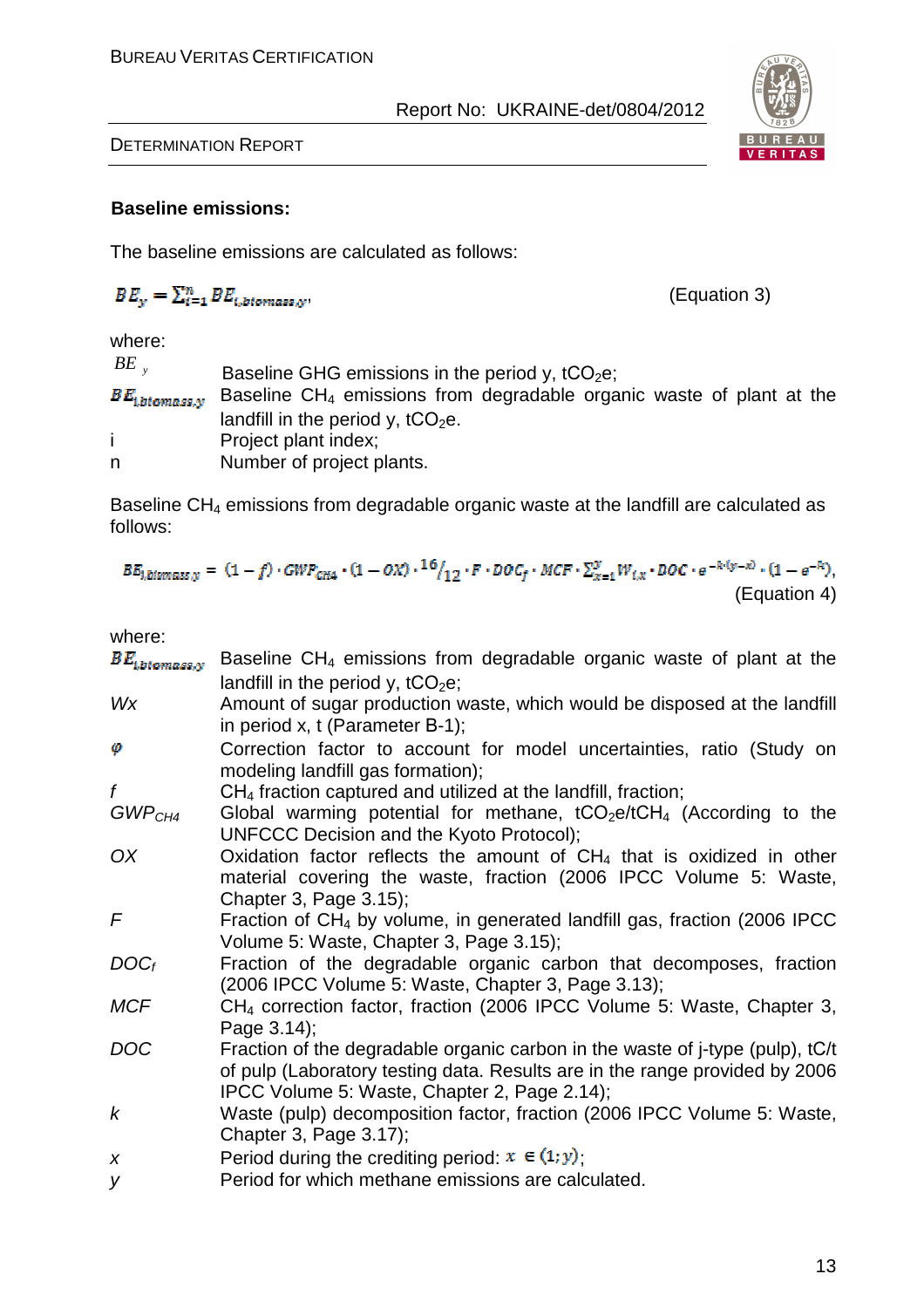#### BUREAU VERITAS CERTIFICATION

DETERMINATION REPORT

#### **Leakage**

Leakages in the period y are calculated in the following way:

 $LE_y = 0$ , (Equation 5)

Report No: UKRAINE-det/0804/2012

#### where

 $LE$ <sub>y</sub> Leakages due to the project in the period  $v$ , tCO<sub>2</sub>e.

#### **Emission Reductions:**

Annual emission reductions are calculated as follows:

$$
ER_y = BE_y - LE_y - PE_y
$$
 (Equation 12)

where

- $ER_{y}$  emission reductions following the project implementation in the period y,  $tCO<sub>2</sub>e;$
- $LE$ <sub>y</sub> leakage as a result of implementation of the project in the period y,  $tCO<sub>2</sub>e;$
- $BE<sub>v</sub>$ baseline emissions of the project in the period  $v$ , tCO<sub>2</sub>e;
- $PE<sub>y</sub>$ project emissions in the period  $y$ , tCO<sub>2</sub>e;

The monitoring plan presents the quality assurance and control procedures for the monitoring process. This includes, as appropriate, information on calibration and on how records on data and/or method validity and accuracy are kept and made available on request.

The monitoring plan clearly identifies the responsibilities and the authority regarding the monitoring activities.

On the whole, the monitoring plan reflects good monitoring practices appropriate to the project type.

The monitoring plan provides, in tabular form, a complete compilation of the data that need to be collected for its application, including data that are measured or sampled and data that are collected from other sources (e.g. official statistics, expert judgment, proprietary data, IPCC, commercial and scientific literature etc.) but not including data that are calculated with equations.

The monitoring plan indicates that the data monitored and required for verification are to be kept for two years after the last transfer of ERUs for the project.

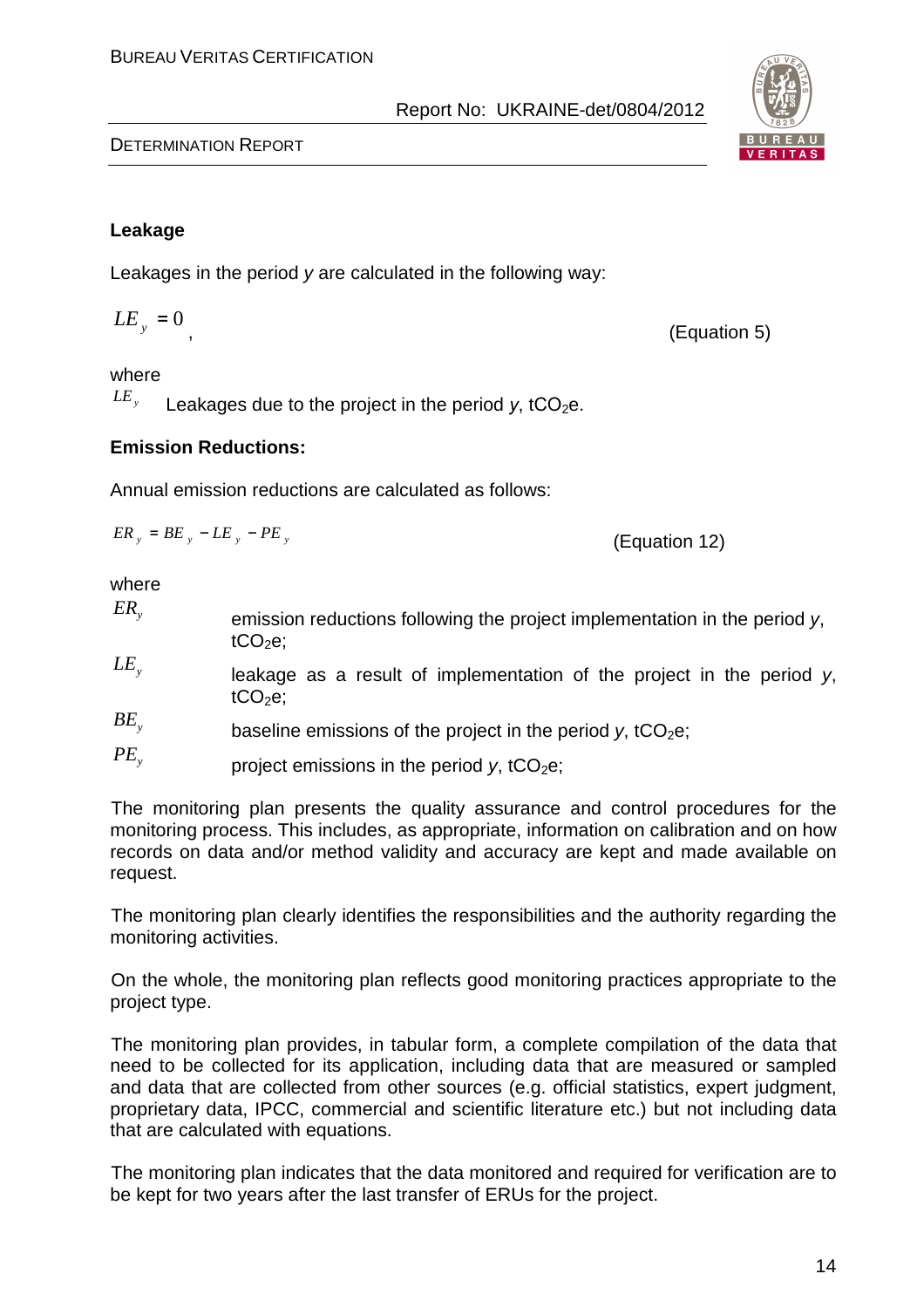

DETERMINATION REPORT

The identified areas of concern as to the monitoring plan, project participants response and BVC's conclusion are described in Appendix A (refer to CAR 16 – CAR 17).

## **4.8 Leakage (40-41)**

The PDD appropriately describes an assessment of the potential indirect  $CO<sub>2</sub>$ , CH<sub>4</sub>, leakage in the process of fuel production and transportation and appropriately explains that sources can be neglected.

There are no outstanding issues concerning the leakage.

#### **4.9 Estimation of emission reductions or enhancements of net removals (42-47)**

The PDD indicates assessment of emissions in the baseline scenario and in the project scenario as the approach chosen to estimate the emission reductions or enhancement of net removals generated by the project.

The PDD provides the ex ante estimates of:

(a) Emissions or net removals for the project scenario (within the project boundary), which are:

| Year  | fermentation of pulp, t $CO2$ e | Project emissions from anaerobic   Total project emissions during<br>the first crediting<br>period,<br>$tCO2$ eq |
|-------|---------------------------------|------------------------------------------------------------------------------------------------------------------|
| 2008  |                                 |                                                                                                                  |
| 2009  |                                 |                                                                                                                  |
| 2010  |                                 |                                                                                                                  |
| 2011  |                                 |                                                                                                                  |
| 2012  |                                 |                                                                                                                  |
| Total |                                 |                                                                                                                  |

Estimated project emissions during the first crediting period:

Estimated project emissions after the end of the first crediting period (2013-2026):

| Year | Project emissions due to organic<br>waste decay at landfill, t CO <sub>2</sub> eq |
|------|-----------------------------------------------------------------------------------|
| 2013 |                                                                                   |
| 2014 |                                                                                   |
| 2015 |                                                                                   |
| 2016 |                                                                                   |
| 2017 |                                                                                   |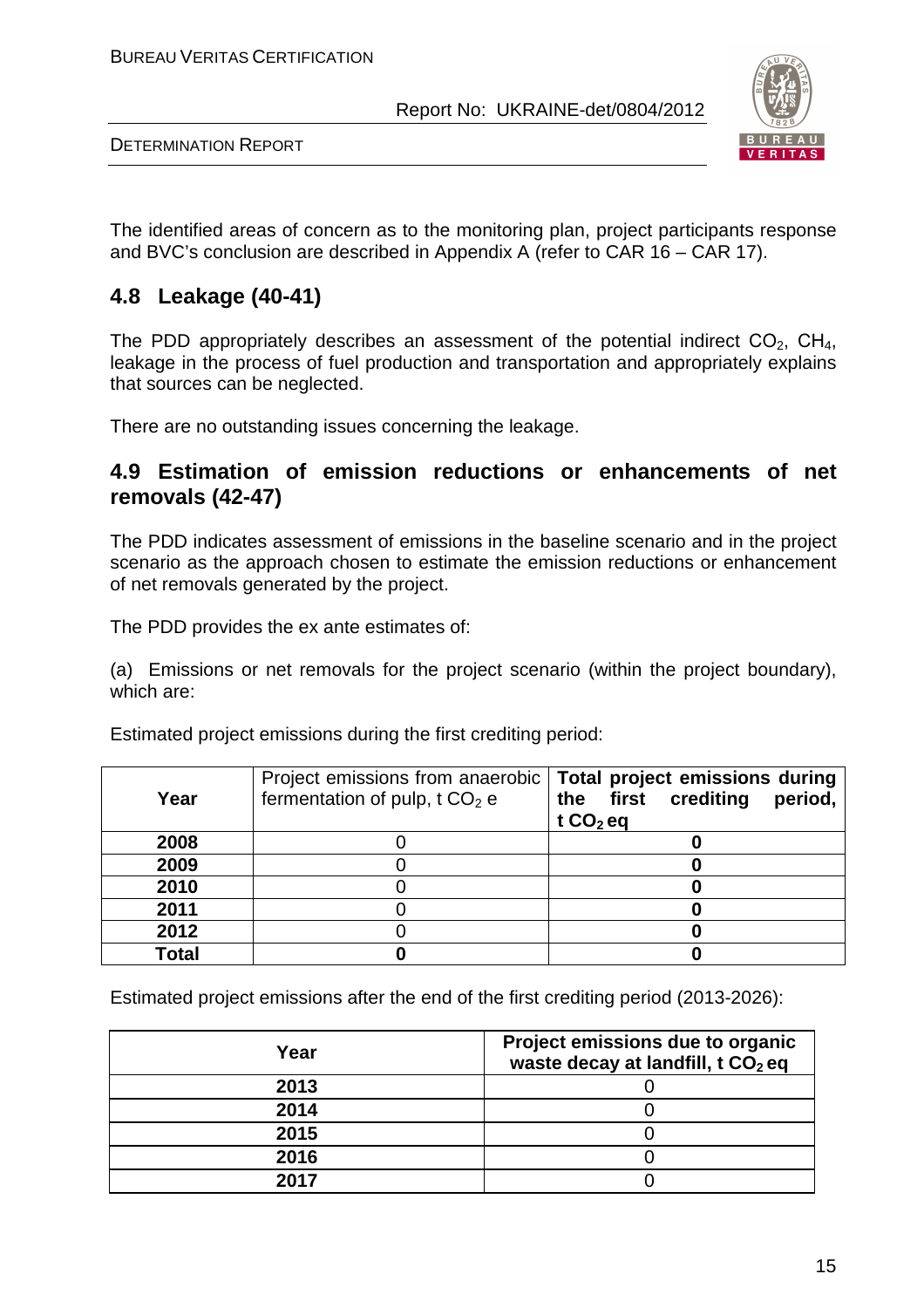

DETERMINATION REPORT

| 2018                                                                                             |  |
|--------------------------------------------------------------------------------------------------|--|
| 2019                                                                                             |  |
| 2020                                                                                             |  |
| 2021                                                                                             |  |
| 2022                                                                                             |  |
| 2023                                                                                             |  |
| 2024                                                                                             |  |
| 2025                                                                                             |  |
| 2026                                                                                             |  |
| Estimated project emissions after the<br>end of the first crediting period, t CO <sub>2</sub> eq |  |

(b) Leakage, as applicable, which are:

Estimated leakages during the first crediting period:

|                                                                                            | 2008 | 2009 | 2010 | 2011 | 2012 | $\tau$ otal |
|--------------------------------------------------------------------------------------------|------|------|------|------|------|-------------|
| <b>Estimated leakage during !</b><br>the first crediting period,<br>∣ t CO <sub>2</sub> eq |      |      |      |      |      |             |

Estimated leakages after the end of the first crediting period (2013-2026):

| Year                                                                                    | <b>Leakages</b> |
|-----------------------------------------------------------------------------------------|-----------------|
| 2013                                                                                    | $\mathcal{L}$   |
| 2014                                                                                    | $\overline{0}$  |
| 2015                                                                                    | 0               |
| 2016                                                                                    | $\overline{0}$  |
| 2017                                                                                    | $\overline{0}$  |
| 2018                                                                                    | $\Omega$        |
| 2019                                                                                    | $\Omega$        |
| 2020                                                                                    | 0               |
| 2021                                                                                    | 0               |
| 2022                                                                                    | 0               |
| 2023                                                                                    | 0               |
| 2024                                                                                    | $\Omega$        |
| 2025                                                                                    | $\Omega$        |
| 2026                                                                                    | 0               |
| Estimated leakages after the end of the<br>first crediting period, t CO <sub>2</sub> eq | 0               |

(c) Emissions for the baseline scenario (within the project boundary), which are:

Estimated baseline emissions during the first crediting period: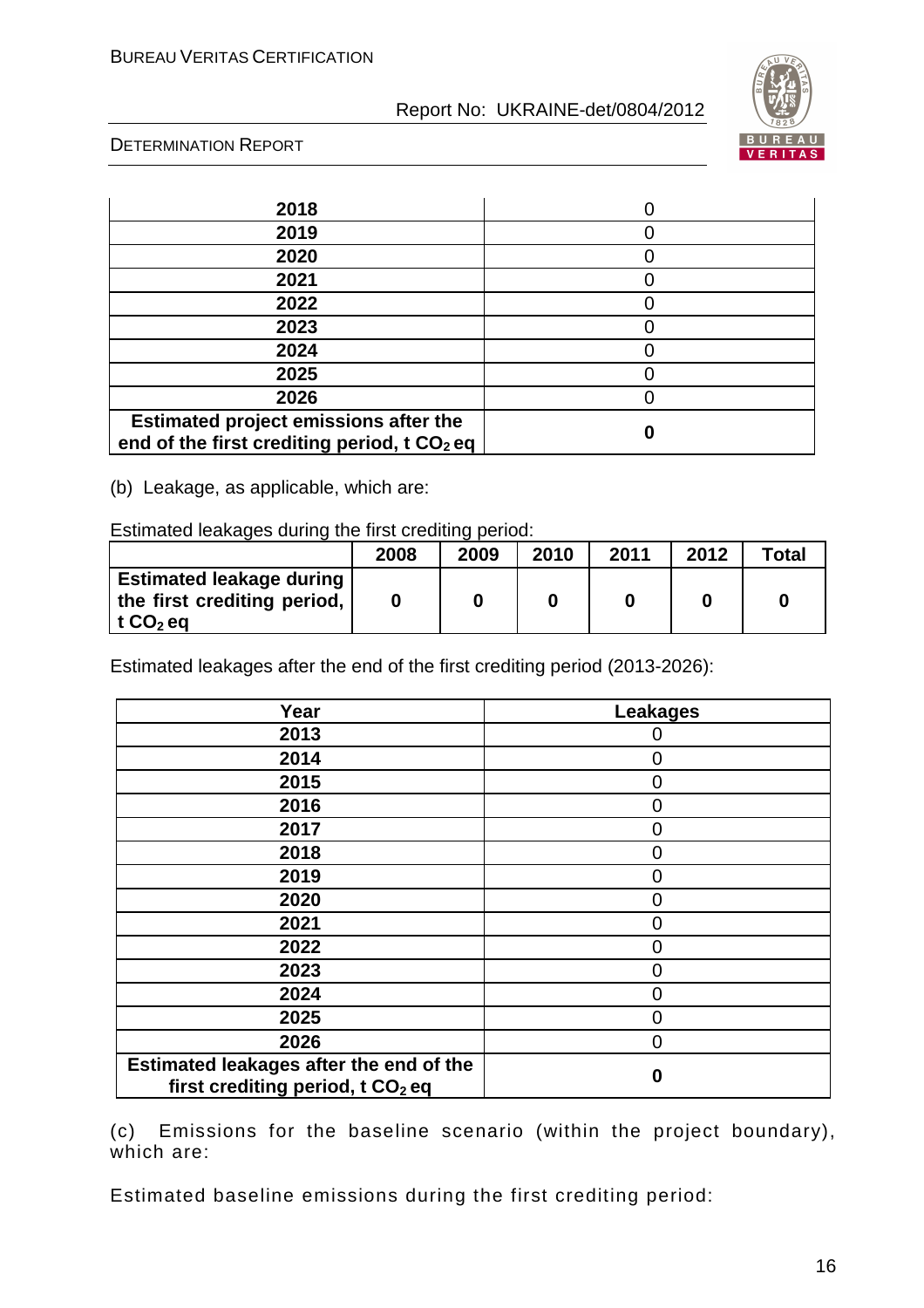

DETERMINATION REPORT

| Year         | Project emissions from anaerobic<br>fermentation of pulp, $t CO2 e$ | Total project emissions during<br>first crediting<br>period,<br>the<br>t $CO2$ eq |
|--------------|---------------------------------------------------------------------|-----------------------------------------------------------------------------------|
| 2008         | 293 294                                                             | 293 294                                                                           |
| 2009         | 307 369                                                             | 307 369                                                                           |
| 2010         | 412 032                                                             | 412 032                                                                           |
| 2011         | 546 998                                                             | 546 998                                                                           |
| 2012         | 591 255                                                             | 591 255                                                                           |
| <b>Total</b> | 2 150 948                                                           | 2 150 948                                                                         |

Estimated baseline emissions after the end of the first crediting period (2013-2026):

| Year                                                                                              | Baseline emissions due to organic<br>waste decay at landfill, t CO <sub>2</sub> eq |
|---------------------------------------------------------------------------------------------------|------------------------------------------------------------------------------------|
| 2013                                                                                              | 628 037                                                                            |
| 2014                                                                                              | 658 606                                                                            |
| 2015                                                                                              | 684 013                                                                            |
| 2016                                                                                              | 705 129                                                                            |
| 2017                                                                                              | 722 678                                                                            |
| 2018                                                                                              | 737 263                                                                            |
| 2019                                                                                              | 749 385                                                                            |
| 2020                                                                                              | 759 459                                                                            |
| 2021                                                                                              | 767 832                                                                            |
| 2022                                                                                              | 774 791                                                                            |
| 2023                                                                                              | 780 574                                                                            |
| 2024                                                                                              | 785 381                                                                            |
| 2025                                                                                              | 789 376                                                                            |
| 2026                                                                                              | 792 696                                                                            |
| <b>Estimated baseline emissions after the</b><br>end of the first crediting period,<br>t $CO2$ eq | 10 335 220                                                                         |

(d) Emission reductions or enhancements of net removals adjusted by leakage (based on (a)-(c) above), which are:

Emission reductions during the first crediting period:

|                                                                                   | 2008 | 2009                                            | 2010 | 2011 | 2012 | Всього    |
|-----------------------------------------------------------------------------------|------|-------------------------------------------------|------|------|------|-----------|
| <b>Emission</b><br>reductions during<br>the first crediting<br>period, t $CO2$ eq |      | 293 294   307 369   412 032   546 998   591 255 |      |      |      | 2 150 948 |

Emission reductions after the first crediting period (2013-2026):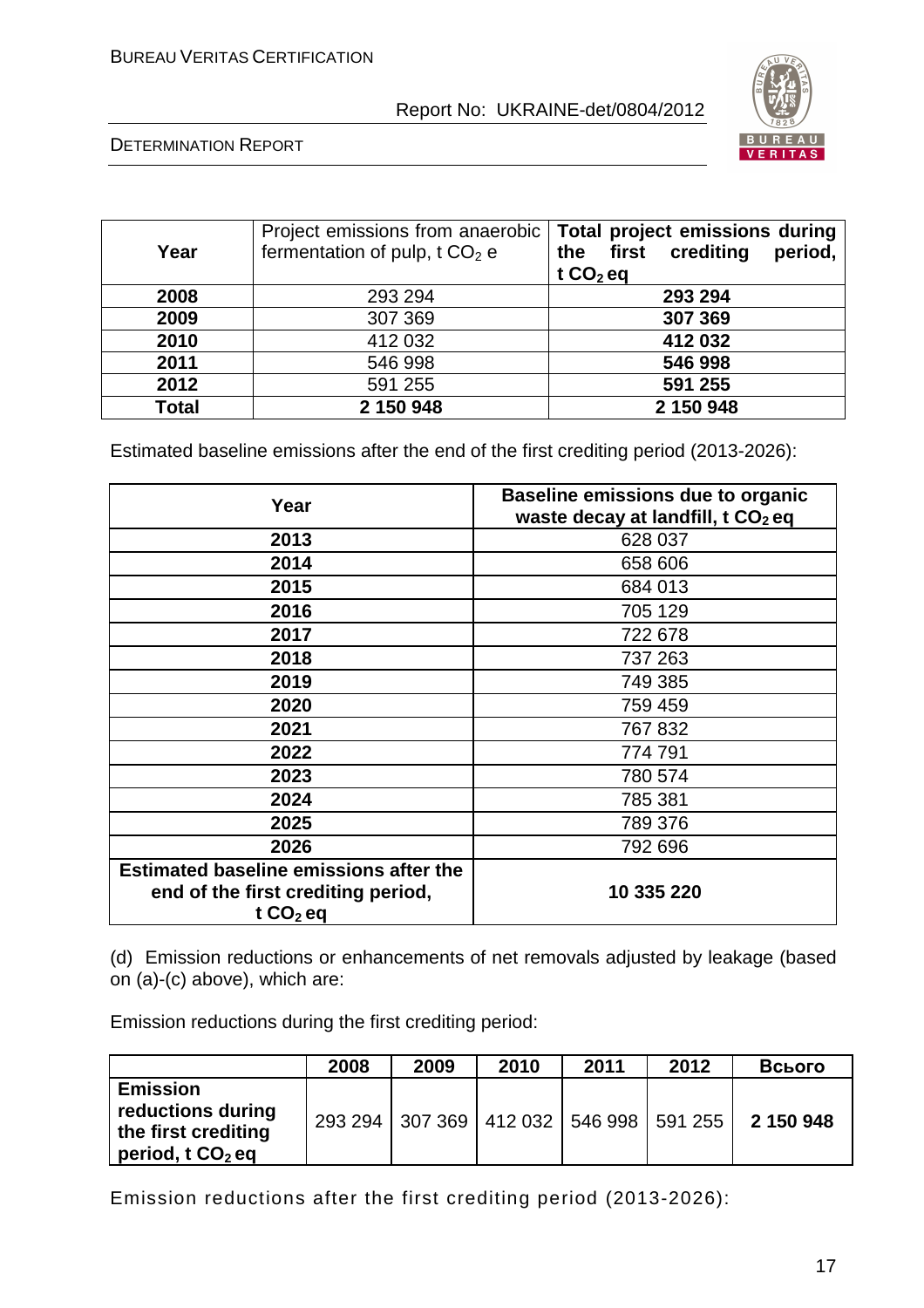

DETERMINATION REPORT

| Year                                                                                            | <b>Emission reductions due to organic</b><br>waste decay at landfill after the first<br>crediting period, t CO <sub>2</sub> eq |
|-------------------------------------------------------------------------------------------------|--------------------------------------------------------------------------------------------------------------------------------|
| 2013                                                                                            | 628 037                                                                                                                        |
| 2014                                                                                            | 658 606                                                                                                                        |
| 2015                                                                                            | 684 013                                                                                                                        |
| 2016                                                                                            | 705 129                                                                                                                        |
| 2017                                                                                            | 722 678                                                                                                                        |
| 2018                                                                                            | 737 263                                                                                                                        |
| 2019                                                                                            | 749 385                                                                                                                        |
| 2020                                                                                            | 759 459                                                                                                                        |
| 2021                                                                                            | 767 832                                                                                                                        |
| 2022                                                                                            | 774 791                                                                                                                        |
| 2023                                                                                            | 780 574                                                                                                                        |
| 2024                                                                                            | 785 381                                                                                                                        |
| 2025                                                                                            | 789 376                                                                                                                        |
| 2026                                                                                            | 792 696                                                                                                                        |
| <b>Estimated emission reductions after</b><br>the first crediting period, $t \, \text{CO}_2$ eq | 10 335 220                                                                                                                     |

The estimates referred to above are given:

- (a) On a periodical basis;
- (b) From 01/01/2008 to 31/12/2026, covering the whole crediting period;
- (c) On a source-by-source basis;
- (d) For each GHG gas, which is  $CO<sub>2</sub>$ ;

(e) In tonnes of  $CO<sub>2</sub>$  equivalent, using global warming potentials defined by decision 2/CP.3 or as subsequently revised in accordance with Article 5 of the Kyoto Protocol;

The formulas used for calculating the estimates referred above are consistent throughout the PDD.

For calculating the estimates referred to above, key factors, influencing the baseline emissions and the activity level of the project and the emissions as well as risks associated with the project were taken into account, as appropriate.

Data sources used for calculating the estimates referred to above are clearly identified, reliable and transparent.

Emission factors were selected by carefully balancing accuracy and reasonableness, and appropriately justified of the choice.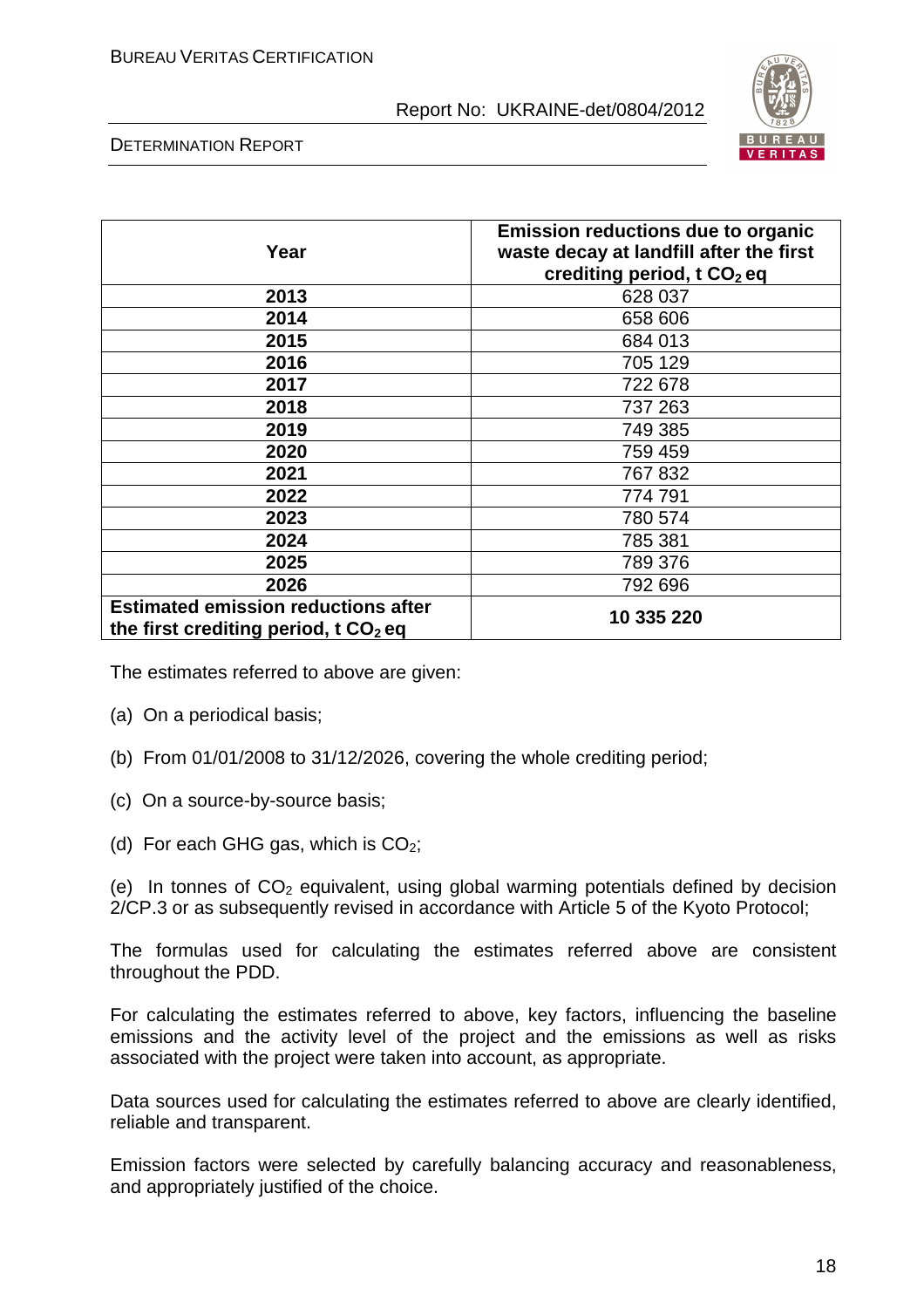

DETERMINATION REPORT

The estimation referred to above is based on conservative assumptions and the most plausible scenarios in a transparent manner.

The estimates referred to above are consistent throughout the PDD.

The annual average of estimated emission reductions over the crediting period is calculated by dividing the total estimated emission reductions over the crediting period by the total months of the crediting period, and multiplying by twelve.

The PDD includes an illustrative ex ante emissions calculation.

No outstanding issues were raised concerning the emission reductions assessment.

#### **4.10 Environmental impacts (48)**

According to the legislation of Ukraine, a detailed EIA for this project is not needed.

Implementation of the project activity also has a positive social impact through removing of the concentrated odour beetroot pulp storage facilities and improving working conditions at the sugar plant.

Since the project does not lead to negative impacts on the environment, transboundary impacts that occur in any other country, and are caused by implementation of this project, which is physically located entirely within Ukraine, are absent.

The identified areas of concern as to the environmental impacts, project participants response and BVC's conclusion are described in Appendix A (refer to CAR 18).

#### **4.11 Stakeholder consultation (49)**

Stakeholder consultation was not undertaken as it is not required by the host party.

#### **4.12 Determination regarding small scale projects (50-57)**

Not applicable

## **4.13 Determination regarding land use, land-use change and forestry (LULUCF) projects (58-64)**

Not applicable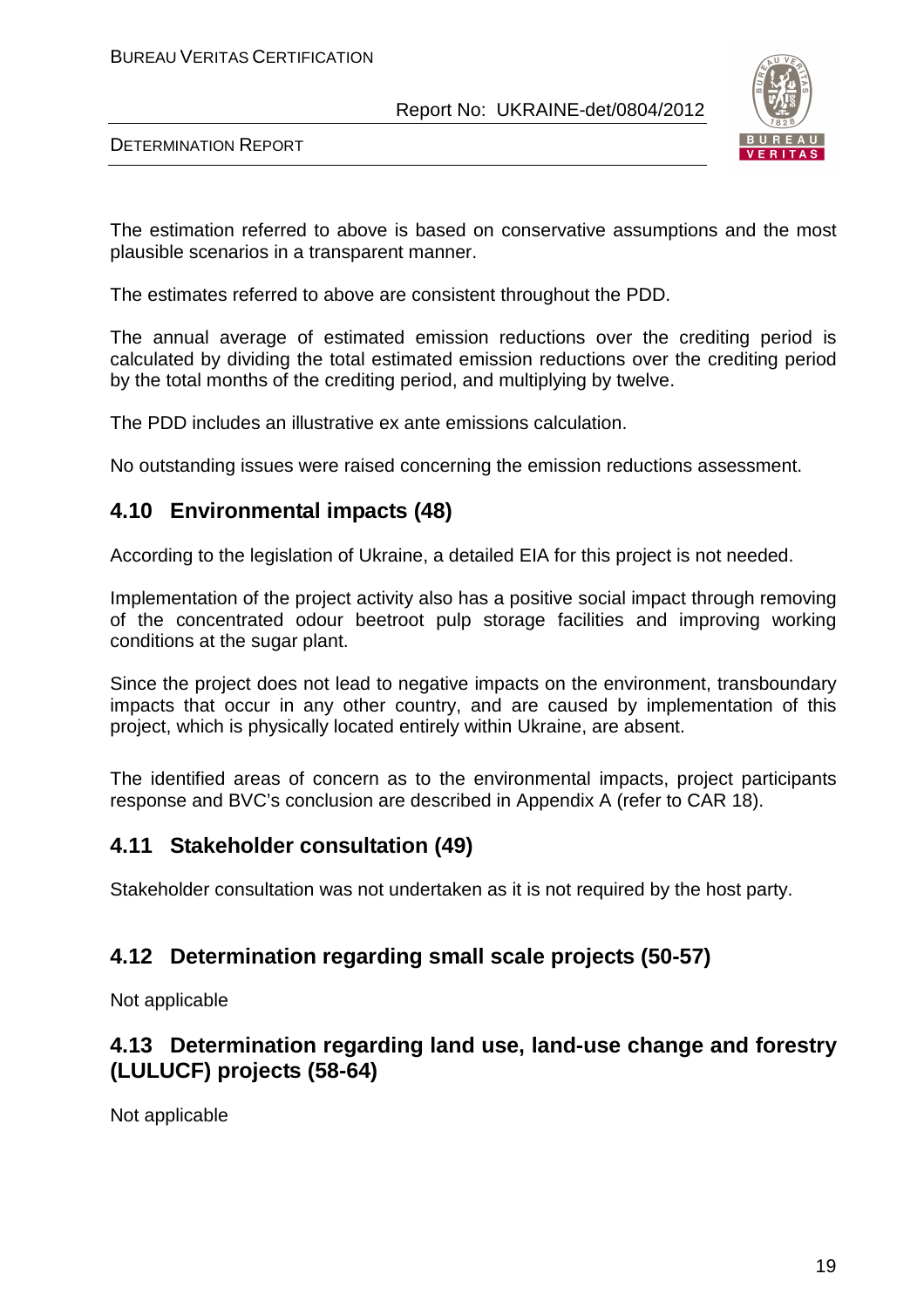

DETERMINATION REPORT

## **4.14 Determination regarding programmes of activities (65-73)**

Not applicable

## **5 SUMMARY AND REPORT OF HOW DUE ACCOUNT WAS TAKEN OF COMMENTS RECEIVED PURSUANT TO PARAGRAPH 32 OF THE JI GUIDELINES**

No comments, pursuant to paragraph 32 of the JI Guidelines, were received.

## **6 DETERMINATION OPINION**

Bureau Veritas Certification has performed a determination of the "Introduction of sugar production organic waste management system at the "Podilski sugar mills" Ltd" Project in Vinnytsia Region of Ukraine. The determination was performed on the basis of UNFCCC criteria and host country criteria and also on the criteria given to provide for consistent project operations, monitoring and reporting.

The determination consisted of the following three phases:

- i) a desk review of the project design and the baseline and monitoring plan;
- ii) follow-up interviews with project stakeholders;
- iii) the resolution of outstanding issues and the issuance of the final determination report and opinion.

Project participants used the latest Tool for demonstration and assessment of the additionality. In line with this tool, the PDD provides barrier analysis and common practice analysis, to determine that the project activity itself is not the baseline scenario.

Emission reductions attributable to the project are hence additional to any that would occur in the absence of the project activity. Given that the project is implemented and maintained as designed, the project is likely to achieve the estimated amount of emission reductions.

The determination revealed one pending issue related to the current determination stage of the project: the issue of the written approval of the project and the authorization of the project participant by the host Party. If the written approval and the authorization by the host Party are awarded, it is our opinion that the project as described in the Project Design Document, Version 2.0 meets all the relevant UNFCCC requirements for the determination stage and the relevant host Party criteria.

The review of the project design documentation (version 2.0) and the subsequent follow-up interviews have provided Bureau Veritas Certification with sufficient evidence to determine the fulfillment of stated criteria. In our opinion, the project correctly applies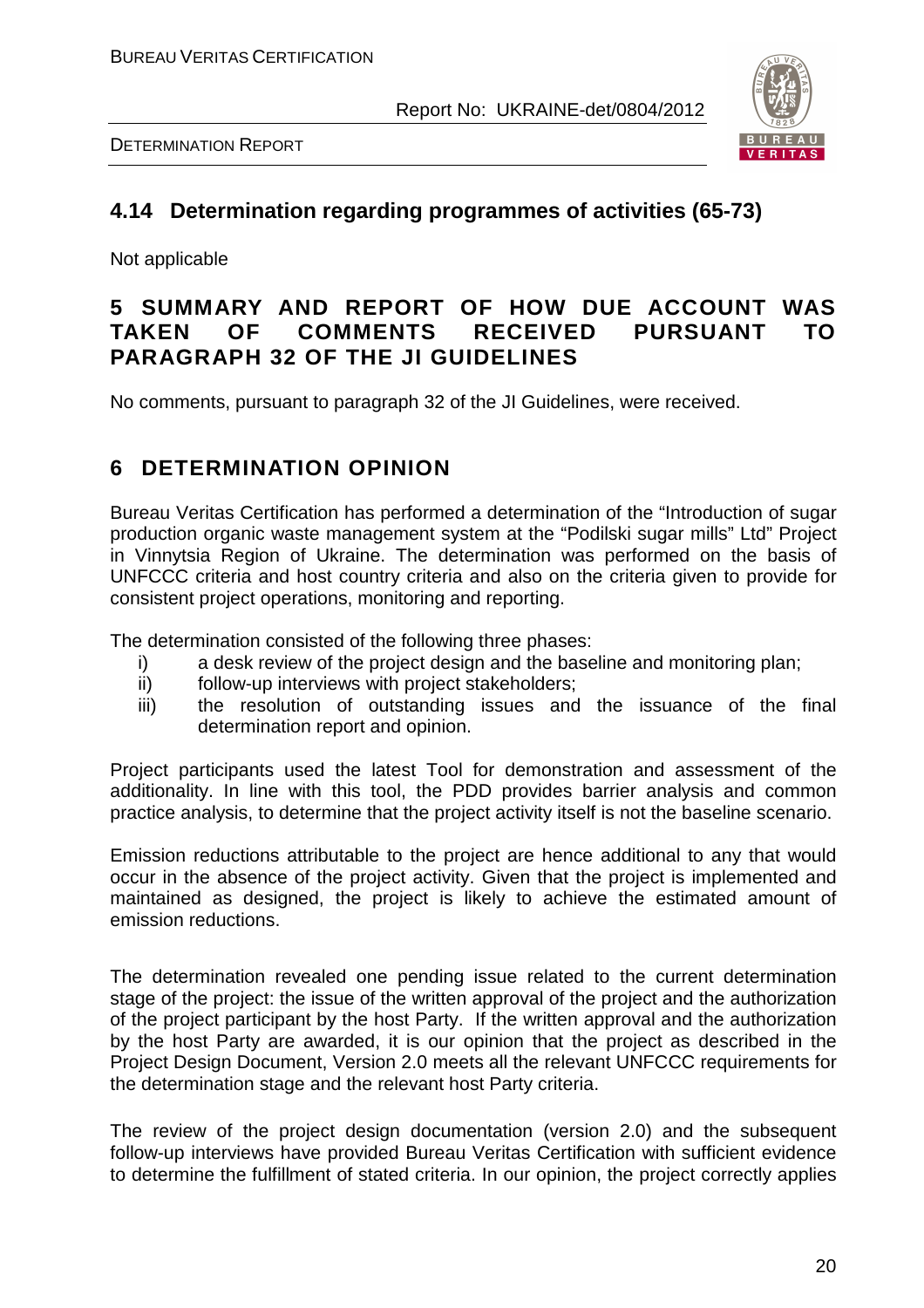

DETERMINATION REPORT

and meets the relevant UNFCCC requirements for the JI and the relevant host country criteria.

The determination is based on the information made available to us and the engagement conditions detailed in this report.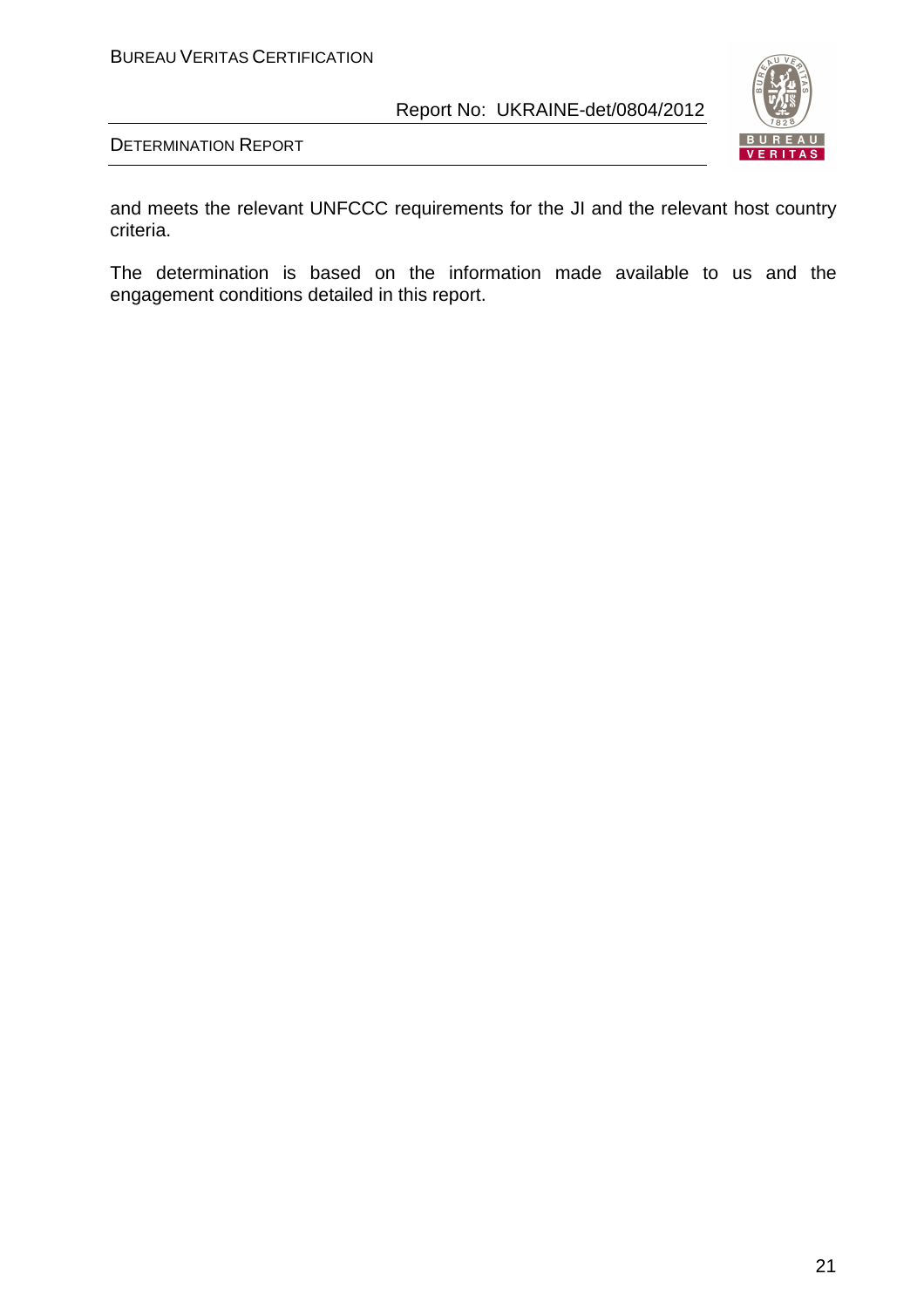



## **7 REFERENCES**

#### **Category 1 Documents:**

Documents provided by «MT-Invest Carbon» LLC that relate directly to the GHG components of the project.

- /1/ Project Design Document "Introduction of sugar production organic waste management system at the "Podilski sugar mills" Ltd" version 01 dated 28/09/2012
- /2/ Project Design Document "Introduction of sugar production organic waste management system at the "Podilski sugar mills" Ltd" version 02 dated 28/11/2012
- /3/ GHG emission reductions calculation spreadsheet "Kryazh\_ER.xls"
- /4/ Letter of Endorsement #3663/23/7 issued by the State Environmental Investment Agency dated 28/11/2012

#### **Category 2 Documents:**

Background documents related to the design and/or methodologies employed in the design or other reference documents.

#### **"Kapustianskyi sugar" LLC**

- /1/ Resolution # 263/05 of 2005 on the disposal of waste in 2006
- /2/ The limit on the generation and disposal of waste in 2006
- $\frac{1}{3}$  Resolution # 162/06 of 2006 on the disposal of waste in 2007.
- /4/ The limit on the generation and disposal of waste in 2007 Dated 08/11/2006
- $\frac{1}{5}$  Resolution # 643/09 dated 02/07/2010, on the disposal of waste in 2010
- /6/ The limit on the generation and disposal of waste in 2010 dated 27/10/2010
- $\frac{7}{10}$  Resolution # 252/10 dated 02/07/2010, on the disposal of waste in 2011
- $\frac{1}{8}$  Resolution # 645/11 of 12/12/2011, on the disposal of waste in 2012
- /9/ The limit on the generation and disposal of waste in 2011 dated 27/10/2010
- /10/ Report on air protection in 2011
- /11/ Report on air protection in 2010
- /12/ Documents substantiating emissions to permit the emission of pollutants into the air from stationary sources for business unit "Kapustiansky sugar" Ltd «Podilski sugar mills» from 2010 **"Moivskiy Sugar" LLC**
- /13/ Resolution № 524984801-3 on emissions of pollutants into the air from stationary sources Ltd. "Podilski sugar mills" from 01/11/10 till 01/11/15 dated 01/11/2010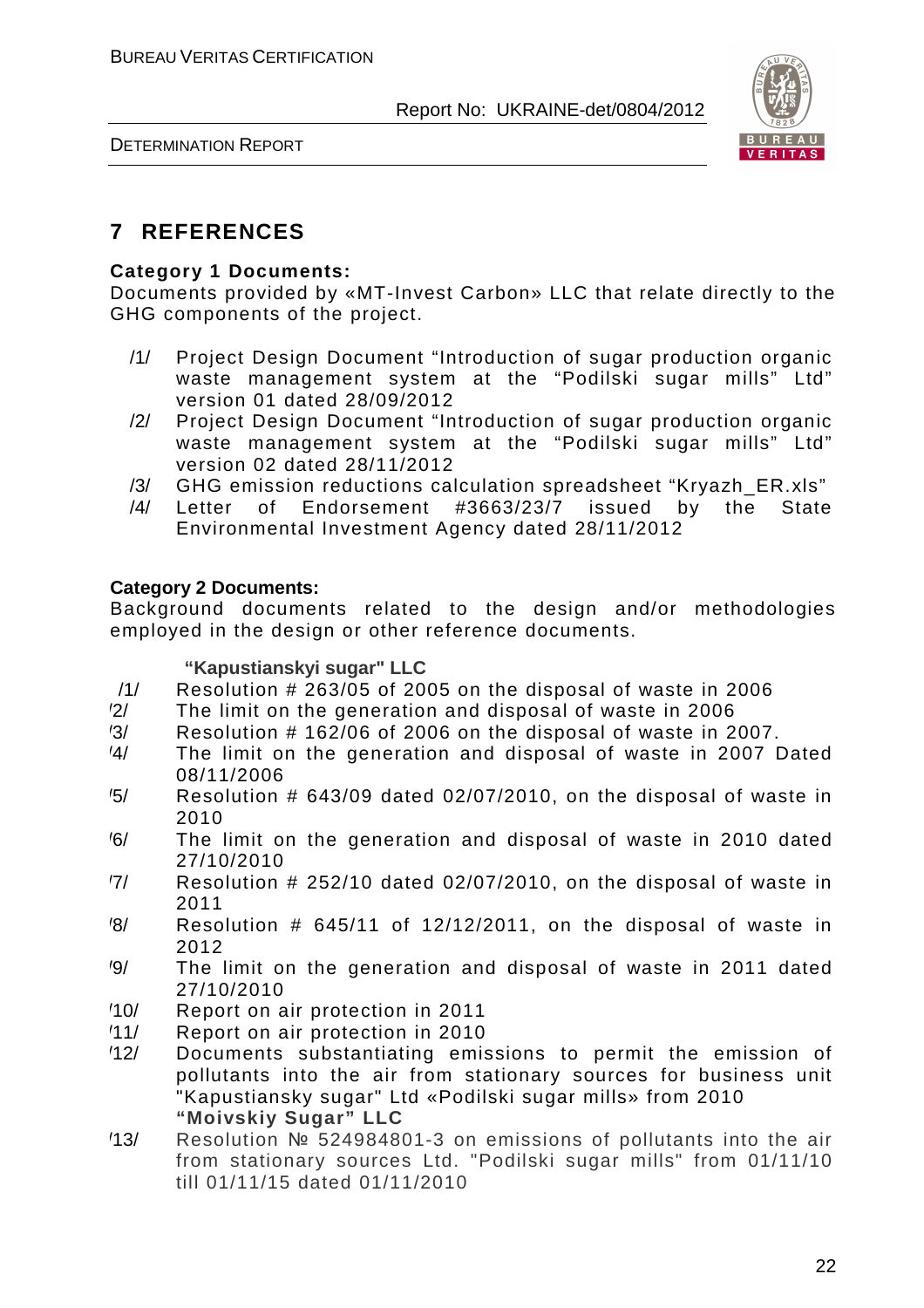

- /14/ Resolution № 524984801-1 on emissions of pollutants into the air from stationary sources Ltd. "Moyivskyi sugar" from 19/10/07 till 19/10/12 dated 19/10/2007
- /15/ Resolution number 278/10 dated 06/07/2010, on the disposal of waste in 2011.
- /16/ Resolution number 647/09 dated 06/07/2010, on the disposal of waste in 2010
- /17/ The limit on the generation and disposal of waste in 2011 dated 27/10/2010
- /18/ The limit on the generation and disposal of waste in 2010 dated 27/10/2009
- /19/ "Podilski sugar mills" JV "Moyivskyi sugar" These weights pulp.
- /20/ Order #23 "On the establishment of a working group on improving the practice of recycling organic waste" dated 13/03/2005 **"Sokolivsk Sugar" LLC**
- /21/ Report on inventory of emissions of pollutants into the air from stationary sources structural unit "Sokolivsky sugar" Ltd "Podilski sugar mills" from 2010
- /22/ Documents substantiating emissions to permit the emission of pollutants into the air from stationary sources for business unit "Sokolivsk sugar" Ltd «Podilski sugar mills» dated 2010
- /23/ Resolution № 521986201-3 on emissions of pollutants into the air from stationary sources Ltd «Podilski sugar mills» from 01/11/10 till 01/11/15 dated 01/11/2010
- /24/ Report on air protection in 2009
- /25/ Report on air protection in 2010
- Report on air protection in 2011
- /27/ Resolution number 253/10 dated 02/07/2010, on the disposal of waste in 2011
- /28/ Resolution number 158/09 dated 02/10/2009, on the disposal of waste in 2010
- /29/ Resolution number 612/08 dated 12.10.2009 for disposal in 2009
- /30/ Ltd «Podilski sugar mills» JV "Sokolivsk sugar" These weights pulp
- /31/ Order № 124-p "On the establishment of a working group on improving the practice of recycling organic waste" dated 12.03.2005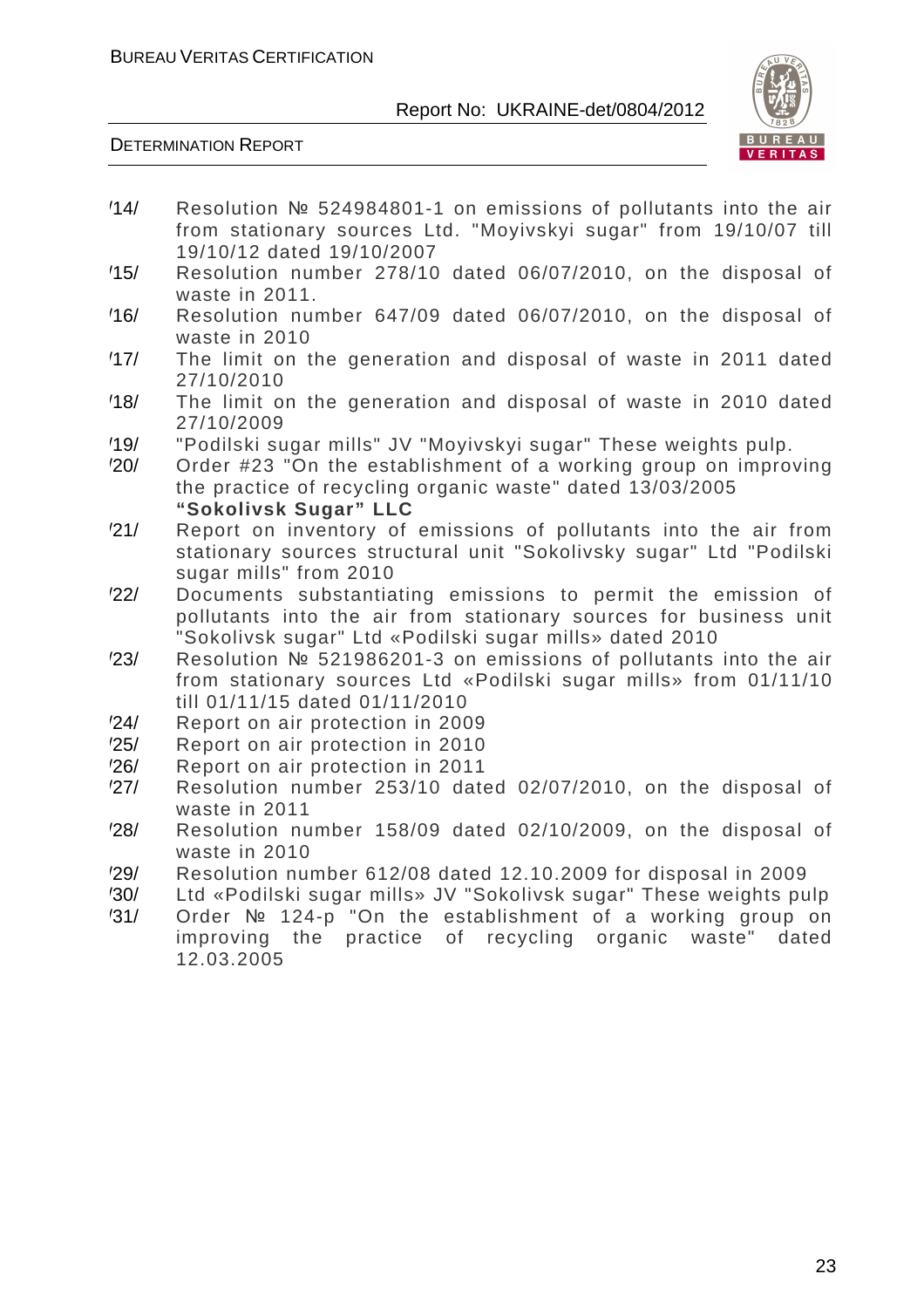#### DETERMINATION REPORT



#### **Persons interviewed:**

List persons interviewed during the determination or persons that contributed with other information that are not included in the documents listed above.

#### **Podilski Sugar Mills – Sokolivsk Sugar** 11/ Trach Sergiy - Director<br>12/ Lavrik Vladimir - Chief En /2/ Lavrik Vladimir - Chief Engineer /3/ Severenchuk Anna - Chief Technologist /4/ Bondar Grygoriy - Chief Power Engineer **Podilski Sugar Mills – Kapustyanskiy Sugar** /5/ Mizernyuk Oleksiy - Director /6/ Svyaschuk Oleksander - Chief Engineer /7/ Demkovich Valentina - Chief Technologist /8/ Ivanyuk Ivan - Chief Power Engineer **Podilski Sugar Mills – Moivskiy Sugar** /9/ Loboda Oleksander - Director /10/ Sandul Mykhailo - Specialist of Public Relations /11/ Gordyak Oleksander - Chief Technologist

**Podilski Sugar Mills** /12/ Selitbovskyi Vladislav - Head of Development the sugar industry department /13/ Yuzkov Roman – Assistant Head of Development the sugar industry department

1. o0o -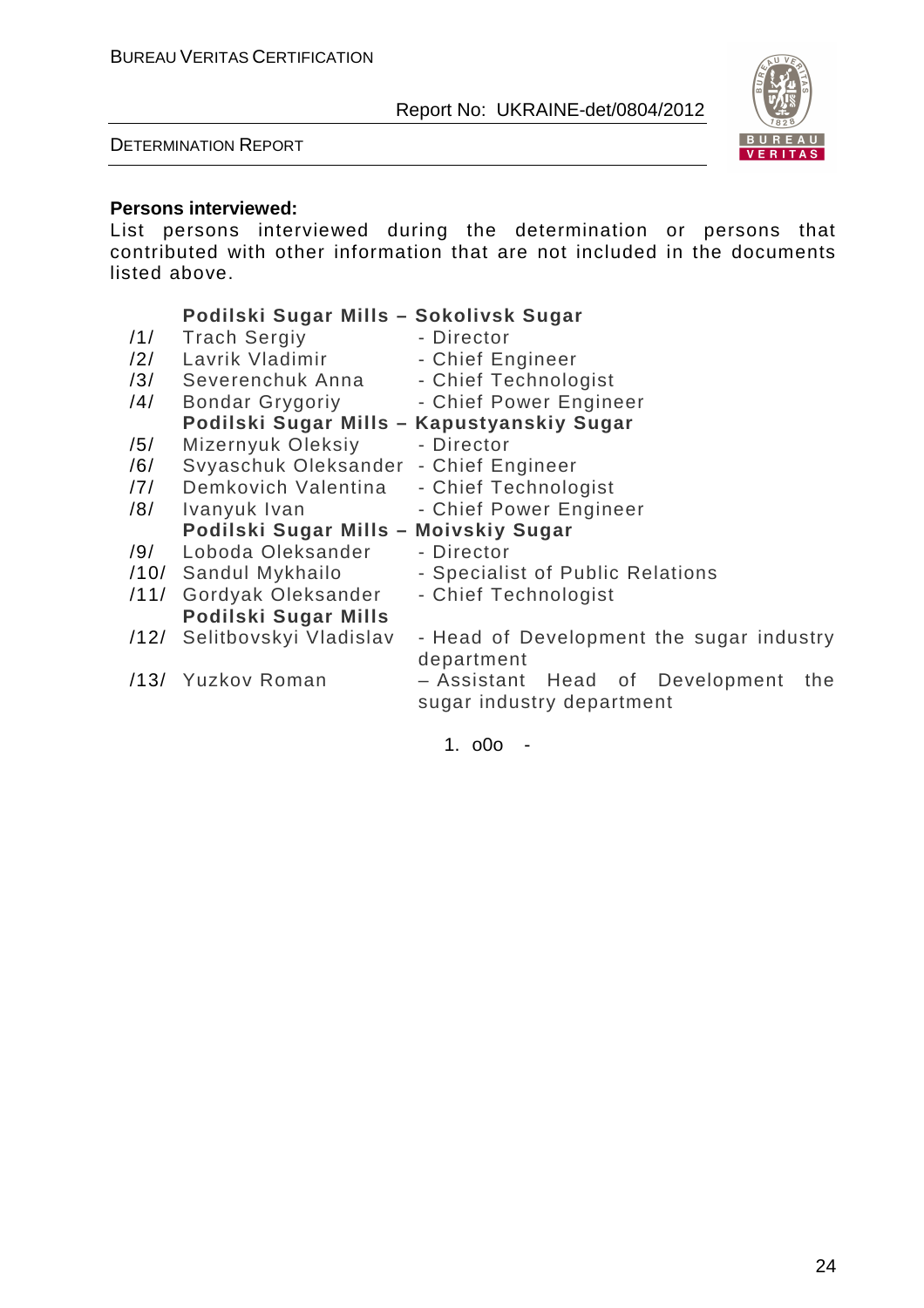

#### DETERMINATION REPORT

## APPENDIX A: DETERMINATION PROTOCOL

#### **Check list for determination, according JOINT IMPLEMENTATION DETERMINATION AND VERIFICATION MANUAL (Version 01)**

| <b>DVM</b><br><b>Paragraph</b> | <b>Check Item</b>                                                                                                                                                                                                                                                                                     | <b>Initial finding</b>                                                                                                                                                                                                                                                                                               | <b>Draft</b><br><b>Conclusion</b>               | <b>Final</b><br><b>Conclusion</b> |  |  |  |
|--------------------------------|-------------------------------------------------------------------------------------------------------------------------------------------------------------------------------------------------------------------------------------------------------------------------------------------------------|----------------------------------------------------------------------------------------------------------------------------------------------------------------------------------------------------------------------------------------------------------------------------------------------------------------------|-------------------------------------------------|-----------------------------------|--|--|--|
|                                | <b>General description of the project</b>                                                                                                                                                                                                                                                             |                                                                                                                                                                                                                                                                                                                      |                                                 |                                   |  |  |  |
| <b>Title of the project</b>    |                                                                                                                                                                                                                                                                                                       |                                                                                                                                                                                                                                                                                                                      |                                                 |                                   |  |  |  |
|                                | Is the title of the project presented?                                                                                                                                                                                                                                                                | "Introduction of sugar production organic waste management<br>system at the "Podilski sugar mills" Ltd"                                                                                                                                                                                                              | <b>OK</b>                                       | OK                                |  |  |  |
| $\blacksquare$                 | Is the sectoral scope to which the project<br>pertains presented?                                                                                                                                                                                                                                     | 13. Waste handling and disposal                                                                                                                                                                                                                                                                                      | OK                                              | OK                                |  |  |  |
| $\sim$                         | Is the current version number of the document<br>presented?                                                                                                                                                                                                                                           | PDD version 2.0                                                                                                                                                                                                                                                                                                      | OK                                              | OK                                |  |  |  |
| $\sim$                         | Is the date when the document was completed<br>presented?                                                                                                                                                                                                                                             | Date of completion: 28/11/2012                                                                                                                                                                                                                                                                                       | OK                                              | OK                                |  |  |  |
|                                | <b>Description of the project</b>                                                                                                                                                                                                                                                                     |                                                                                                                                                                                                                                                                                                                      |                                                 |                                   |  |  |  |
|                                | Is the purpose of the project included with a<br>concise, summarizing explanation (max. 1-2<br>pages) of the:<br>a) Situation existing prior to the starting date of<br>the project;<br>b) Baseline scenario; and<br>c) Project scenario (expected<br>outcome,<br>including a technical description)? | <b>Corrective Action Request 01</b><br>Please add brief description of the baseline scenario.<br><b>Corrective Action Request 02</b><br>Please add technical summery of the project scenario.<br><b>Corrective Action Request 03</b><br>Please use in the PDD the font prescribed by the JI PDD<br>Form, version 01. | <b>CAR 01</b><br><b>CAR 02</b><br><b>CAR 03</b> | OK                                |  |  |  |
|                                | Is the history of the project (incl. its JI<br>component) briefly summarized?                                                                                                                                                                                                                         | <b>Corrective Action Request 04</b><br>Please specify the starting date of the project and provide<br>the justifying document to the AIE.                                                                                                                                                                            | <b>CAR 04</b>                                   | OK                                |  |  |  |
| <b>Project participants</b>    |                                                                                                                                                                                                                                                                                                       |                                                                                                                                                                                                                                                                                                                      |                                                 |                                   |  |  |  |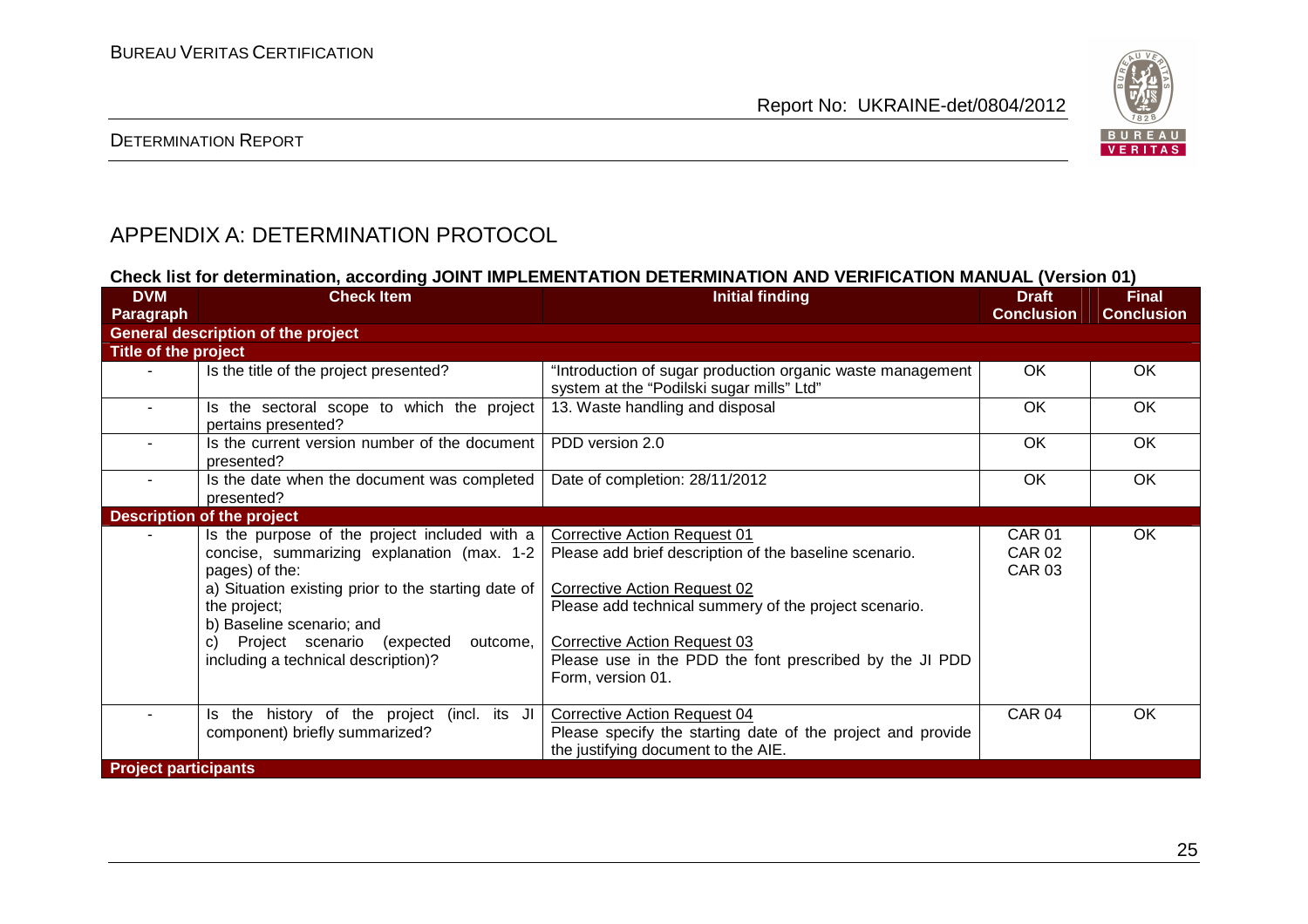

| <b>DVM</b>                     | <b>Check Item</b>                                                             | <b>Initial finding</b>                                                                                                                                                                                                                                                                         | <b>Draft</b>      | <b>Final</b>      |
|--------------------------------|-------------------------------------------------------------------------------|------------------------------------------------------------------------------------------------------------------------------------------------------------------------------------------------------------------------------------------------------------------------------------------------|-------------------|-------------------|
| Paragraph                      |                                                                               |                                                                                                                                                                                                                                                                                                | <b>Conclusion</b> | <b>Conclusion</b> |
|                                | Are project participants and Party(ies) involved<br>in the project listed?    | The list of the parties involved and project participants is<br>provided in Section A.3 of the PDD.<br>Parties involved: Ukraine (Host country).<br>The second Party: The Netherlands.                                                                                                         | <b>CAR 05</b>     | <b>OK</b>         |
|                                |                                                                               | <b>Corrective Action Request 05</b><br>The Table A.3 of the PDD has to comply with the format<br>envisaged by the Guidelines for Users of the JI PDD Form,<br>version 04.                                                                                                                      |                   |                   |
| $\blacksquare$                 | Is the data of the project participants presented<br>in tabular format?       | Yes, the data of the project participants is presented in<br>tabular format.                                                                                                                                                                                                                   | <b>OK</b>         | <b>OK</b>         |
|                                | Is contact information provided in Annex 1 of<br>the PDD?                     | Yes, the contact information is provided in Annex 1 of the<br>PDD.                                                                                                                                                                                                                             | <b>CAR 06</b>     | <b>OK</b>         |
|                                |                                                                               | <b>Corrective Action Request 06</b><br>Old information concerning KVED types of economic<br>activities is presented in Annex 1. Please update the<br>information as per valid certificate.                                                                                                     |                   |                   |
|                                | Is it indicated, if it is the case, if the Party<br>involved is a host Party? | Yes.                                                                                                                                                                                                                                                                                           | OK                | OK                |
|                                | <b>Technical description of the project</b>                                   |                                                                                                                                                                                                                                                                                                |                   |                   |
| <b>Location of the project</b> |                                                                               |                                                                                                                                                                                                                                                                                                |                   |                   |
| $\blacksquare$                 | Host Party(ies)                                                               | Ukraine                                                                                                                                                                                                                                                                                        | <b>OK</b>         | OK                |
| $\blacksquare$                 | Region/State/Province etc.                                                    | Vinnytsia Region                                                                                                                                                                                                                                                                               | OK                | OK                |
| $\sim$                         | City/Town/Community etc.                                                      | Sokolivka Village, Kryzhopil District<br>Kapustiany Village, Trostianets District<br>Moivka Village, Chernivetskyi District<br><b>Corrective Action Request 07</b><br>The Section A.4.1 has to comply with the format envisaged<br>by the Guidelines for Users of the JI PDD Form, version 04. | <b>CAR 07</b>     | <b>OK</b>         |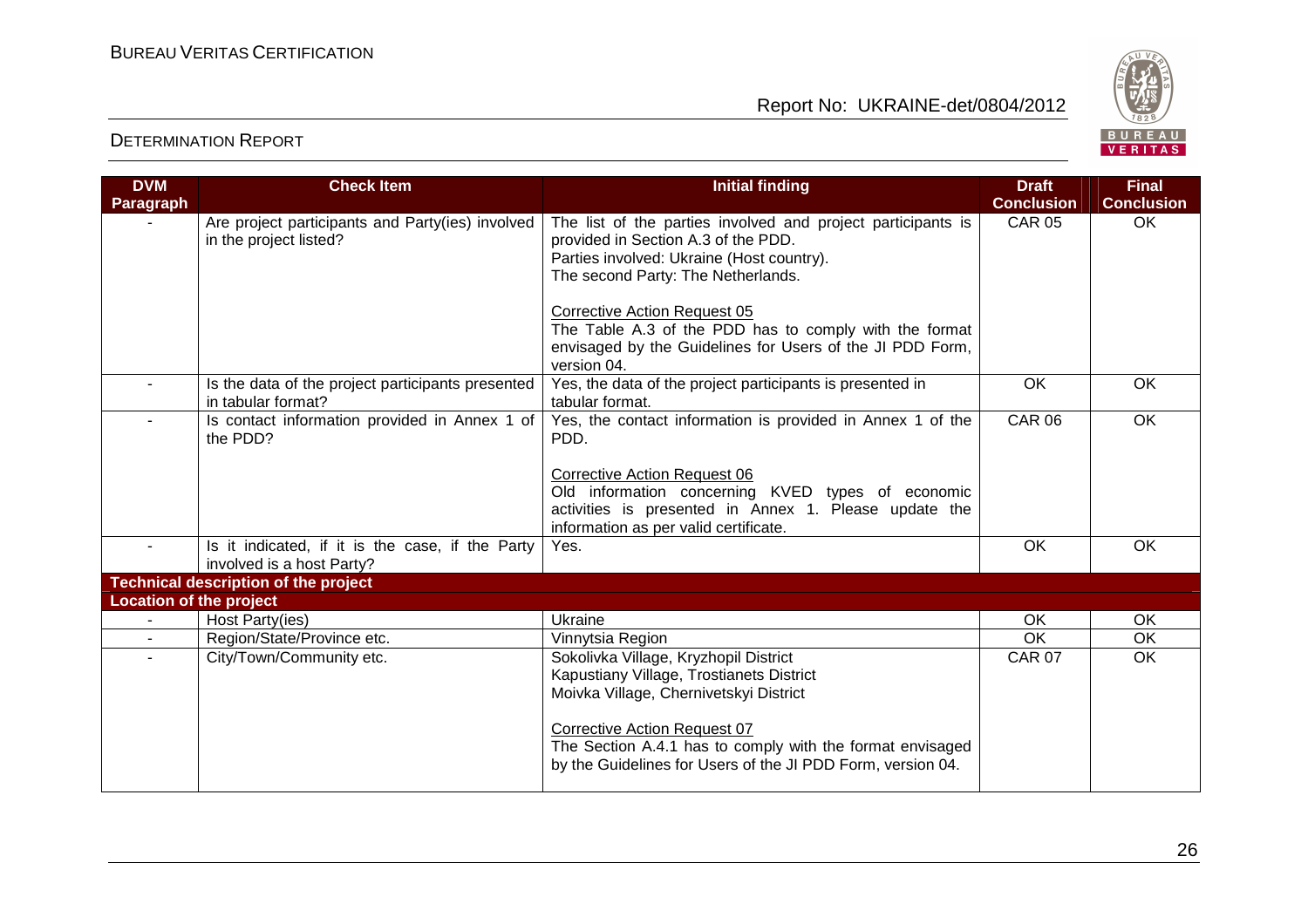

| <b>DVM</b>       | <b>Check Item</b>                                                                                                                                                                                         | <b>Initial finding</b>                                                                                                                                                                                                          | <b>Draft</b>      | <b>Final</b>      |
|------------------|-----------------------------------------------------------------------------------------------------------------------------------------------------------------------------------------------------------|---------------------------------------------------------------------------------------------------------------------------------------------------------------------------------------------------------------------------------|-------------------|-------------------|
| <b>Paragraph</b> |                                                                                                                                                                                                           |                                                                                                                                                                                                                                 | <b>Conclusion</b> | <b>Conclusion</b> |
|                  | Detail of the physical location, including<br>information allowing the unique identification of<br>the project. (This section should not exceed<br>one page)                                              | The geographic coordinates of the site are:<br>SU "Sokolivsk sugar":<br>48°26'31.00"N<br>28'59'32.00"E<br>SU "Kapustianskiy sugar":<br>48°31'57.00"N<br>29° '43.00" E<br>SU "Moivskiy sugar":<br>48'27'48.17"N<br>28°13'23.35"E | OK.               | OK.               |
|                  | Technologies to be employed, or measures, operations or actions to be implemented by the project                                                                                                          |                                                                                                                                                                                                                                 |                   |                   |
|                  | Are the technology(ies) to be employed, or<br>measures, operations or actions to be<br>implemented by the project, including all<br>relevant technical data and the implementation<br>schedule described? | The summary of activities to be implemented within the<br>project boundary is listed in the section A.4.2 of the PDD.                                                                                                           | OK                | OK                |
|                  |                                                                                                                                                                                                           | Brief explanation of how the anthropogenic emissions of greenhouse gases by sources are to be reduced by the proposed JI project, including                                                                                     |                   |                   |
|                  |                                                                                                                                                                                                           | why the emission reductions would not occur in the absence of the proposed project, taking into account national and/or sectoral policies and                                                                                   |                   |                   |
| circumstances    |                                                                                                                                                                                                           |                                                                                                                                                                                                                                 |                   |                   |
|                  | Is it stated how anthropogenic GHG emission<br>reductions are to be achieved? (This section<br>should not exceed one page)                                                                                | Yes, it is stated in the PDD how anthropogenic GHG<br>emission reductions are to be achieved by the proposed<br>project.                                                                                                        | <b>OK</b>         | <b>OK</b>         |
|                  | Is it provided the estimation of emission<br>reductions over the crediting period?                                                                                                                        | <b>Corrective Action Request 08:</b><br>Please provide the reference on the relevant Excel<br>spreadsheet with calculations.                                                                                                    | <b>CAR 08</b>     | <b>OK</b>         |
|                  | Is it provided the estimated annual reduction for<br>the chosen credit period in tCO <sub>2</sub> e?                                                                                                      | Yes, the estimated annual reduction for the proposed<br>crediting period is provided in $tCO2e$ .<br><b>Corrective Action Request 09</b>                                                                                        | <b>CAR 09</b>     | <b>OK</b>         |
|                  |                                                                                                                                                                                                           | Please provide in the Section A.4.3.1 the total amount of<br>emission reductions estimated for the crediting period.                                                                                                            |                   |                   |
|                  | Are the data from questions above presented in<br>tabular format?                                                                                                                                         | Yes.                                                                                                                                                                                                                            | OK                | <b>OK</b>         |
|                  | Estimated amount of emission reductions over the crediting period                                                                                                                                         |                                                                                                                                                                                                                                 |                   |                   |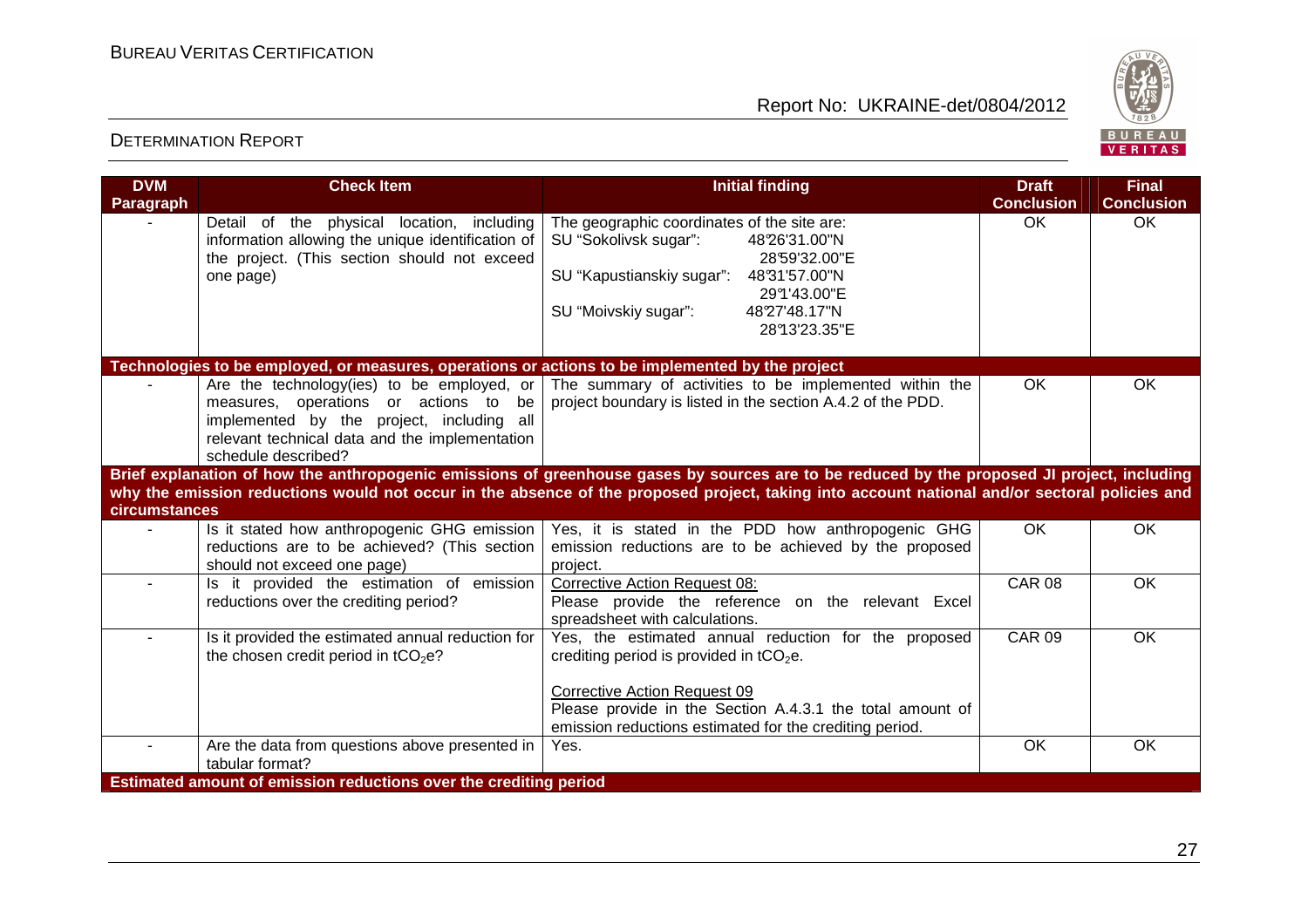

| <b>DVM</b>              | <b>Check Item</b>                                                                                                                                                                                                                                                                                                                                                                                           | <b>Initial finding</b>                                                                                                                                                                           | <b>Draft</b>                   | <b>Final</b>      |
|-------------------------|-------------------------------------------------------------------------------------------------------------------------------------------------------------------------------------------------------------------------------------------------------------------------------------------------------------------------------------------------------------------------------------------------------------|--------------------------------------------------------------------------------------------------------------------------------------------------------------------------------------------------|--------------------------------|-------------------|
| Paragraph               |                                                                                                                                                                                                                                                                                                                                                                                                             |                                                                                                                                                                                                  | <b>Conclusion</b>              | <b>Conclusion</b> |
|                         | Is the length of the crediting period Indicated?                                                                                                                                                                                                                                                                                                                                                            | Yes, the duration of the crediting period is 19 years.                                                                                                                                           | <b>OK</b>                      | OK                |
| $\sim$                  | Are estimates of total as well as annual and<br>average annual emission reductions in tonnes<br>of CO2 equivalent provided?                                                                                                                                                                                                                                                                                 | Yes, the estimates of total as well as annual and average<br>annual emission reductions in tonnes of $CO2$ equivalent are<br>provided in section A.4.3.1 of the PDD.                             | $\overline{OK}$                | <b>OK</b>         |
|                         | <b>Project approvals by Parties</b>                                                                                                                                                                                                                                                                                                                                                                         |                                                                                                                                                                                                  |                                |                   |
| 19                      | Have the DFPs of all Parties listed as "Parties<br>involved" in the PDD provided written project<br>approvals?                                                                                                                                                                                                                                                                                              | <b>Corrective Action Request 10</b><br>The names of the DFP (of the Parties involved) authorizing<br>the project have to be indicated in the Section A.5.<br><b>Corrective Action Request 11</b> | <b>CAR 10</b><br><b>CAR 11</b> | Pending           |
|                         |                                                                                                                                                                                                                                                                                                                                                                                                             | There are no Letters of Approval from the Parties involved.                                                                                                                                      |                                |                   |
| 19                      | Does the PDD identify at least the host Party<br>as a "Party involved"?                                                                                                                                                                                                                                                                                                                                     | Yes, Ukraine is the host Party.                                                                                                                                                                  | <b>OK</b>                      | <b>OK</b>         |
| 19                      | Has the DFP of the host Party issued a written<br>project approval?                                                                                                                                                                                                                                                                                                                                         | Refer to CAR 11 above.                                                                                                                                                                           | Pending                        | Pending           |
| 20                      | Are all the written project approvals by Parties<br>involved unconditional?                                                                                                                                                                                                                                                                                                                                 | Refer to CAR 11 above.                                                                                                                                                                           | Pending                        | Pending           |
|                         | Authorization of project participants by Parties involved                                                                                                                                                                                                                                                                                                                                                   |                                                                                                                                                                                                  |                                |                   |
| 21                      | Is each of the legal entities listed as project<br>participants in the PDD authorized by a Party<br>involved, which is also listed in the PDD,<br>through:<br>- A written project approval by a Party<br>involved, explicitly indicating the name of the<br>legal entity? or<br>- Any other form of project participant<br>authorization in writing, explicitly indicating the<br>name of the legal entity? | Refer to CAR 11 above.                                                                                                                                                                           | Pending                        | Pending           |
| <b>Baseline setting</b> |                                                                                                                                                                                                                                                                                                                                                                                                             |                                                                                                                                                                                                  |                                |                   |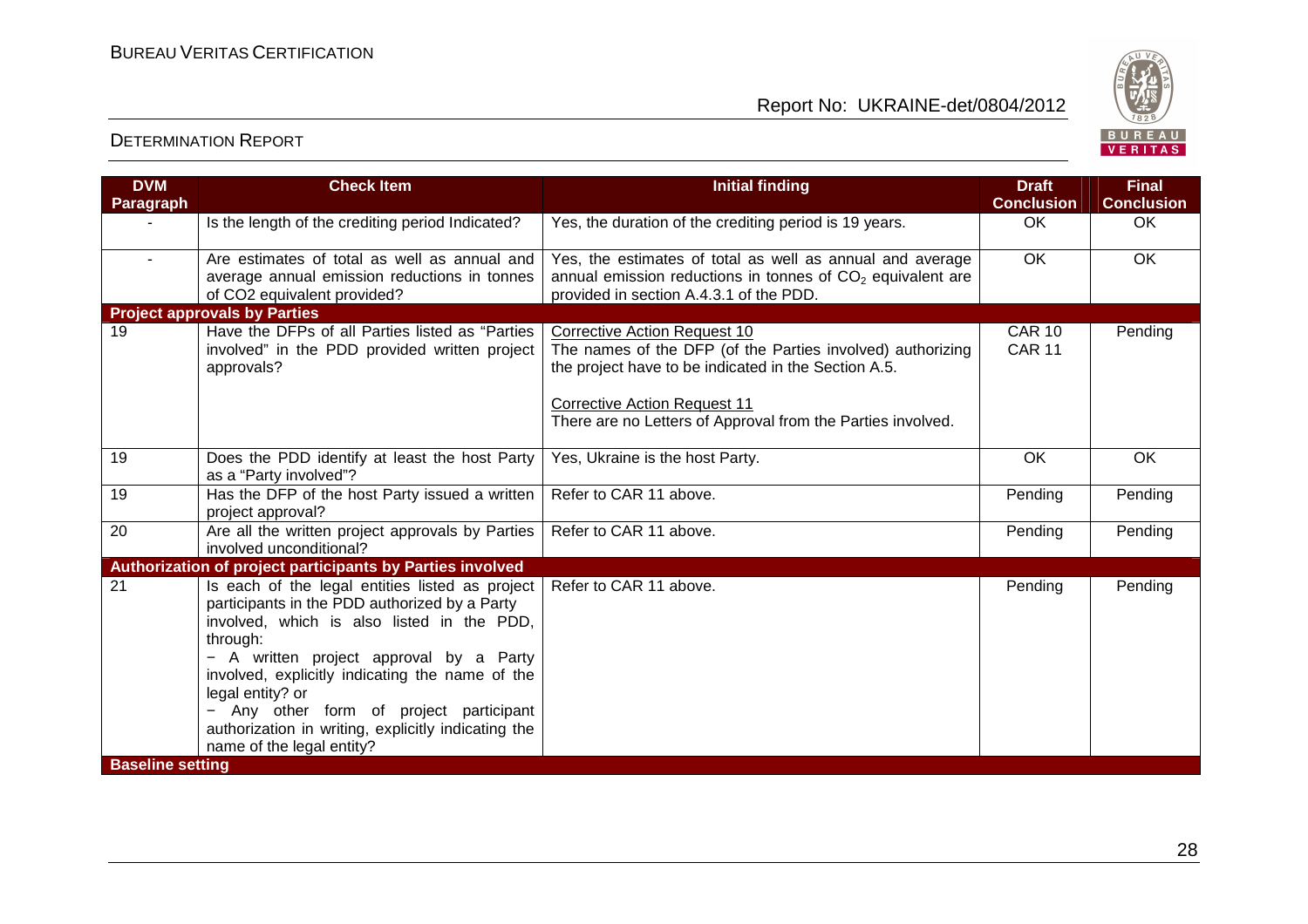

| <b>DVM</b>      | <b>Check Item</b>                                                                                                                                                                                                                                                                                                                                                                                                                                                                                                                                                                                                                                                                                                                                                                                                                                                               | <b>Initial finding</b>                                                                                                                                                                                                             | <b>Draft</b>                       | <b>Final</b>            |
|-----------------|---------------------------------------------------------------------------------------------------------------------------------------------------------------------------------------------------------------------------------------------------------------------------------------------------------------------------------------------------------------------------------------------------------------------------------------------------------------------------------------------------------------------------------------------------------------------------------------------------------------------------------------------------------------------------------------------------------------------------------------------------------------------------------------------------------------------------------------------------------------------------------|------------------------------------------------------------------------------------------------------------------------------------------------------------------------------------------------------------------------------------|------------------------------------|-------------------------|
| Paragraph<br>22 | Does the PDD explicitly indicate which of the<br>following approaches is used for identifying the<br>baseline?<br>- JI specific approach<br>- Approved CDM methodology approach                                                                                                                                                                                                                                                                                                                                                                                                                                                                                                                                                                                                                                                                                                 | The PDD describes the JI specific approach which is used<br>for setting the baseline.<br><b>Corrective Action Request 12:</b><br>The PDD doesn't explicitly state the approach chosen for<br>setting the baseline. Please correct. | <b>Conclusion</b><br><b>CAR 12</b> | <b>Conclusion</b><br>OK |
|                 | JI specific approach only                                                                                                                                                                                                                                                                                                                                                                                                                                                                                                                                                                                                                                                                                                                                                                                                                                                       |                                                                                                                                                                                                                                    |                                    |                         |
| 23              | Does the PDD provide a detailed theoretical<br>description in a complete and transparent<br>manner?                                                                                                                                                                                                                                                                                                                                                                                                                                                                                                                                                                                                                                                                                                                                                                             | Yes, the PDD provides a detailed theoretical description of<br>the project in a complete and transparent manner.                                                                                                                   | OK                                 | <b>OK</b>               |
| 23              | Does the PDD provide justification that the<br>baseline is established:<br>(a) By listing and describing plausible future<br>scenarios on the basis of conservative<br>assumptions and selecting the most plausible<br>one?<br>(b) Taking into account relevant national and/or<br>sectoral policies and circumstance?<br>- Are key factors that affect a baseline taken<br>into account?<br>(c) In a transparent manner with regard to the<br>choice<br>of<br>approaches,<br>assumptions,<br>methodologies, parameters, date sources and<br>key factors?<br>(d) Taking into account of uncertainties and<br>using conservative assumptions?<br>(e) In such a way that ERUs cannot be earned<br>for decreases in activity levels outside the<br>project or due to force majeure?<br>(f) By drawing on the list of standard variables<br>contained in appendix B to "Guidance on | The PDD provides justification that the baseline is<br>established by listing and describing plausible future<br>scenarios on the basis of conservative assumptions and<br>selecting the most plausible one.                       | <b>OK</b>                          | <b>OK</b>               |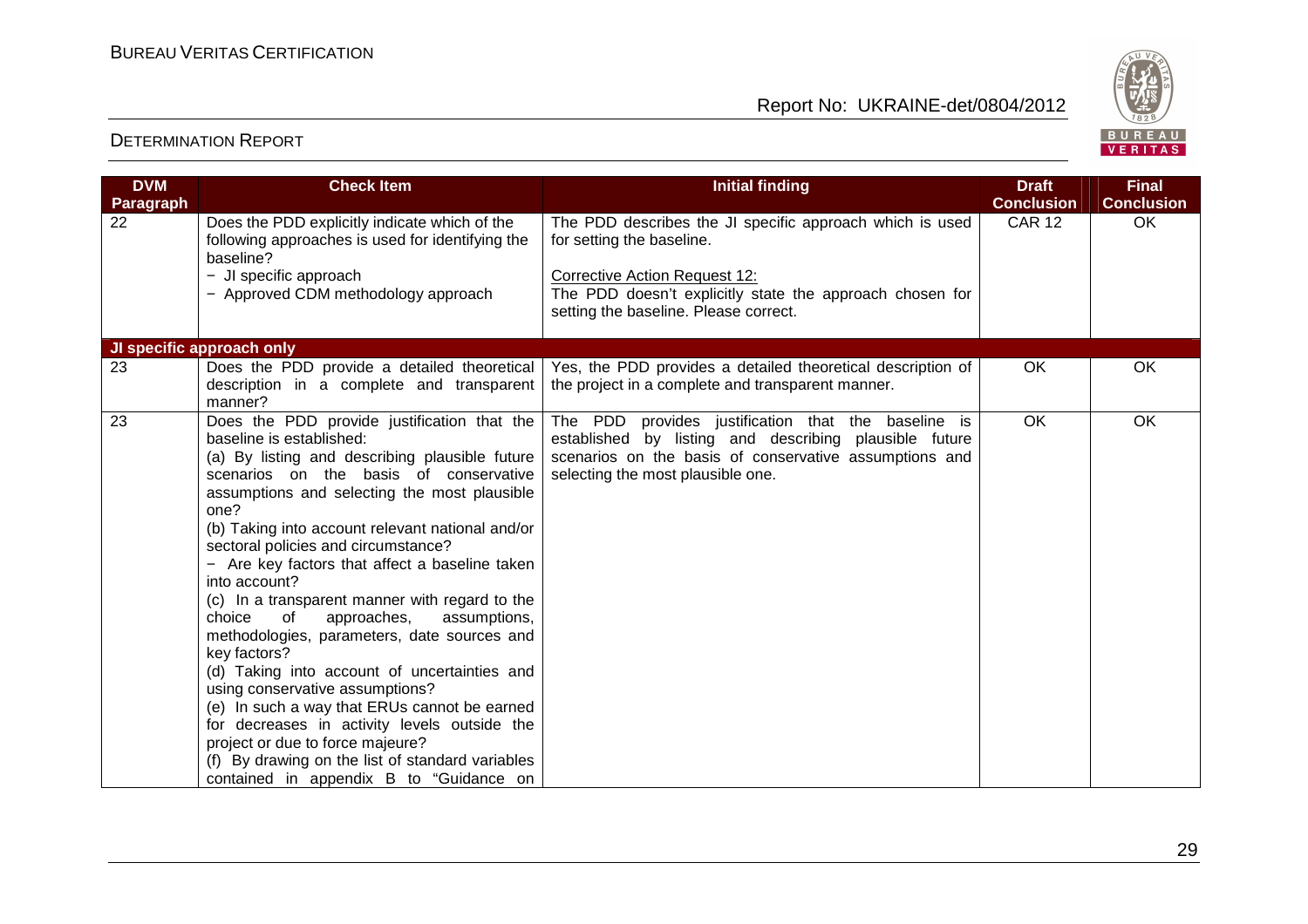

| <b>DVM</b>           | <b>Check Item</b>                                                                                                                                                                                                                                                                                                                                                                                                                                                                                                                                                                                                                                                                                                                                                                                          | <b>Initial finding</b>                                                                                                                                                                                                                                                                                                                                                                                                                                         | <b>Draft</b>      | <b>Final</b>      |
|----------------------|------------------------------------------------------------------------------------------------------------------------------------------------------------------------------------------------------------------------------------------------------------------------------------------------------------------------------------------------------------------------------------------------------------------------------------------------------------------------------------------------------------------------------------------------------------------------------------------------------------------------------------------------------------------------------------------------------------------------------------------------------------------------------------------------------------|----------------------------------------------------------------------------------------------------------------------------------------------------------------------------------------------------------------------------------------------------------------------------------------------------------------------------------------------------------------------------------------------------------------------------------------------------------------|-------------------|-------------------|
| Paragraph            |                                                                                                                                                                                                                                                                                                                                                                                                                                                                                                                                                                                                                                                                                                                                                                                                            |                                                                                                                                                                                                                                                                                                                                                                                                                                                                | <b>Conclusion</b> | <b>Conclusion</b> |
|                      | criteria for baseline setting and monitoring", as                                                                                                                                                                                                                                                                                                                                                                                                                                                                                                                                                                                                                                                                                                                                                          |                                                                                                                                                                                                                                                                                                                                                                                                                                                                |                   |                   |
|                      | appropriate?                                                                                                                                                                                                                                                                                                                                                                                                                                                                                                                                                                                                                                                                                                                                                                                               |                                                                                                                                                                                                                                                                                                                                                                                                                                                                |                   |                   |
| 24                   | If selected<br>elements or combinations<br>of                                                                                                                                                                                                                                                                                                                                                                                                                                                                                                                                                                                                                                                                                                                                                              | "Combined tool to identify the baseline scenario and                                                                                                                                                                                                                                                                                                                                                                                                           | OK                | OK                |
|                      | <b>CDM</b><br>methodologies<br>approved<br>or                                                                                                                                                                                                                                                                                                                                                                                                                                                                                                                                                                                                                                                                                                                                                              | demonstrate additionality" (version 04.0.0) was used for                                                                                                                                                                                                                                                                                                                                                                                                       |                   |                   |
|                      | methodological tools for baseline setting are                                                                                                                                                                                                                                                                                                                                                                                                                                                                                                                                                                                                                                                                                                                                                              | baseline setting and demonstration of additionality.                                                                                                                                                                                                                                                                                                                                                                                                           |                   |                   |
|                      | used, are the selected<br>elements<br>or                                                                                                                                                                                                                                                                                                                                                                                                                                                                                                                                                                                                                                                                                                                                                                   | Guidelines for objective demonstration and assessment of                                                                                                                                                                                                                                                                                                                                                                                                       |                   |                   |
|                      | combinations together with the elements                                                                                                                                                                                                                                                                                                                                                                                                                                                                                                                                                                                                                                                                                                                                                                    | barriers (version 01) were also taken into account.                                                                                                                                                                                                                                                                                                                                                                                                            |                   |                   |
|                      | supplementary developed by the project                                                                                                                                                                                                                                                                                                                                                                                                                                                                                                                                                                                                                                                                                                                                                                     |                                                                                                                                                                                                                                                                                                                                                                                                                                                                |                   |                   |
|                      | participants in line with 23 above?                                                                                                                                                                                                                                                                                                                                                                                                                                                                                                                                                                                                                                                                                                                                                                        |                                                                                                                                                                                                                                                                                                                                                                                                                                                                |                   |                   |
| 25                   | If a multi-project emission factor is used, does                                                                                                                                                                                                                                                                                                                                                                                                                                                                                                                                                                                                                                                                                                                                                           | Not applicable                                                                                                                                                                                                                                                                                                                                                                                                                                                 | N/A               | N/A               |
|                      | the PDD provide appropriate justification?                                                                                                                                                                                                                                                                                                                                                                                                                                                                                                                                                                                                                                                                                                                                                                 |                                                                                                                                                                                                                                                                                                                                                                                                                                                                |                   |                   |
|                      | Approved CDM methodology approach only - Not Applicable                                                                                                                                                                                                                                                                                                                                                                                                                                                                                                                                                                                                                                                                                                                                                    |                                                                                                                                                                                                                                                                                                                                                                                                                                                                |                   |                   |
| <b>Additionality</b> |                                                                                                                                                                                                                                                                                                                                                                                                                                                                                                                                                                                                                                                                                                                                                                                                            |                                                                                                                                                                                                                                                                                                                                                                                                                                                                |                   |                   |
|                      | JI specific approach only                                                                                                                                                                                                                                                                                                                                                                                                                                                                                                                                                                                                                                                                                                                                                                                  |                                                                                                                                                                                                                                                                                                                                                                                                                                                                |                   |                   |
| 28                   | Does the PDD indicate which of the following<br>approaches for demonstrating additionality is<br>used?<br>(a)<br>Provision of traceable and transparent<br>information showing the baseline was identified<br>on the basis of conservative assumptions, that<br>the project scenario is not part of the identified<br>baseline scenario and that the project will lead<br>to emission reductions or enhancements of<br>removals:<br>(b) Provision of traceable and transparent<br>information that an AIE has already positively<br>determined that a comparable project (to be)<br>implemented under comparable circumstances<br>has additionality;<br>(c) Application of the most recent version of<br>"Tool for the<br>demonstration<br>the<br>and<br>assessment of additionality. (allowing for a two- | The Section B.1 of the PDD provides the analysis of the<br>project additionality showing that the project scenario is not<br>part of the identified baseline scenario and that the project<br>will lead to emission reductions. The analysis was performed<br>based on the "Combined tool to identify the baseline<br>scenario and demonstrate additionality" (version 04.0.0)<br>approved by the CDM Executive Board and fully applicable<br>for JI projects. | OK                | OK                |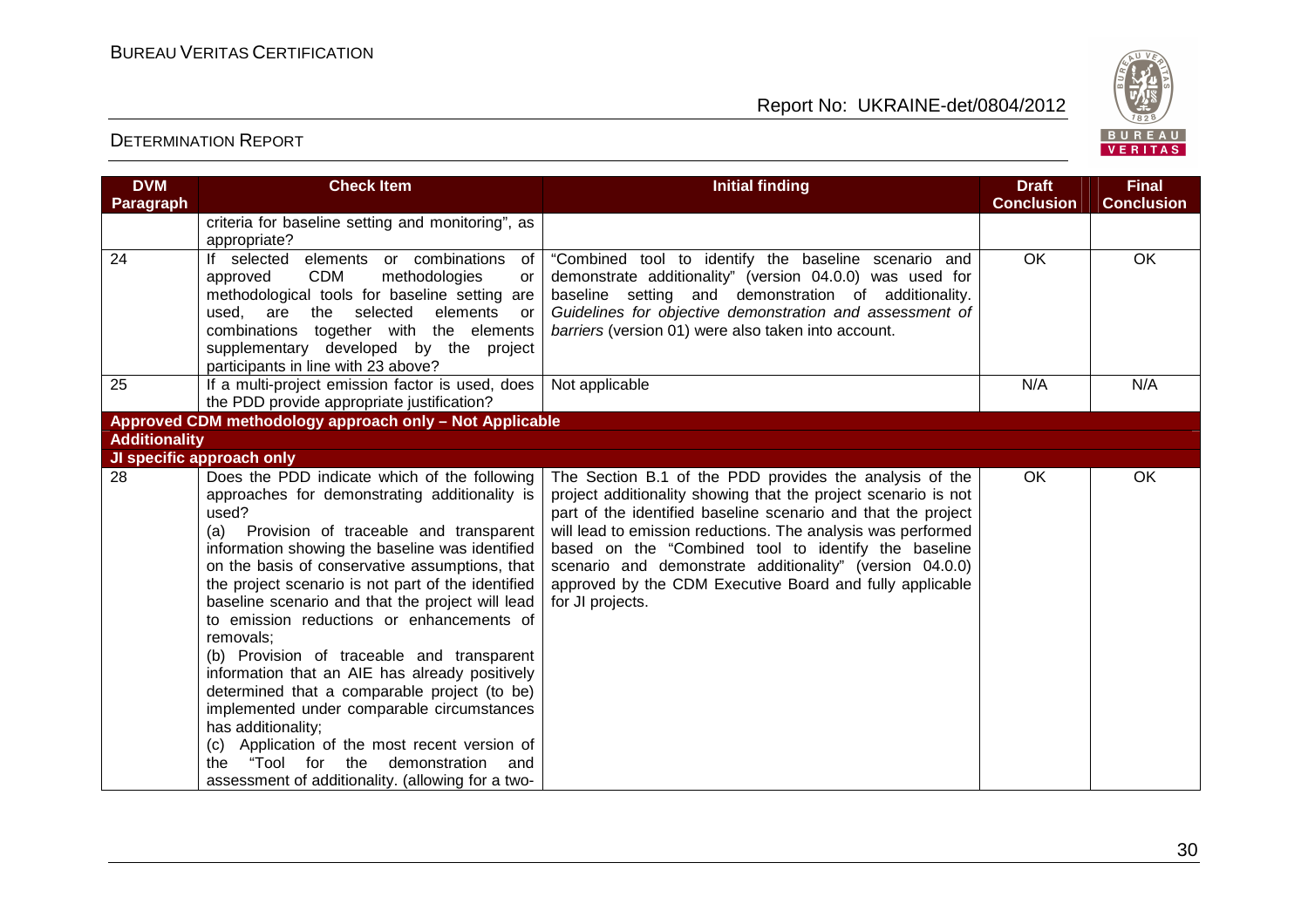

| <b>DVM</b><br>Paragraph | <b>Check Item</b>                                                                                                                                                                                                                                                                    | <b>Initial finding</b>                                                                                                                                                                                                                     | <b>Draft</b><br><b>Conclusion</b> | <b>Final</b><br><b>Conclusion</b> |
|-------------------------|--------------------------------------------------------------------------------------------------------------------------------------------------------------------------------------------------------------------------------------------------------------------------------------|--------------------------------------------------------------------------------------------------------------------------------------------------------------------------------------------------------------------------------------------|-----------------------------------|-----------------------------------|
|                         | month grace period) or any other method for<br>proving additionality approved by the CDM<br>Executive Board".                                                                                                                                                                        |                                                                                                                                                                                                                                            |                                   |                                   |
| 29 (a)                  | Does the PDD provide a justification of the<br>applicability of the approach with a clear and<br>transparent description?                                                                                                                                                            | The barrier analysis and common practice analysis are used<br>for the demonstration of project activity additionality.                                                                                                                     | <b>OK</b>                         | OK                                |
| 29 (b)                  | Are additionality proofs provided?                                                                                                                                                                                                                                                   | Yes, the additionality proofs are provided in the Section B.1<br>of the PDD.                                                                                                                                                               | <b>OK</b>                         | OK                                |
| 29 <sub>(c)</sub>       | Is the additionality demonstrated appropriately<br>as a result?                                                                                                                                                                                                                      | <b>Corrective Action Request 13:</b><br>The PDD doesn't indicate how registration of the project as<br>JI activity will aid to overcoming the barriers.                                                                                    | <b>CAR 13</b>                     | OK                                |
| 30                      | If the approach 28 (c) is chosen, are all<br>explanations, descriptions and analyses made<br>in accordance with the selected tool or<br>method?                                                                                                                                      | All explanations, descriptions and analyses were made in<br>accordance with "Combined tool to identify the baseline<br>scenario and demonstrate additionality" (Version 04.0.0).                                                           | <b>OK</b>                         | OK                                |
|                         | Approved CDM methodology approach only - Not applicable                                                                                                                                                                                                                              |                                                                                                                                                                                                                                            |                                   |                                   |
|                         | Project boundary (applicable except for JI LULUCF projects                                                                                                                                                                                                                           |                                                                                                                                                                                                                                            |                                   |                                   |
| 32(a)                   | JI specific approach only<br>Does the project boundary defined in the PDD<br>encompass all anthropogenic emissions<br>by sources of GHGs that are:<br>Under the control of the project<br>(i)<br>participants?<br>(ii) Reasonably attributable to the project?<br>(iii) Significant? | <b>Corrective Action Request 14</b><br>The defined monitoring plan includes project GHG emissions<br>connected with organic wastes utilization. This parameter,<br>though, is absent in the Table 7 of the PDD. Please make<br>amendments. | <b>CAR 14</b>                     | <b>OK</b>                         |
| 32(b)                   | Is the project boundary defined on the basis of<br>a case-by-case assessment with regard to the<br>criteria referred to in 32 (a) above?                                                                                                                                             | Yes, the project boundary is defined on the basis of a case-<br>by-case assessment with regard to the criteria referred to in<br>32 (a) above.                                                                                             | <b>OK</b>                         | OK                                |
| 32(c)                   | Are the delineation of the project boundary and                                                                                                                                                                                                                                      | Yes, the project boundary is provided in the Figure 3.1 and                                                                                                                                                                                | OK                                | <b>OK</b>                         |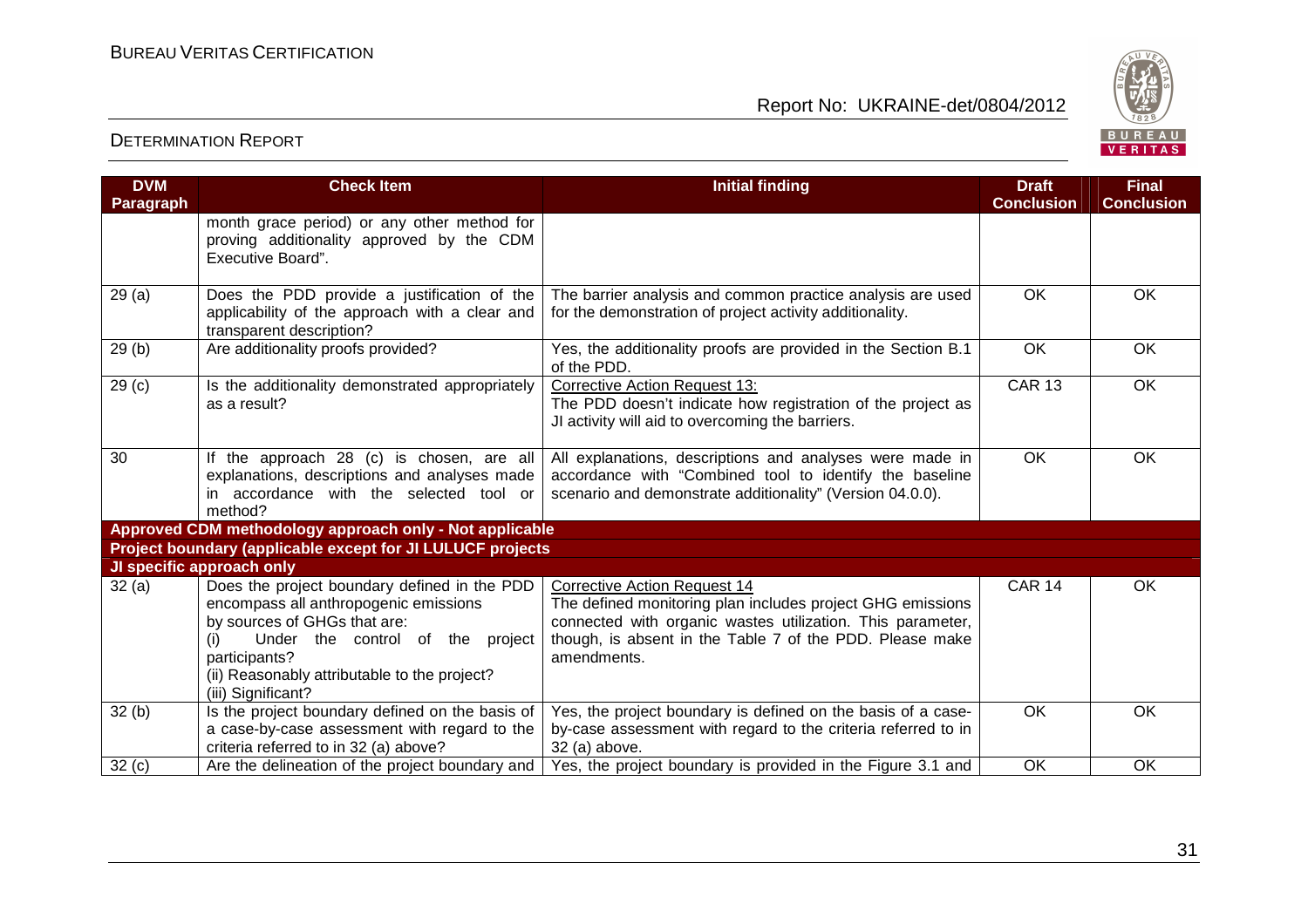

| <b>DVM</b><br><b>Paragraph</b> | <b>Check Item</b>                                                                                                                                                       | <b>Initial finding</b>                                                                                                                                                                                                                                          | <b>Draft</b><br><b>Conclusion</b>             | <b>Final</b><br><b>Conclusion</b> |
|--------------------------------|-------------------------------------------------------------------------------------------------------------------------------------------------------------------------|-----------------------------------------------------------------------------------------------------------------------------------------------------------------------------------------------------------------------------------------------------------------|-----------------------------------------------|-----------------------------------|
|                                | the gases and sources included appropriately<br>described and justified in the PDD by using a<br>figure or flow chart as appropriate?                                   | Figure 3.2 and in tabular format in the Table 4.                                                                                                                                                                                                                |                                               |                                   |
| 32 <sub>(d)</sub>              | Are all gases and sources included explicitly<br>stated, and the exclusions of any sources<br>related to the baseline or the project are<br>appropriately justified?    | Please refer to the CAR 14 above.                                                                                                                                                                                                                               | OK                                            | OK                                |
|                                | Approved CDM methodology approach only                                                                                                                                  |                                                                                                                                                                                                                                                                 |                                               |                                   |
| 33                             | Is the project boundary defined in accordance<br>with the approved CDM methodology?                                                                                     | Not applicable                                                                                                                                                                                                                                                  | N/A                                           | N/A                               |
| <b>Crediting period</b>        |                                                                                                                                                                         |                                                                                                                                                                                                                                                                 |                                               |                                   |
| 34(a)                          | Does the PDD state the starting date of the<br>project as the date on which the<br>implementation or construction or real action of<br>the project will begin or began? | 12/03/2005 is the starting date of the project                                                                                                                                                                                                                  | OK                                            | OK                                |
| 34(a)                          | Is the starting date after the beginning of 2000?                                                                                                                       | Yes.                                                                                                                                                                                                                                                            | OK                                            | OK                                |
| 34(b)                          | Does the PDD state the expected operational<br>lifetime of the project in years and months?                                                                             | 20 years (240 months).<br><b>Clarification Request 01:</b><br>Please specify the expected operational lifetime of the<br>project, also provide the documented evidence of equipment<br>operation.                                                               | <b>CL 01</b>                                  | <b>OK</b>                         |
| 34 <sub>(c)</sub>              | Does the PDD state the length of the crediting<br>period in years and months?                                                                                           | <b>Corrective Action Request 15</b><br>Please indicate the total duration of the crediting period<br><b>Clarification Request 02</b><br>Please clarify the date of "the end of the crediting period" in<br>the Section C.3.<br><b>Clarification Request 03:</b> | <b>CAR 15</b><br><b>CL 02</b><br><b>CL 03</b> | <b>OK</b>                         |
|                                |                                                                                                                                                                         | Please indicate in section C.3 length of the crediting period<br>after the first commitment period.                                                                                                                                                             |                                               |                                   |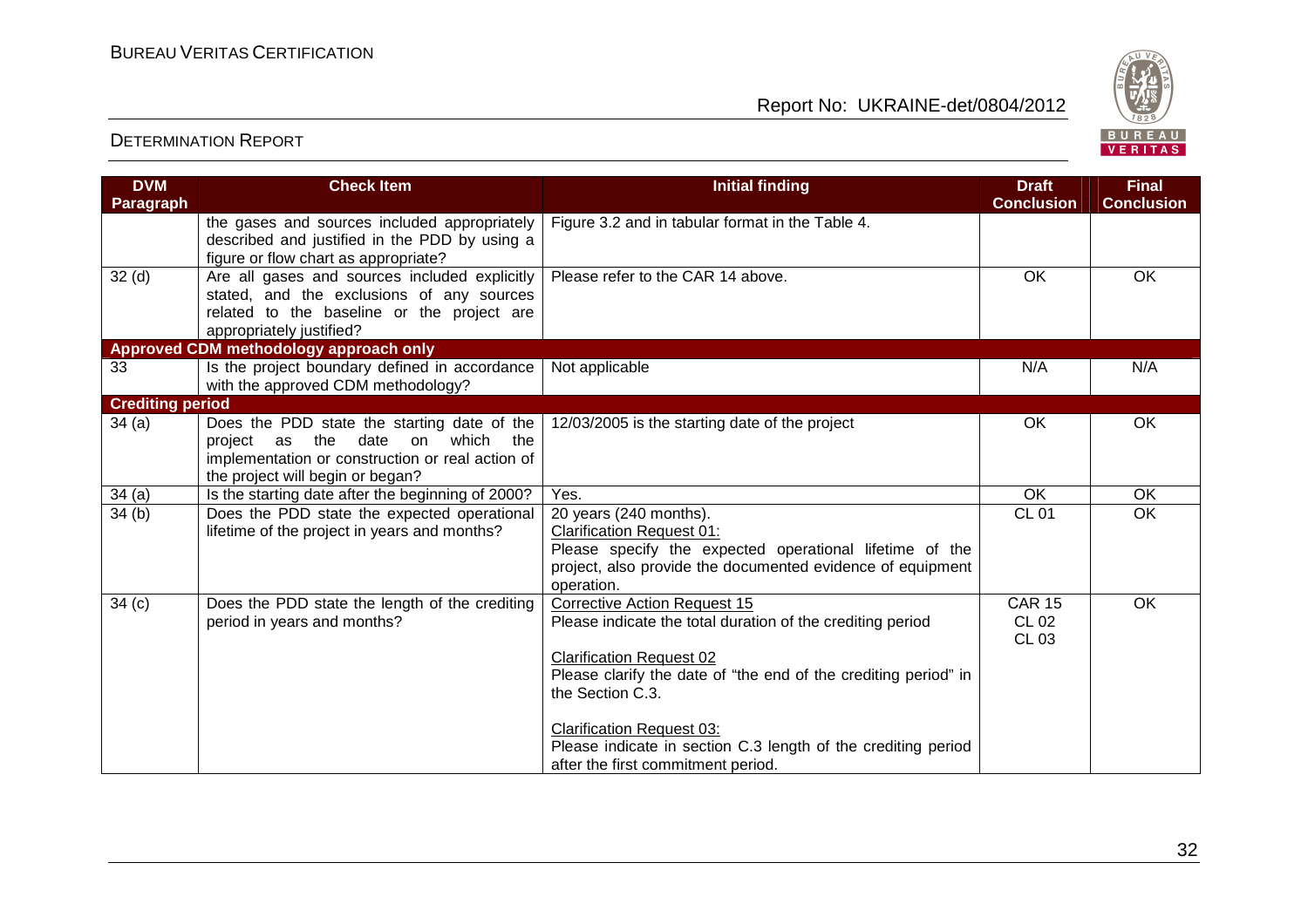

| <b>DVM</b>             | <b>Check Item</b>                                                                                                                                                                                                                                                                    | <b>Initial finding</b>                                                                                                                                                                                              | <b>Draft</b>      | <b>Final</b>      |
|------------------------|--------------------------------------------------------------------------------------------------------------------------------------------------------------------------------------------------------------------------------------------------------------------------------------|---------------------------------------------------------------------------------------------------------------------------------------------------------------------------------------------------------------------|-------------------|-------------------|
| Paragraph              |                                                                                                                                                                                                                                                                                      |                                                                                                                                                                                                                     | <b>Conclusion</b> | <b>Conclusion</b> |
| 34(c)                  | Is the starting date of the crediting period on or<br>after the date of the first emission reductions or<br>enhancements of net removals generated by<br>the project?                                                                                                                | Yes, the starting date of the crediting period is after the date<br>of the first emission reductions generated by the project.                                                                                      | OK                | <b>OK</b>         |
| 34 <sub>(d)</sub>      | Does the PDD state that the crediting period for<br>issuance of ERUs starts only after the<br>beginning of 2008 and does not extend beyond<br>the operational lifetime of the project?                                                                                               | <b>Clarification Request 04:</b><br>Please specify that the crediting period for issuance of ERUs<br>starts only after the beginning of 2008 and does not extend<br>beyond the operational lifetime of the project. | <b>CL 04</b>      | <b>OK</b>         |
| 34 <sub>(d)</sub>      | If the crediting period extends beyond 2012,<br>does the PDD state that the extension is<br>subject to the host Party approval?<br>Are the estimates of emission reductions or<br>enhancements of net removals presented<br>separately for those until 2012 and those after<br>2012? | <b>Clarification Request 05:</b><br>Please specify that if the crediting period extends beyond<br>2012, such extension is subject to the host Party approval.                                                       | <b>CL 05</b>      | OK                |
| <b>Monitoring plan</b> |                                                                                                                                                                                                                                                                                      |                                                                                                                                                                                                                     |                   |                   |
| 35                     | Does the PDD explicitly indicate which of the<br>following approaches is used?<br>- JI specific approach<br>- Approved CDM methodology approach                                                                                                                                      | JI specific approach was used.                                                                                                                                                                                      | OK                | OK                |
|                        | JI specific approach only                                                                                                                                                                                                                                                            |                                                                                                                                                                                                                     |                   |                   |
| 36(a)                  | Does the monitoring plan describe:<br>- All relevant factors and key characteristics<br>that will be monitored?<br>- The period in which they will be monitored?<br>- All decisive factors for the control and<br>reporting of project performance?                                  | <b>Corrective Action Request 16:</b><br>Please provide the information on key characteristics and<br>their monitoring during the project activity in tabular format.                                                | <b>CAR 16</b>     | OK                |
| 36(b)                  | Does the monitoring plan specify the indicators,<br>constants and variables used that are reliable.<br>valid and provide transparent picture of the<br>emission reductions or enhancements of net<br>removals to be monitored?                                                       | Yes, the monitoring plan specifies the indicators, constants<br>and variables used that are reliable, valid and provide<br>transparent picture of the emission reductions to be<br>monitored.                       | <b>OK</b>         | <b>OK</b>         |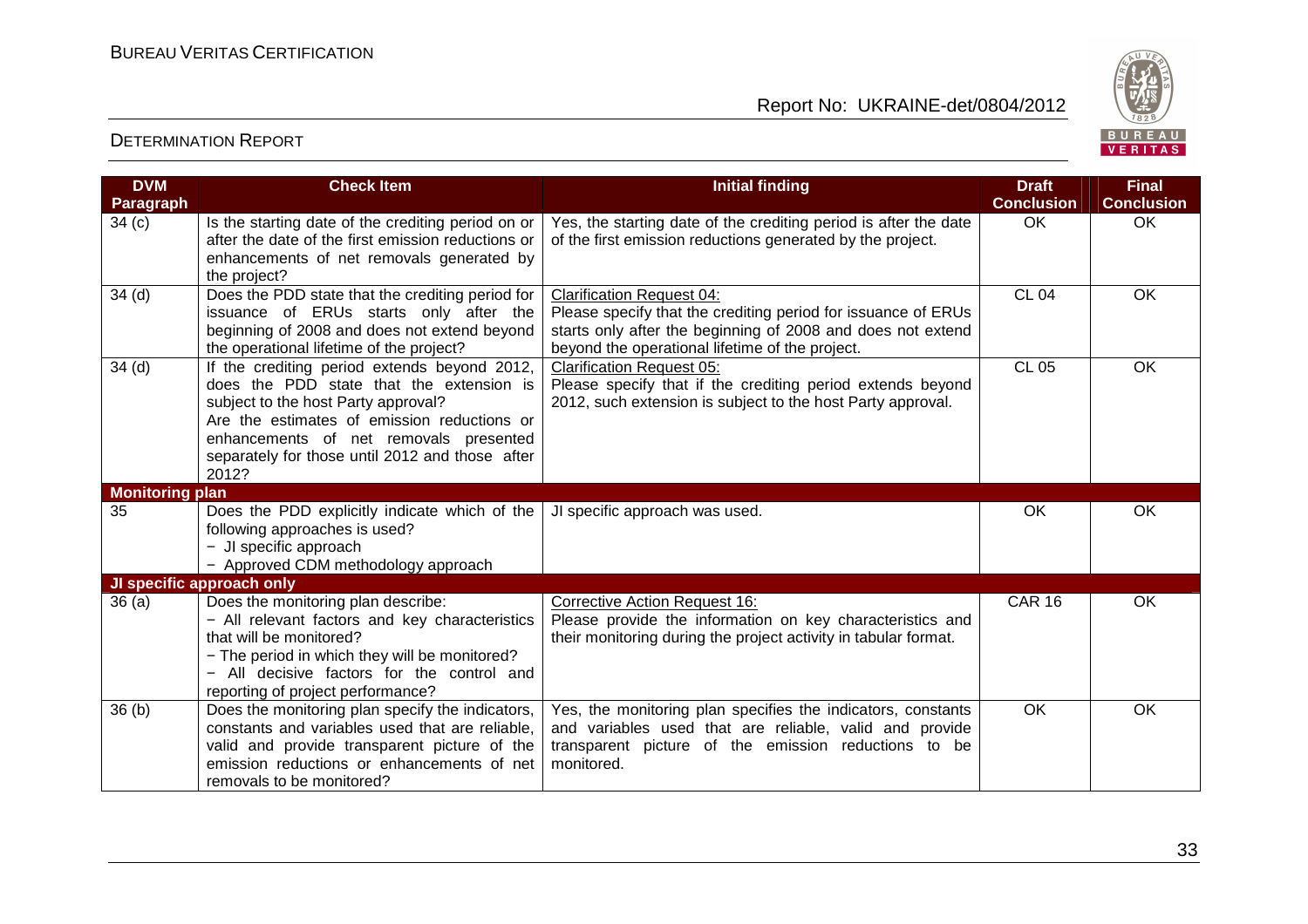

| <b>DVM</b><br><b>Paragraph</b>   | <b>Check Item</b>                                                          | <b>Initial finding</b>                                                                       | <b>Draft</b><br><b>Conclusion</b> | <b>Final</b><br><b>Conclusion</b> |
|----------------------------------|----------------------------------------------------------------------------|----------------------------------------------------------------------------------------------|-----------------------------------|-----------------------------------|
| 36(b)                            | If default values are used:                                                | <b>Corrective Action Request 17:</b>                                                         | <b>CAR 17</b>                     | OK                                |
|                                  | - Are accuracy and reasonableness carefully                                | There is no reference on source and page for some                                            |                                   |                                   |
|                                  | balanced in their selection?                                               | parameters (e.g. f - share of methane being captured and                                     |                                   |                                   |
|                                  | Do the default values originate from<br>recognized sources?                | utilized at the disposal site) used for the ERUs calculation.<br>Please correct.             |                                   |                                   |
|                                  | - Are the default values supported by statistical                          |                                                                                              |                                   |                                   |
|                                  | analyses providing reasonable confidence<br>levels?                        |                                                                                              |                                   |                                   |
|                                  | - Are the default values presented in a<br>transparent manner?             |                                                                                              |                                   |                                   |
| 36 <sub>(b)</sub> <sub>(i)</sub> | For those values that are to be provided by the                            | Yes. The monitoring plan clearly indicates how the values                                    | OK                                | <b>OK</b>                         |
|                                  | project participants, does the monitoring plan                             | are to be selected and justified.                                                            |                                   |                                   |
|                                  | clearly indicate how the values are to be                                  |                                                                                              |                                   |                                   |
| 36 (b) (ii)                      | selected and justified?<br>For other values,                               | <b>Corrective Action Request 18:</b>                                                         | <b>CAR 18</b>                     | OK                                |
|                                  | - Does the monitoring plan clearly indicate the                            | Please indicate why the data from IPCC 2006 instead of                                       |                                   |                                   |
|                                  | precise references from which these values are                             | National Inventory are used.                                                                 |                                   |                                   |
|                                  | taken?                                                                     |                                                                                              |                                   |                                   |
|                                  | - Is the conservativeness of the values                                    |                                                                                              |                                   |                                   |
|                                  | provided justified?                                                        |                                                                                              |                                   |                                   |
| 36 (b) (iii)                     | For all data sources, does the monitoring plan                             | <b>Corrective Action Request 19:</b>                                                         | <b>CAR 19</b>                     | <b>OK</b>                         |
|                                  | specify the procedures to be followed if<br>expected data are unavailable? | Please indicate in the PDD the procedure to be followed if<br>expected data are unavailable. |                                   |                                   |
| 36 (b) (iv)                      | Are International System Unit (SI units) used?                             | Yes.                                                                                         | $\overline{OK}$                   | <b>OK</b>                         |
| 36(b)(v)                         | Does the monitoring plan note any parameters,                              | Yes, the amount of sugar production organic waste (pulp),                                    | <b>CL 06</b>                      | $\overline{OK}$                   |
|                                  | coefficients, variables, etc. that are used to                             | that was not sold within period x and was transported to the                                 |                                   |                                   |
|                                  | calculate baseline emissions or net removals                               | disposal site is used in calculations of baseline scenario and                               |                                   |                                   |
|                                  | but are obtained through monitoring?                                       | are obtained through monitoring.                                                             |                                   |                                   |
|                                  |                                                                            | <b>Clarification Request 06:</b>                                                             |                                   |                                   |
|                                  |                                                                            | Please provide information on how to obtain data "Number                                     |                                   |                                   |
|                                  |                                                                            | sugar production waste (pulp) that have not been                                             |                                   |                                   |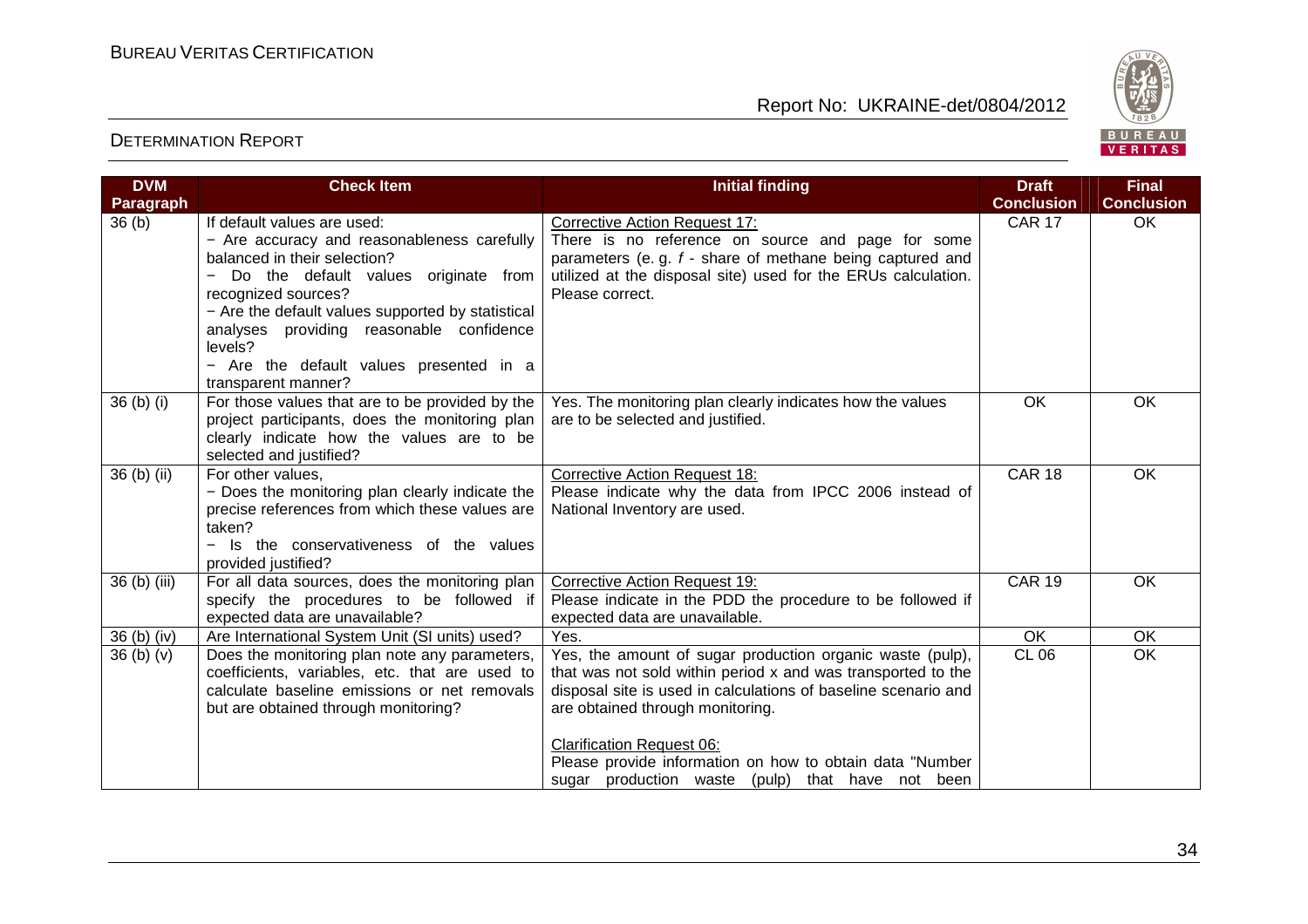

| <b>DVM</b><br>Paragraph | <b>Check Item</b>                                                                                                                                                                                                                                                                                                                                                                                                                                                                                                                                                                                                                                                 | <b>Initial finding</b>                                                                                                                            | <b>Draft</b><br><b>Conclusion</b> | <b>Final</b><br><b>Conclusion</b> |
|-------------------------|-------------------------------------------------------------------------------------------------------------------------------------------------------------------------------------------------------------------------------------------------------------------------------------------------------------------------------------------------------------------------------------------------------------------------------------------------------------------------------------------------------------------------------------------------------------------------------------------------------------------------------------------------------------------|---------------------------------------------------------------------------------------------------------------------------------------------------|-----------------------------------|-----------------------------------|
|                         |                                                                                                                                                                                                                                                                                                                                                                                                                                                                                                                                                                                                                                                                   | implemented by the period x and hit the ground"                                                                                                   |                                   |                                   |
| 36(b)(v)                | Is the use of parameters, coefficients,<br>variables, etc. consistent between the baseline<br>and monitoring plan?                                                                                                                                                                                                                                                                                                                                                                                                                                                                                                                                                | Yes, the use of parameters, coefficients, variables, etc. Is<br>consistent between the baseline and monitoring plan.                              | OK                                | OK                                |
| 36 <sub>(c)</sub>       | Does the monitoring plan draw on the list of<br>standard variables contained in appendix B of<br>"Guidance on criteria for baseline setting and<br>monitoring"?                                                                                                                                                                                                                                                                                                                                                                                                                                                                                                   | The monitoring plan is developed in accordance with the<br>"Guidance on criteria for baseline setting and monitoring".                            | $\overline{OK}$                   | $\overline{OK}$                   |
| 36 <sub>(d)</sub>       | Does the monitoring plan explicitly and clearly<br>distinguish:<br>(i) Data and parameters that are not monitored<br>throughout the crediting period, but are<br>determined only once (and thus remain fixed<br>throughout the crediting period), and that are<br>available already at the stage of determination?<br>(ii) Data and parameters that are not monitored<br>throughout the crediting period, but are<br>determined only once (and thus remain fixed<br>throughout the crediting period), but that are<br>not already available at the stage of<br>determination?<br>(iii) Data and parameters that are monitored<br>throughout the crediting period? | Yes, all the relevant parameters are described (refer to the<br>Section D.1 of the PDD).                                                          | <b>OK</b>                         | <b>OK</b>                         |
| 36(e)                   | Does the monitoring plan describe the methods<br>employed for data monitoring (including its<br>frequency) and recording?                                                                                                                                                                                                                                                                                                                                                                                                                                                                                                                                         | The Table in the Section D.1.1 of the PDD defines the<br>frequency of monitoring and data sources for all parameters<br>and data to be monitored. | OK                                | OK                                |
| 36(f)                   | Does the monitoring plan elaborate<br>all<br>algorithms and formulae used<br>for the<br>estimation/calculation<br>baseline<br>of<br>emissions/removals<br>project<br>and<br>emissions/removals or direct monitoring of                                                                                                                                                                                                                                                                                                                                                                                                                                            | The PDD describes all algorithms and formulae used for the<br>calculation of baseline and project emissions.                                      |                                   | OK                                |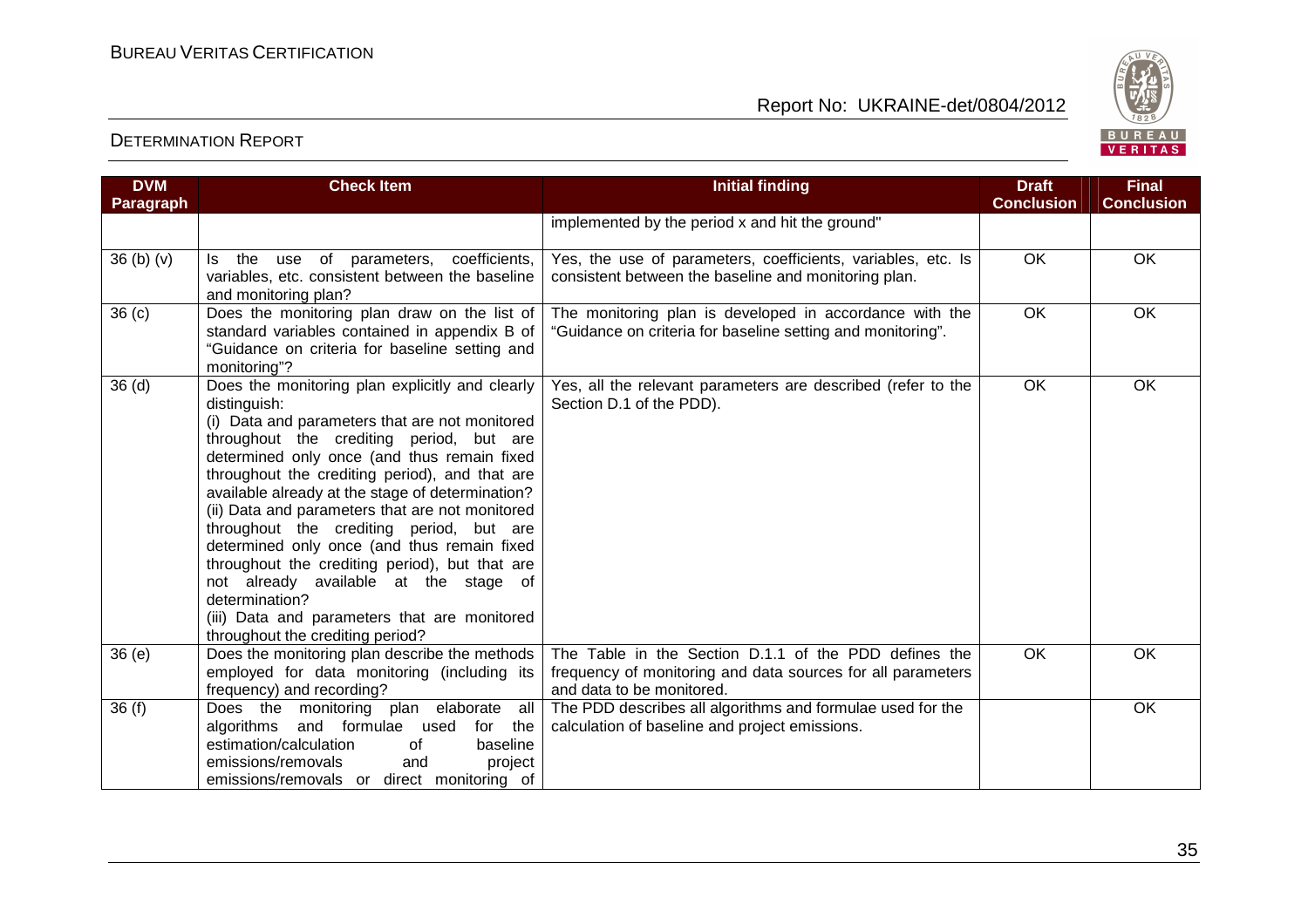

| <b>DVM</b>   | <b>Check Item</b>                                                                                                                                                 | <b>Initial finding</b>                                                                                                                                                                                                                                                                                                                                                                                                                       | <b>Draft</b>      | <b>Final</b>      |
|--------------|-------------------------------------------------------------------------------------------------------------------------------------------------------------------|----------------------------------------------------------------------------------------------------------------------------------------------------------------------------------------------------------------------------------------------------------------------------------------------------------------------------------------------------------------------------------------------------------------------------------------------|-------------------|-------------------|
| Paragraph    |                                                                                                                                                                   |                                                                                                                                                                                                                                                                                                                                                                                                                                              | <b>Conclusion</b> | <b>Conclusion</b> |
|              | emission reductions from the project, leakage,<br>as appropriate?                                                                                                 |                                                                                                                                                                                                                                                                                                                                                                                                                                              |                   |                   |
| 36(f)(i)     | rationale<br>the<br>underlying<br>for<br>the<br>ls.<br>algorithms/formulae explained?                                                                             | Yes, the underlying rationale for the algorithms/formulae is<br>explained.                                                                                                                                                                                                                                                                                                                                                                   | OK                | <b>OK</b>         |
| 36 (f) (ii)  | Are consistent variables, equation formats,<br>subscripts etc. used?                                                                                              | Yes, consistent variables, equation formats, subscripts etc.<br>are used.                                                                                                                                                                                                                                                                                                                                                                    | <b>CAR 20</b>     | OK                |
|              |                                                                                                                                                                   | <b>Corrective Action Request 20</b><br>Please indicate data sources for the parameters used in<br>calculations per the provided formulas.                                                                                                                                                                                                                                                                                                    |                   |                   |
| 36 (f) (iii) | Are all equations numbered?                                                                                                                                       | Yes.<br><b>Corrective Action Request 21</b><br>Please make amendments in the numbering of formulas,<br>making it consistent.                                                                                                                                                                                                                                                                                                                 | <b>CAR 21</b>     | OK                |
| 36 (f) (iv)  | Are all variables, with units indicated defined?                                                                                                                  | Yes.                                                                                                                                                                                                                                                                                                                                                                                                                                         | <b>OK</b>         | <b>OK</b>         |
| 36(f)(v)     | the<br>ls.<br>conservativeness<br>of<br>the<br>algorithms/procedures justified?                                                                                   | Yes, the documents analysis justifies the conservativeness<br>of the algorithms/procedures.                                                                                                                                                                                                                                                                                                                                                  | OK                | <b>OK</b>         |
| 36 $(f)(v)$  | To the extent possible, are methods to<br>quantitatively account for uncertainty in key<br>parameters included?                                                   | The level of data uncertainty is provided in the quality control<br>and assurance table (refer to the section D.2 of the PDD).<br>Taking into account that almost all data and parameters are<br>based on the statistical data and calibrated measuring<br>equipment recordings of a certain class of accuracy and<br>tested by the official energy resources supplier and state<br>bodies, their level of uncertainty is considered as low. | OK                | OK                |
| 36 (f) (vi)  | Is consistency between the elaboration of the<br>baseline scenario and the procedure for<br>calculating the emissions or net removals of the<br>baseline ensured? | Yes.                                                                                                                                                                                                                                                                                                                                                                                                                                         | OK                | OK                |
| 36 (f) (vii) | Are any parts of the algorithms or formulae that<br>are not self-evident explained?                                                                               | No, all the algorithms and formulae are explicitly explained.                                                                                                                                                                                                                                                                                                                                                                                | <b>OK</b>         | OK                |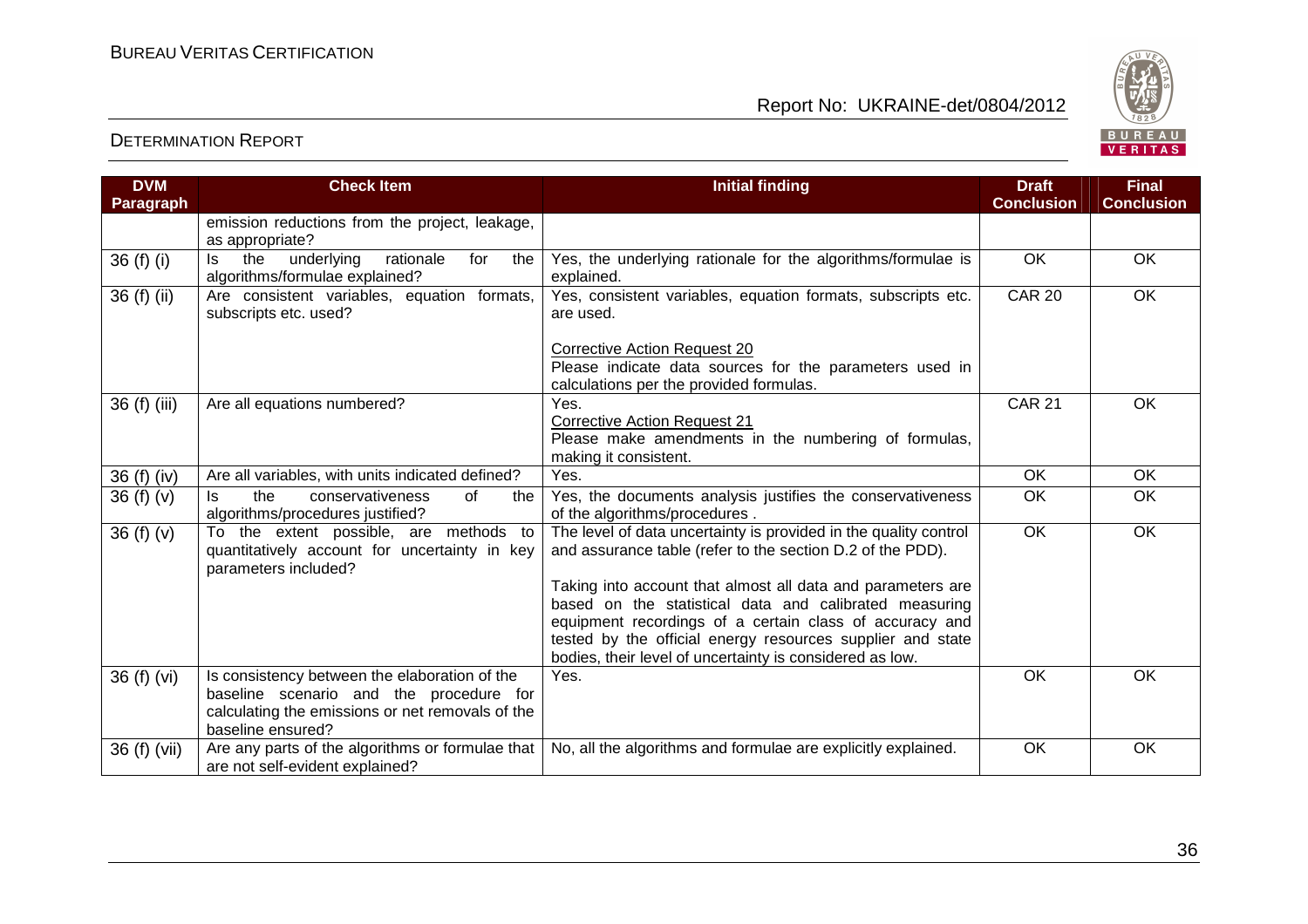

| <b>DVM</b>       | <b>Check Item</b>                                                                                 | <b>Initial finding</b>                                                                     | <b>Draft</b>      | <b>Final</b>      |
|------------------|---------------------------------------------------------------------------------------------------|--------------------------------------------------------------------------------------------|-------------------|-------------------|
| <b>Paragraph</b> |                                                                                                   |                                                                                            | <b>Conclusion</b> | <b>Conclusion</b> |
| 36 (f) (vii)     | Is it justified that the procedure is consistent<br>with standard technical procedures in the     | <b>Clarification Request 07:</b><br>Please provide information about what used calculation | <b>CL 07</b>      | OK                |
|                  | relevant sector?                                                                                  | procedure parameter ${}^R\!F_x$ - sugar production waste (pulp)                            |                   |                   |
|                  |                                                                                                   | that have not been realized and hit the ground" is consistent                              |                   |                   |
|                  |                                                                                                   | with standard technical procedures used in the production of                               |                   |                   |
|                  |                                                                                                   | sugar                                                                                      |                   |                   |
| 36 (f) (vii)     | Are references provided as necessary?                                                             | Please refer to CAR 17.                                                                    | OK                | OK                |
| 36 (f) (vii)     | Are implicit and explicit key assumptions<br>explained in a transparent manner?                   | Yes, implicit and explicit key assumptions are explained in a<br>transparent manner.       | OK                | OK                |
| 36 (f) (vii)     | Is it clearly stated which assumptions and                                                        | Used assumptions and procedures do not have any                                            | OK                | OK                |
|                  | have significant<br>procedures<br>uncertainty                                                     | significant uncertainty associated with them.                                              |                   |                   |
|                  | with them, and<br>associated<br>how such                                                          |                                                                                            |                   |                   |
|                  | uncertainty is to be addressed?                                                                   |                                                                                            |                   |                   |
| 36 (f) (vii)     | Is the uncertainty of key parameters described<br>and, where possible, is an uncertainty range at | Level of uncertainty is indicated as low.                                                  | OK                | OK                |
|                  | 95% confidence level for key parameters for                                                       |                                                                                            |                   |                   |
|                  | the calculation of emission reductions or                                                         |                                                                                            |                   |                   |
|                  | enhancements of net removals provided?                                                            |                                                                                            |                   |                   |
| 36(9)            | Does the monitoring plan identify a national or                                                   | All the monitoring plans used in the proposed monitoring                                   | OK                | OK                |
|                  | international monitoring standard if such                                                         | plan are the common practice for Ukraine on power                                          |                   |                   |
|                  | standard has to be and/or is applied to certain                                                   | metering.                                                                                  |                   |                   |
|                  | aspects of the project?                                                                           |                                                                                            |                   |                   |
|                  | Does the monitoring plan provide a reference                                                      |                                                                                            |                   |                   |
|                  | as to where a detailed description of the<br>standard can be found?                               |                                                                                            |                   |                   |
| 36(h)            | Does the monitoring plan document statistical                                                     | Refer to CAR 10.                                                                           | <b>OK</b>         | <b>OK</b>         |
|                  | techniques, if used for monitoring, and that they                                                 |                                                                                            |                   |                   |
|                  | are used in a conservative manner?                                                                |                                                                                            |                   |                   |
| 36(i)            | Does the monitoring plan present the quality                                                      | The quality assurance and control procedures for the                                       | <b>OK</b>         | OK                |
|                  | assurance and control procedures for the                                                          | monitoring process are described in the Section D.2 of the                                 |                   |                   |
|                  | monitoring process, including, as appropriate,                                                    | PDD.                                                                                       |                   |                   |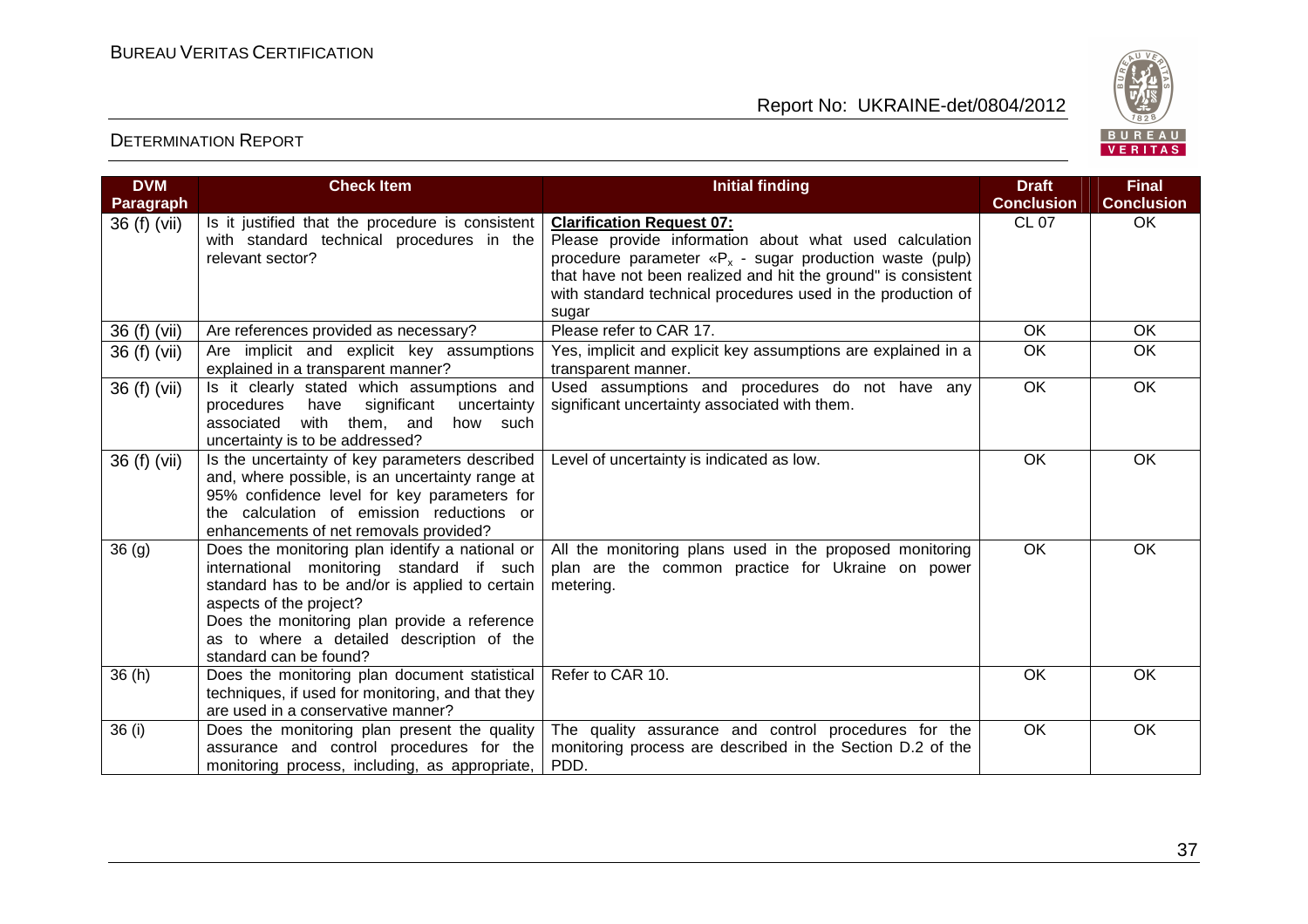

| <b>DVM</b><br><b>Paragraph</b> | <b>Check Item</b>                                                                                                                                                                                                                                                                                                                 | <b>Initial finding</b>                                                                                                                                                                                                                                                                                                             | <b>Draft</b><br><b>Conclusion</b> | <b>Final</b><br><b>Conclusion</b> |
|--------------------------------|-----------------------------------------------------------------------------------------------------------------------------------------------------------------------------------------------------------------------------------------------------------------------------------------------------------------------------------|------------------------------------------------------------------------------------------------------------------------------------------------------------------------------------------------------------------------------------------------------------------------------------------------------------------------------------|-----------------------------------|-----------------------------------|
|                                | information on calibration and on how records<br>on data and/or method validity and accuracy<br>are kept and made available upon request?                                                                                                                                                                                         |                                                                                                                                                                                                                                                                                                                                    |                                   |                                   |
| 36(j)                          | Does the monitoring plan clearly identify the<br>responsibilities and the authority regarding the<br>monitoring activities?                                                                                                                                                                                                       | Yes, the monitoring plan in the Section D.3 of the PDD<br>clearly identifies the responsibilities and authorities regarding<br>the monitoring activities.                                                                                                                                                                          | OK                                | OK                                |
| 36(k)                          | Does the monitoring plan, on the whole, reflect<br>good monitoring practices appropriate to the<br>project type?<br>If it is a JI LULUCF project, is the good practice<br>guidance developed by IPCC applied?                                                                                                                     | <b>Corrective Action Request 22:</b><br>The Section D.1.5 of the PDD requires from the project<br>participants to indicate the information on data collection and<br>archivation concerning the environmental impact and to<br>provide references on the relevant Host Party regulations.<br>Please make the relevant corrections. | <b>CAR 22</b>                     | $\overline{OK}$                   |
| 36 (I)                         | Does the monitoring plan provide, in tabular<br>form, a complete compilation of the data that<br>need to be collected for its application,<br>including data that are measured or sampled<br>and data that are collected from other sources<br>but not including data that are calculated with<br>equations?                      | Yes, all the parameters are provided in Sections D.1.1.1 and<br>D.1.1.3 of the PDD.                                                                                                                                                                                                                                                | OK                                | OK                                |
| 36(m)                          | Does the monitoring plan indicate that the data<br>monitored and required for verification are to be<br>kept for two years after the last transfer of<br>ERUs for the project?                                                                                                                                                    | Refer to CAR 12.                                                                                                                                                                                                                                                                                                                   | <b>OK</b>                         | <b>OK</b>                         |
| 37                             | If selected elements or combinations<br>of<br><b>CDM</b><br>approved<br>methodologies<br><b>or</b><br>methodological tools are used for establishing<br>the monitoring plan, are the selected elements<br>or combination, together with elements<br>supplementary developed by the project<br>participants in line with 36 above? | or combinations<br>of<br><b>CDM</b><br>No<br>elements<br>approved<br>methodologies or methodological tools are used in the<br>monitoring plan.                                                                                                                                                                                     | OK                                | <b>OK</b>                         |
|                                | Approved CDM methodology approach only - Not applicable<br>Applicable to both JI specific approach and approved CDM methodology approach                                                                                                                                                                                          |                                                                                                                                                                                                                                                                                                                                    |                                   |                                   |
|                                |                                                                                                                                                                                                                                                                                                                                   |                                                                                                                                                                                                                                                                                                                                    |                                   |                                   |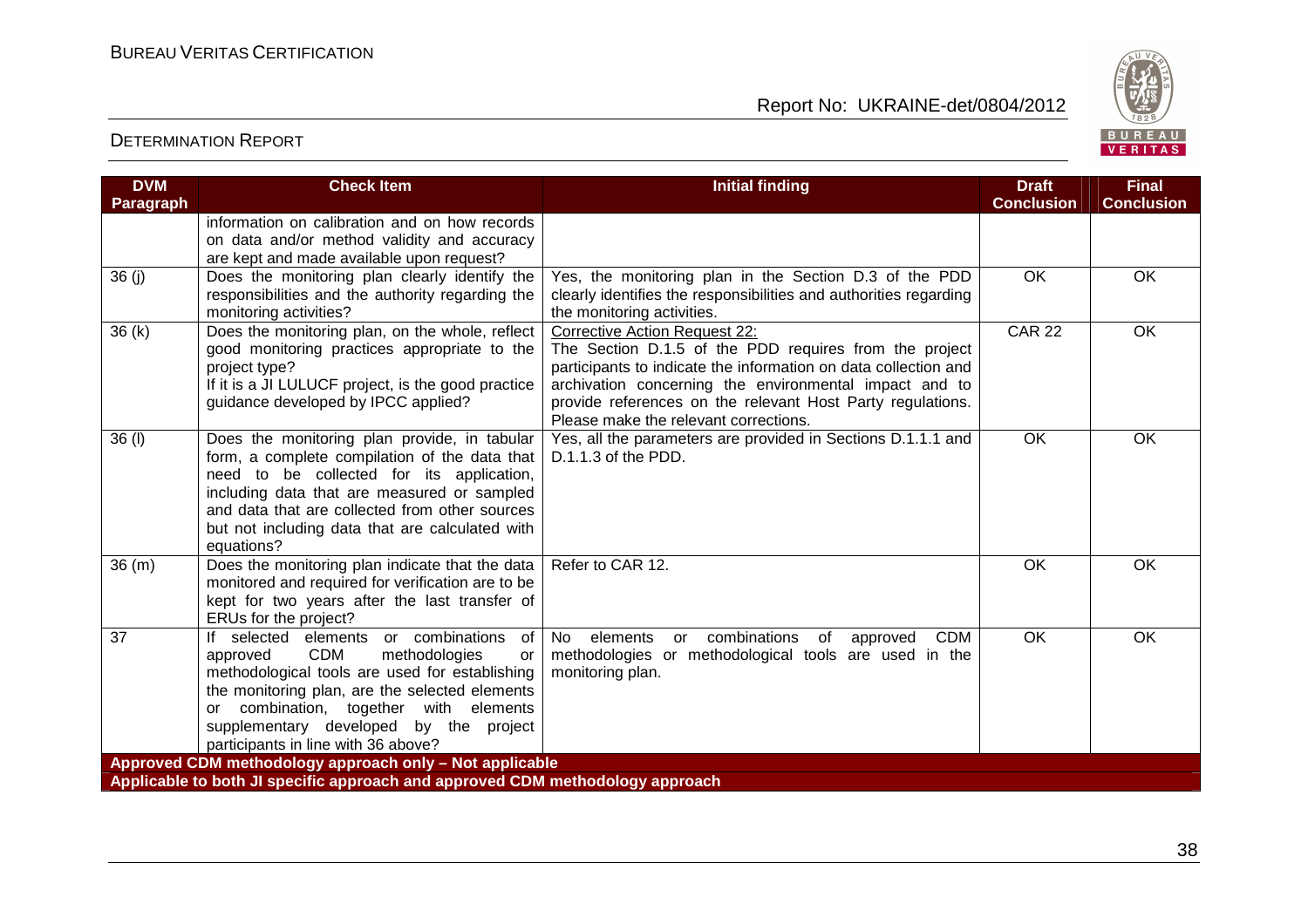

| <b>DVM</b>      | <b>Check Item</b>                                                                                                                                                                                                                                                                                                                                                                                                                                                                                                                                                                                                                                                                                                                                                                                                                                                                                                                                                                   | <b>Initial finding</b>                                                            | <b>Draft</b>      | <b>Final</b>      |
|-----------------|-------------------------------------------------------------------------------------------------------------------------------------------------------------------------------------------------------------------------------------------------------------------------------------------------------------------------------------------------------------------------------------------------------------------------------------------------------------------------------------------------------------------------------------------------------------------------------------------------------------------------------------------------------------------------------------------------------------------------------------------------------------------------------------------------------------------------------------------------------------------------------------------------------------------------------------------------------------------------------------|-----------------------------------------------------------------------------------|-------------------|-------------------|
| Paragraph       |                                                                                                                                                                                                                                                                                                                                                                                                                                                                                                                                                                                                                                                                                                                                                                                                                                                                                                                                                                                     |                                                                                   | <b>Conclusion</b> | <b>Conclusion</b> |
| $\overline{39}$ | If the monitoring plan indicates overlapping<br>monitoring periods during the crediting period:<br>Is the underlying project composed of<br>(a)<br>clearly identifiable components for which<br>emission reductions or enhancements of<br>removals can be calculated independently?<br>(b) Can monitoring be performed independently<br>for each of these components (i.e. the<br>data/parameters monitored for one component<br>are not dependent on/effect data/parameters to<br>be monitored for another component)?<br>(c) Does the monitoring plan ensure that<br>monitoring is performed for all components and<br>that in these cases all the requirements of the<br>JI guidelines and further guidance by the JISC<br>regarding monitoring are met?<br>(d) Does the monitoring plan explicitly provide<br>for overlapping monitoring periods of clearly<br>defined project components, justify its need<br>and state how the conditions mentioned in (a)-<br>$(c)$ are met? | No overlapping of monitoring periods is envisaged during the<br>crediting period. | OK                | OK                |
| Leakage         | JI specific approach only                                                                                                                                                                                                                                                                                                                                                                                                                                                                                                                                                                                                                                                                                                                                                                                                                                                                                                                                                           |                                                                                   |                   |                   |
|                 |                                                                                                                                                                                                                                                                                                                                                                                                                                                                                                                                                                                                                                                                                                                                                                                                                                                                                                                                                                                     |                                                                                   |                   |                   |
| 40(a)           | Does the PDD appropriately describe an<br>assessment of the potential leakage of the<br>project and appropriately explain which sources<br>of leakage are to be calculated and which can<br>be neglected?                                                                                                                                                                                                                                                                                                                                                                                                                                                                                                                                                                                                                                                                                                                                                                           | No leakages are envisaged by the proposed project activity.                       | OK                | OK                |
| 40(b)           | Does the PDD provide a procedure for an ex<br>ante estimate of leakage?                                                                                                                                                                                                                                                                                                                                                                                                                                                                                                                                                                                                                                                                                                                                                                                                                                                                                                             | No leakages are envisaged by the proposed project activity.                       | OK                | OK                |
|                 | Approved CDM methodology approach only - Not applicable                                                                                                                                                                                                                                                                                                                                                                                                                                                                                                                                                                                                                                                                                                                                                                                                                                                                                                                             |                                                                                   |                   |                   |
|                 | Estimation of emission reductions or enhancements of net removals                                                                                                                                                                                                                                                                                                                                                                                                                                                                                                                                                                                                                                                                                                                                                                                                                                                                                                                   |                                                                                   |                   |                   |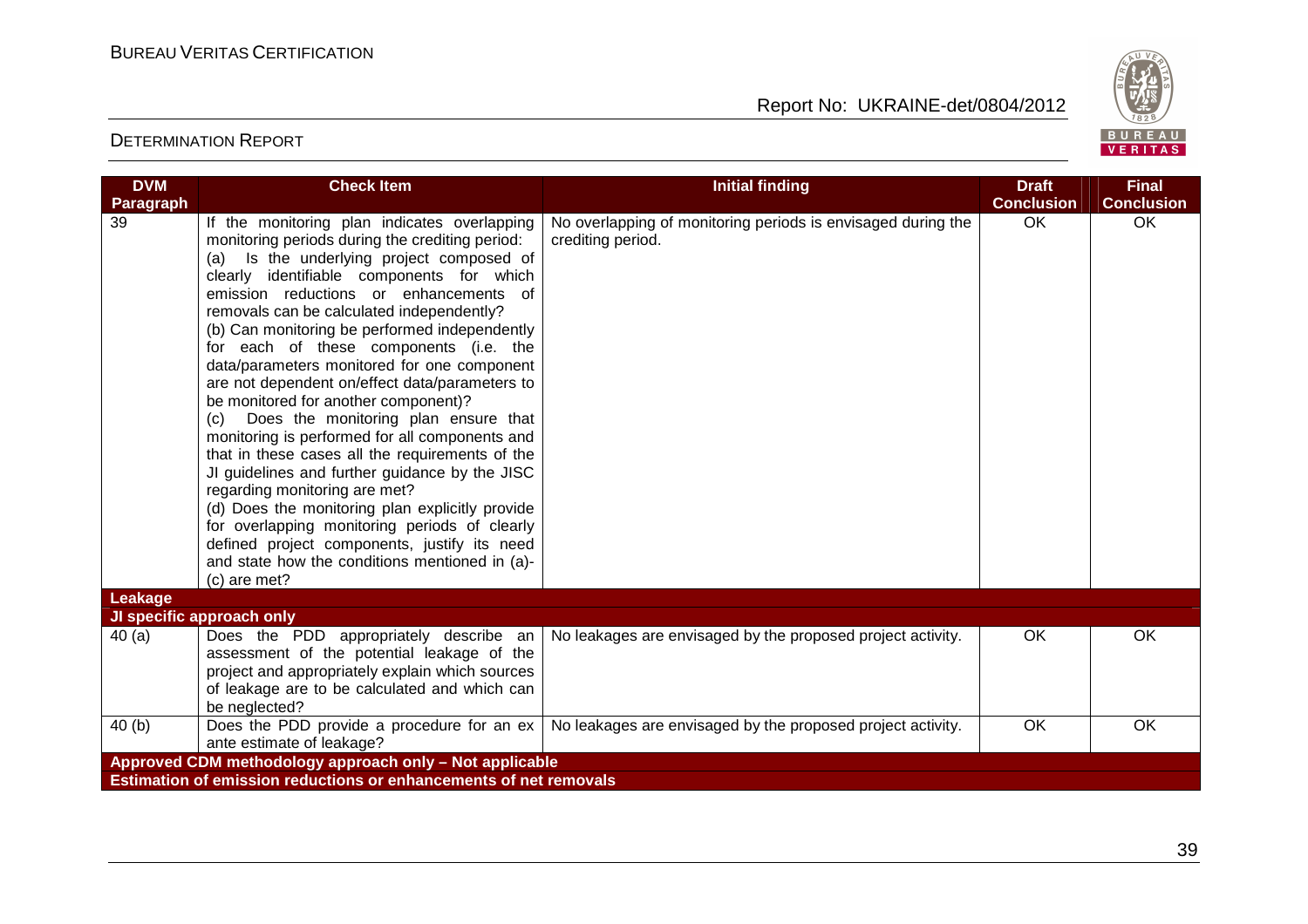

| <b>DVM</b><br>Paragraph | <b>Check Item</b>                                                                                                                                                                                                                                                                                                                                                                             | <b>Initial finding</b>                                                                                                                                                                                               | <b>Draft</b><br><b>Conclusion</b> | <b>Final</b><br><b>Conclusion</b> |
|-------------------------|-----------------------------------------------------------------------------------------------------------------------------------------------------------------------------------------------------------------------------------------------------------------------------------------------------------------------------------------------------------------------------------------------|----------------------------------------------------------------------------------------------------------------------------------------------------------------------------------------------------------------------|-----------------------------------|-----------------------------------|
| 42                      | Does the PDD indicate which of the following<br>approaches it chooses?<br>(a) Assessment of emissions or net removals in<br>the baseline scenario and in the project<br>scenario<br>(b) Direct assessment of emission reductions                                                                                                                                                              | Baseline and project scenario emissions were assessed.                                                                                                                                                               | <b>OK</b>                         | OK                                |
| 43                      | If the approach (a) in 42 is chosen, does the<br>PDD provide ex ante estimates of:<br>(a) Emissions or net removals for the project<br>scenario (within the project boundary)?<br>(b) Leakage, as applicable?<br>(c) Emissions or net removals for the baseline<br>scenario (within the project boundary)?<br>(d) Emission reductions or enhancements of<br>net removals adjusted by leakage? | The PDD provides ex ante estimates of the project and<br>baseline scenarios, and also emissions reduction. The<br>estimated results are provided in the Section E of the PDD,<br>and also in the Excel spreadsheets. | <b>OK</b>                         | OK                                |
| 44                      | If the approach (b) in 42 is chosen, does the<br>PDD provide ex ante estimates of:<br>(a) Emission reductions or enhancements of<br>net removals (within the project boundary)?<br>(b) Leakage, as applicable?<br>(c) Emission reductions or enhancements of<br>net removals adjusted by leakage?                                                                                             | Not applicable                                                                                                                                                                                                       | N/A                               | N/A                               |
| 45                      | For both approaches in 42<br>(a) Are the estimates in 43 or 44 given:<br>(i) On a periodic basis?<br>(ii) At least from the beginning until the end of<br>the crediting period?<br>(iii) On a source-by-source/sink-by-sink<br>basis?<br>(iv) For each GHG?<br>(v) In tones of CO2 equivalent, using global<br>warming potentials defined by decision                                         | Emission reductions calculation provided in the PDD of the<br>proposed project complies with all the requirements<br>envisaged by the DVM section 45.                                                                | $\overline{OK}$                   | OK                                |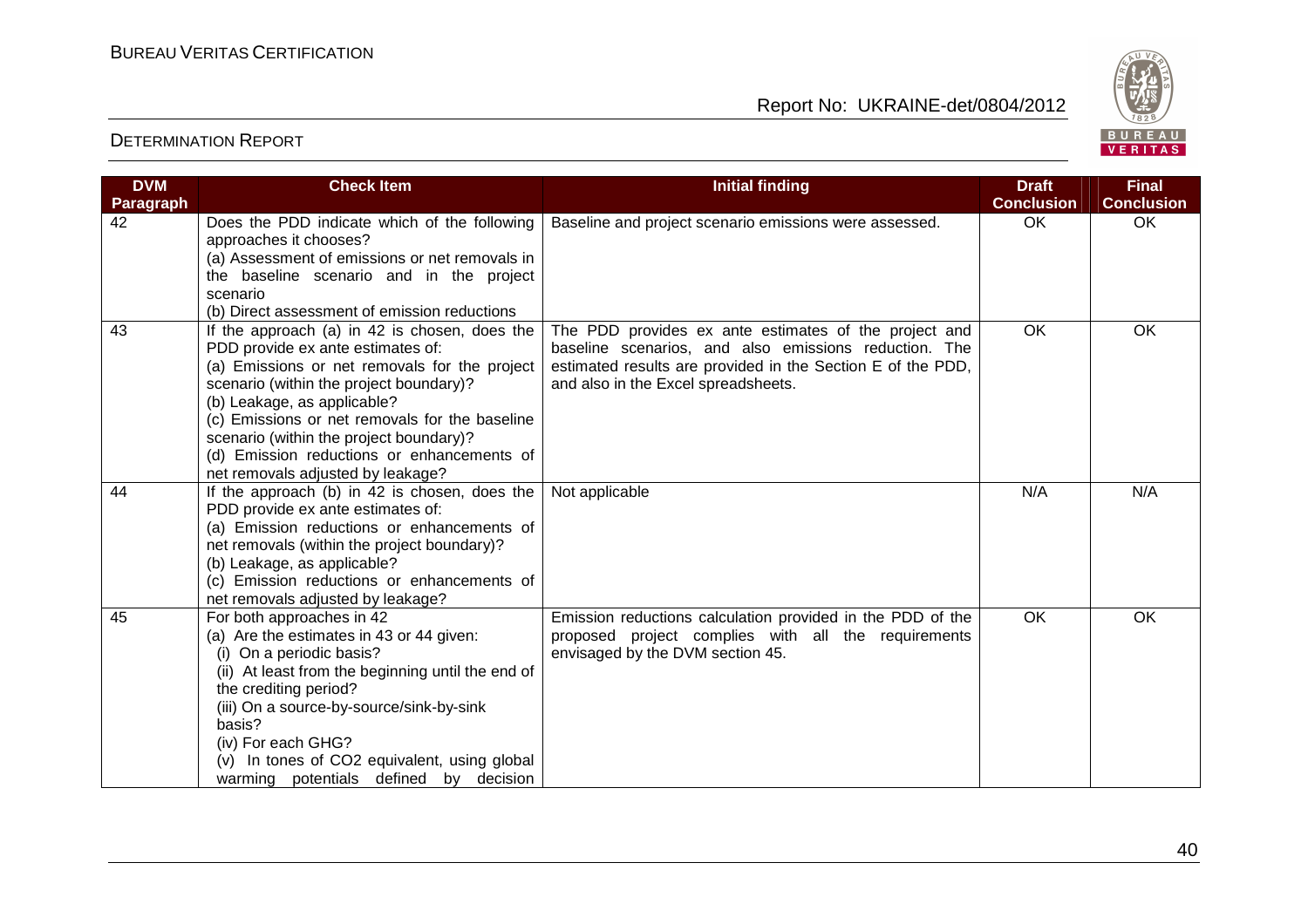

| <b>DVM</b> | <b>Check Item</b>                                                                    | <b>Initial finding</b> | <b>Draft</b>      | <b>Final</b>      |
|------------|--------------------------------------------------------------------------------------|------------------------|-------------------|-------------------|
| Paragraph  |                                                                                      |                        | <b>Conclusion</b> | <b>Conclusion</b> |
|            | 2/CP.3 or as subsequently revised in                                                 |                        |                   |                   |
|            | accordance with Article 5 of the Kyoto                                               |                        |                   |                   |
|            | Protocol?                                                                            |                        |                   |                   |
|            | (b) Are the formula used for calculating the                                         |                        |                   |                   |
|            | estimates in 43 or 44 consistent throughout the                                      |                        |                   |                   |
|            | PDD?                                                                                 |                        |                   |                   |
|            | (c) For calculating estimates in 43 or 44, are                                       |                        |                   |                   |
|            | key factors influencing the baseline emissions                                       |                        |                   |                   |
|            | or removals and the activity level of the project                                    |                        |                   |                   |
|            | and the emissions or net removals as well as                                         |                        |                   |                   |
|            | risks associated with the project taken into                                         |                        |                   |                   |
|            | account, as appropriate?                                                             |                        |                   |                   |
|            | (d) Are data sources used for calculating the                                        |                        |                   |                   |
|            | estimates in 43 or 44 clearly identified, reliable                                   |                        |                   |                   |
|            | and transparent?                                                                     |                        |                   |                   |
|            | (e) Are emission factors (including default                                          |                        |                   |                   |
|            | emission factors) if used for calculating the                                        |                        |                   |                   |
|            | estimates in 43 or 44 selected by carefully                                          |                        |                   |                   |
|            | balancing accuracy and reasonableness, and                                           |                        |                   |                   |
|            | appropriately justified of the choice?                                               |                        |                   |                   |
|            | (f) Is the estimation in 43 or 44 based on                                           |                        |                   |                   |
|            | conservative assumptions and the most                                                |                        |                   |                   |
|            | plausible scenarios in a transparent manner?                                         |                        |                   |                   |
|            | $(g)$ Are the estimates in 43 or 44 consistent                                       |                        |                   |                   |
|            | throughout the PDD?                                                                  |                        |                   |                   |
|            | (h) Is the annual average of estimated<br>emission reductions or enhancements of net |                        |                   |                   |
|            | removals calculated by dividing the total                                            |                        |                   |                   |
|            | emission<br>estimated<br>reductions<br>or                                            |                        |                   |                   |
|            | enhancements of net removals over the                                                |                        |                   |                   |
|            | crediting period by the total months of the                                          |                        |                   |                   |
|            | crediting period and multiplying by twelve?                                          |                        |                   |                   |
|            |                                                                                      |                        |                   |                   |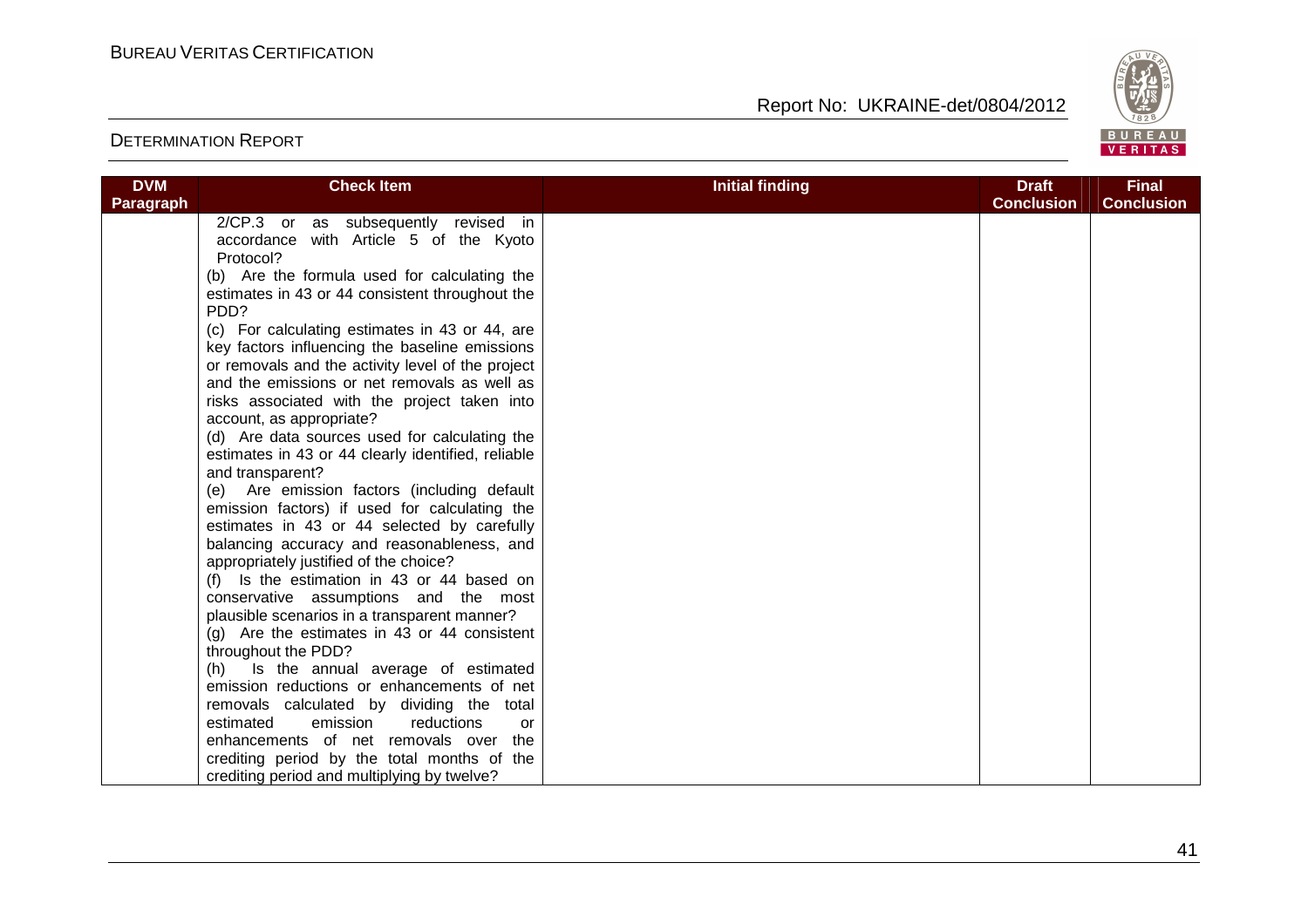

| <b>DVM</b><br><b>Paragraph</b> | <b>Check Item</b>                                                                                                                                                                                                                                                                                                                                                           | <b>Initial finding</b>                                                                                                                                        | <b>Draft</b><br><b>Conclusion</b> | <b>Final</b><br><b>Conclusion</b> |
|--------------------------------|-----------------------------------------------------------------------------------------------------------------------------------------------------------------------------------------------------------------------------------------------------------------------------------------------------------------------------------------------------------------------------|---------------------------------------------------------------------------------------------------------------------------------------------------------------|-----------------------------------|-----------------------------------|
| 46                             | If the calculation of the baseline emissions or<br>net removals is to be performed ex post, does<br>the PDD include an illustrative ex ante<br>emissions or net removals calculation?                                                                                                                                                                                       | Yes, the PDD includes an illustrative ex ante emissions<br>calculation.                                                                                       | <b>OK</b>                         | OK                                |
|                                | Approved CDM methodology approach only - Not applicable                                                                                                                                                                                                                                                                                                                     |                                                                                                                                                               |                                   |                                   |
| <b>Environmental impacts</b>   |                                                                                                                                                                                                                                                                                                                                                                             |                                                                                                                                                               |                                   |                                   |
| 48(a)                          | Does the PDD list and attach documentation on<br>the analysis of the environmental impacts of<br>the project, including transboundary impacts, in<br>accordance with procedures as determined by<br>the host Party?                                                                                                                                                         | <b>Corrective Action Request 23:</b><br>The information on transboundary impacts of the project<br>provided in the PDD has to be transparent and justified.   | <b>CAR 23</b>                     | OK                                |
| 48(b)                          | If the analysis in 48 (a) indicates that the<br>environmental<br>impacts<br>considered<br>are<br>significant by the project participants or the<br>host Party, does the PDD provide conclusion<br>and all references to supporting documentation<br>of an environmental impact assessment<br>undertaken in accordance with the procedures<br>as required by the host Party? | All activities under the project do not envisage any negative<br>impacts on the environment; therefore no EIA was<br>specifically developed for this project. | <b>OK</b>                         | OK                                |
| <b>Environmental impacts</b>   |                                                                                                                                                                                                                                                                                                                                                                             |                                                                                                                                                               |                                   |                                   |
| 49                             | If stakeholder consultation was undertaken in<br>accordance with the procedure as required by<br>the host Party, does the PDD provide:<br>A list of stakeholders from whom<br>(a)<br>comments on the projects have been received,<br>if any?<br>(b) The nature of the comments?<br>A description on whether and how the<br>(C)<br>comments have been addressed?             | The procedures of Ukraine don't require any stakeholder<br>consultation concerning the proposed project.                                                      | OK.                               | OK                                |
|                                | Determination regarding small-scale projects (additional elements for assessment) - Not applicable                                                                                                                                                                                                                                                                          |                                                                                                                                                               |                                   |                                   |
|                                |                                                                                                                                                                                                                                                                                                                                                                             | Determination regarding land use, land-use change and forestry projects (additional/alternative elements for assessment) - Not applicable                     |                                   |                                   |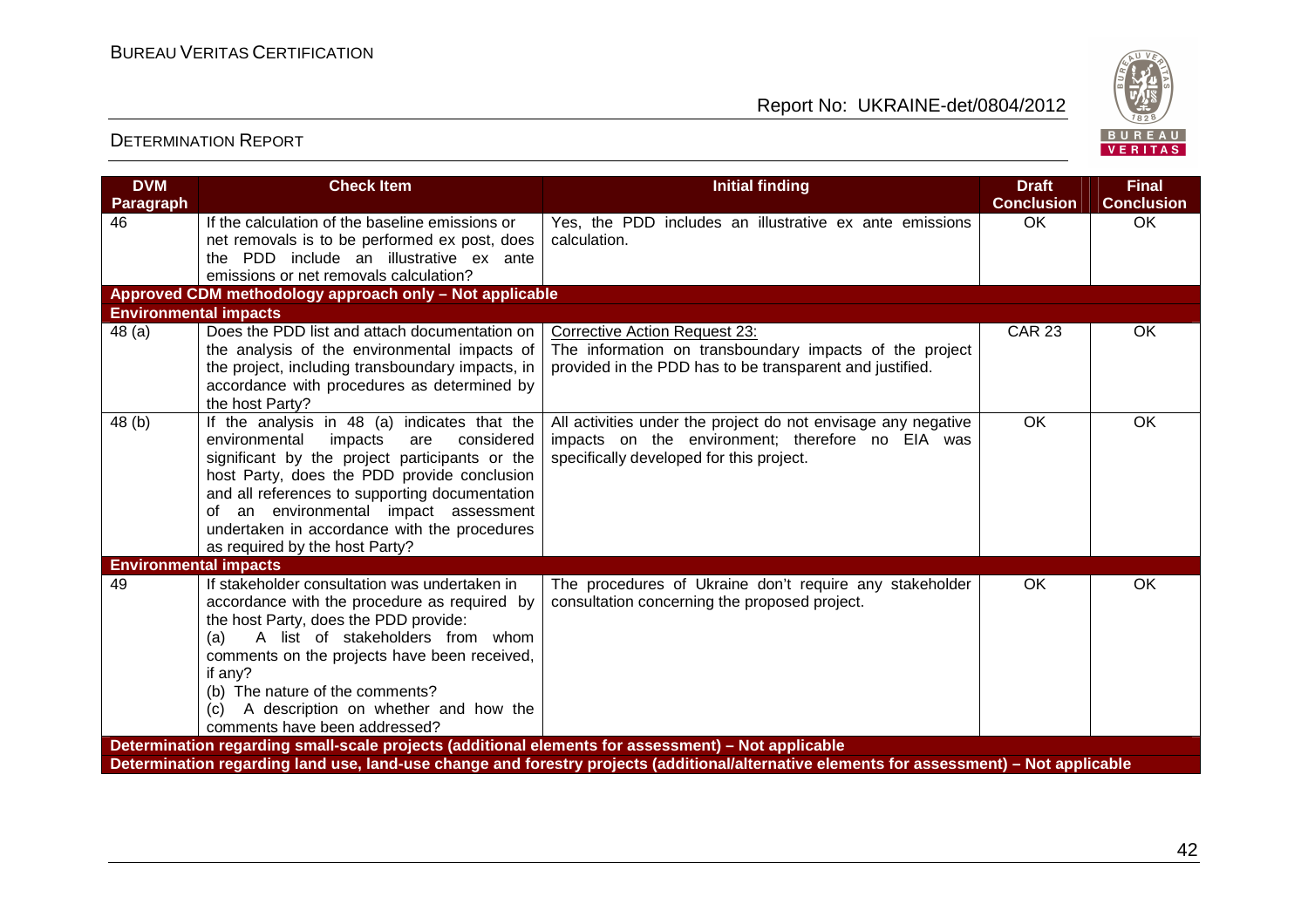

#### DETERMINATION REPORT

| <b>DVM</b><br>Paragraph                                 | <b>Check Item</b>                                                                                                | Initial finding | 'Draft.<br><b>Conclusion</b> | <b>Final</b><br><b>Conclusion</b> |  |  |  |
|---------------------------------------------------------|------------------------------------------------------------------------------------------------------------------|-----------------|------------------------------|-----------------------------------|--|--|--|
| JI specific approach only- Not applicable               |                                                                                                                  |                 |                              |                                   |  |  |  |
| Approved CDM methodology approach only - Not applicable |                                                                                                                  |                 |                              |                                   |  |  |  |
|                                                         | Determination regarding programmes of activities (additional/alternative elements for assessment) Not applicable |                 |                              |                                   |  |  |  |

#### **Table 2 Resolution of Corrective Action and Clarification Requests**

| Draft report clarifications and corrective<br>action requests by determination team                          | Ref. to<br>checklist<br>question<br>in table 1 | participant<br><b>Summary</b><br>project<br>0f<br>response                                                                       | <b>Determination team conclusion</b> |
|--------------------------------------------------------------------------------------------------------------|------------------------------------------------|----------------------------------------------------------------------------------------------------------------------------------|--------------------------------------|
| Corrective Action Request 01<br>Please add brief description of the baseline<br>scenario.                    |                                                | brief description of the baseline<br>⊤he<br>scenario is provided in the Section A.2. of<br>the PDD version 2.0.                  | The issue is closed.                 |
| <b>Corrective Action Request 02</b><br>Please add technical summery of the project<br>scenario.              |                                                | The technical summery of the project The issue is closed.<br>scenario is provided in the Section A.2. of<br>the PDD version 2.0. |                                      |
| Corrective Action Request 03<br>Please use in the PDD the font prescribed by the<br>JI PDD Form, version 01. |                                                | The right font size (11) is used in the PDD<br>version 2.0.                                                                      | The issue is closed.                 |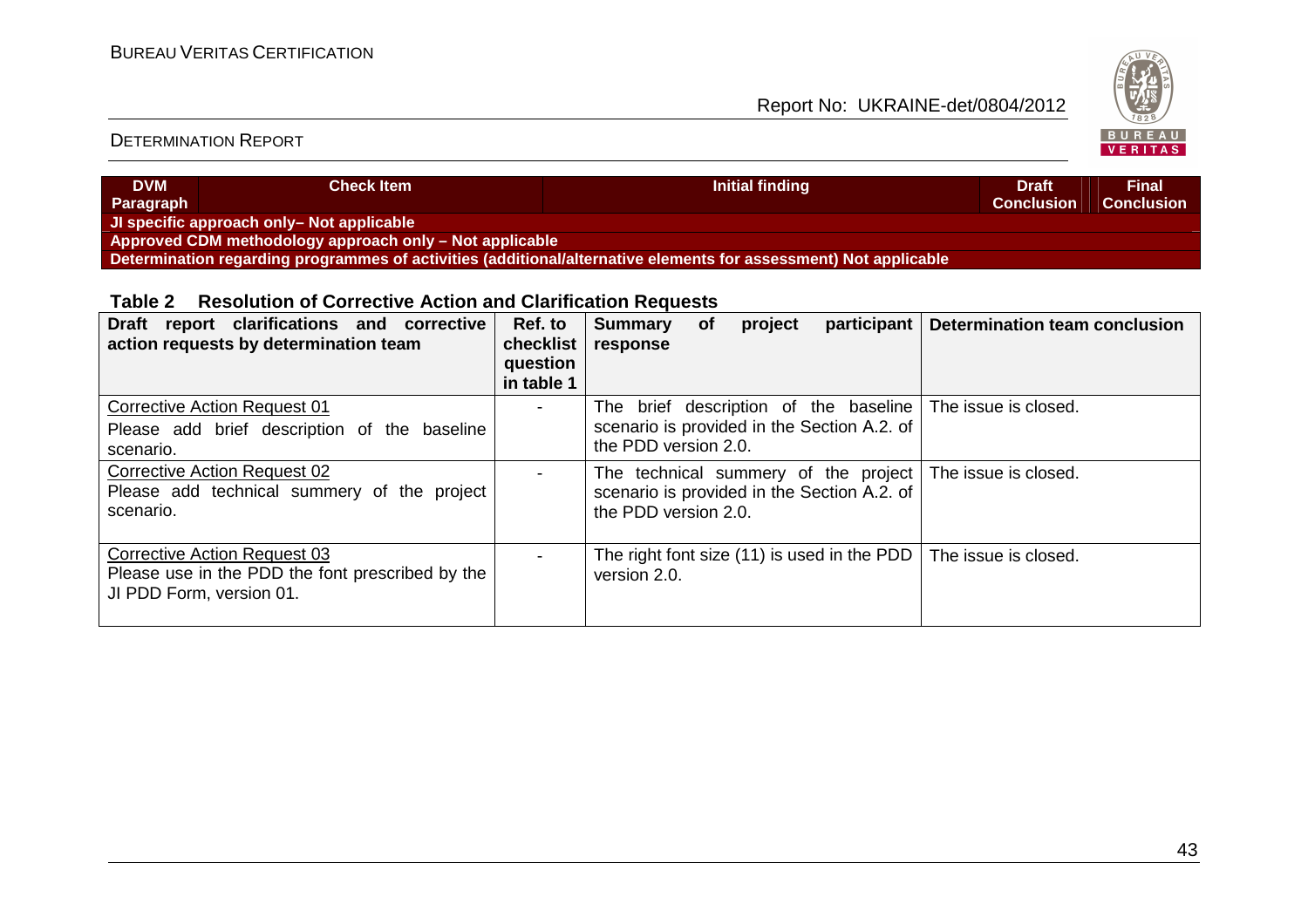DETERMINATION REPORT

Report No: UKRAINE-det/0804/2012



| <b>Corrective Action Request 04</b><br>Please specify the starting date of the project and<br>provide the justifying document to the AIE.                                                     | 12/03/2005 is the starting date of the<br>project. This is the issuance date of the<br>Order on Creation of the Working Group<br>Technical<br>Modernization<br>and<br>on.<br>Utilization<br>Advancement of Waste<br>Practices at «Podilski sugar mills" Ltd"<br>This document was provided to AIE<br>during correspondence.<br>Similar information was added in the PDD<br>version 2.0. See section C.1 the PDD. | The issue is closed. |
|-----------------------------------------------------------------------------------------------------------------------------------------------------------------------------------------------|------------------------------------------------------------------------------------------------------------------------------------------------------------------------------------------------------------------------------------------------------------------------------------------------------------------------------------------------------------------------------------------------------------------|----------------------|
| <b>Corrective Action Request 05</b><br>The Table A.3 of the PDD has to comply with the<br>format envisaged by the Guidelines for Users of<br>the JI PDD Form, version 04.                     | The table A.3 of the PDD version 2.0 was<br>provided in the relevant format.                                                                                                                                                                                                                                                                                                                                     | The issue is closed. |
| <b>Corrective Action Request 06</b><br>Old information concerning KVED types of<br>economic activities is presented in Annex 1.<br>Please update the information as per valid<br>certificate. | The require information was corrected in  <br>the PDD version 2.0.                                                                                                                                                                                                                                                                                                                                               | The issue is closed. |
| <b>Corrective Action Request 07</b><br>The Section A.4.1 has to comply with the format<br>envisaged by the Guidelines for Users of the JI<br>PDD Form, version 04.                            | The Section A.4.1 was correspondingly<br>amended in the PDD version 2.0.                                                                                                                                                                                                                                                                                                                                         | The issue is closed. |
| <b>Corrective Action Request 08</b><br>Please provide the reference on the relevant<br>Excel spreadsheet with calculations.                                                                   | The reference on Excel spreadsheet with<br>calculations was added to the Section<br>A.4.3.1 and the Section E. Please refer to<br>the updated PDD version 2.0                                                                                                                                                                                                                                                    | The issue is closed. |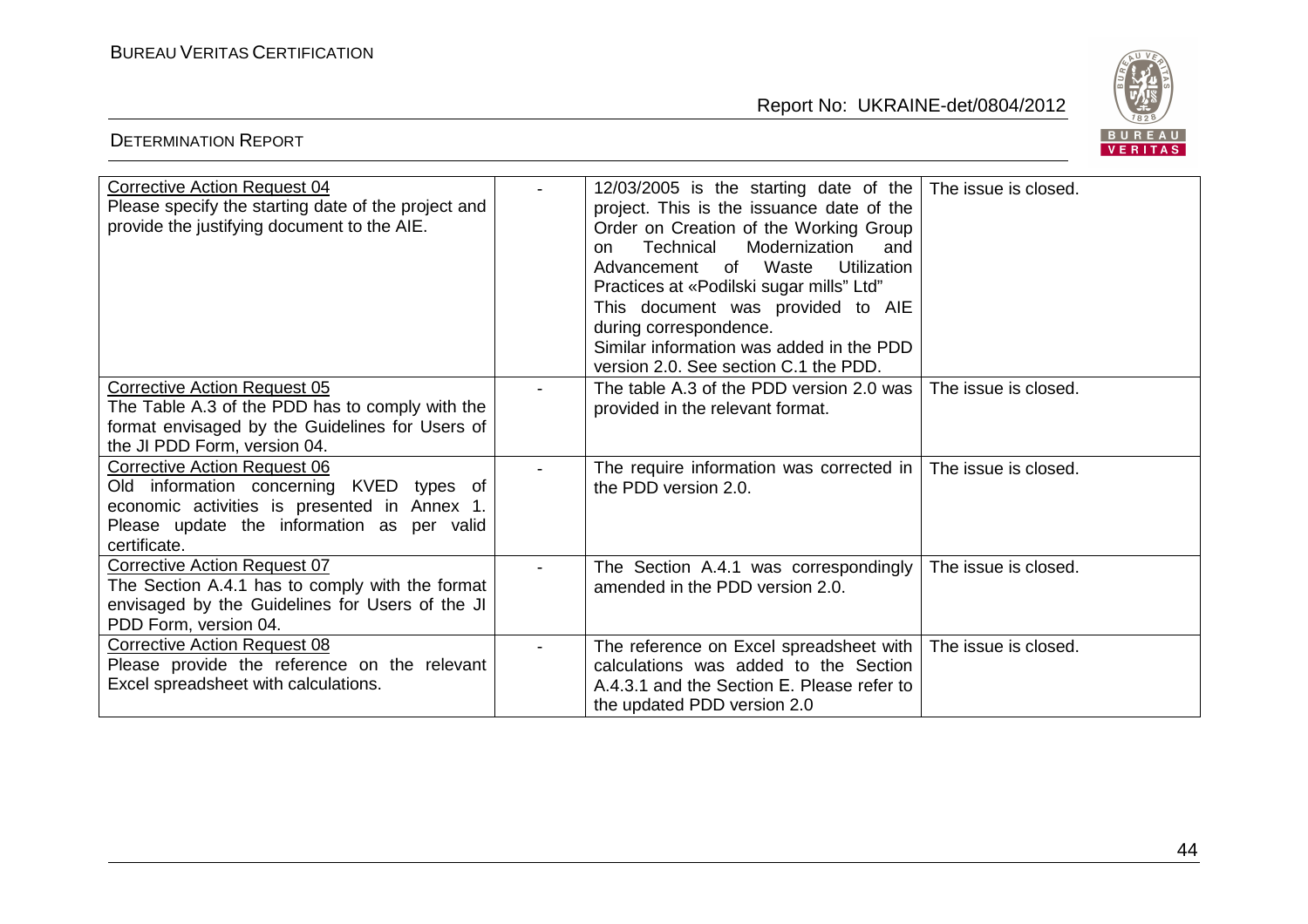

| <b>Corrective Action Request 09</b>                 |    | The PDD version 2.0 was amended The issue is closed. |                      |
|-----------------------------------------------------|----|------------------------------------------------------|----------------------|
| Please provide in the Section A.4.3.1 the total     |    | correspondingly.                                     |                      |
| amount of emission reductions estimated for the     |    |                                                      |                      |
| crediting period.                                   |    |                                                      |                      |
| <b>Corrective Action Request 10</b>                 | 19 | The information will be provided later.              | Pending              |
| The names of the DFP (of the Parties involved)      |    |                                                      |                      |
| authorizing the project have to be indicated in the |    |                                                      |                      |
| Section A.5.                                        |    |                                                      |                      |
| <b>Corrective Action Request 11</b>                 |    |                                                      |                      |
|                                                     | 19 | As per the procedures of the Parties                 | Pending              |
| There are no Letters of Approval from the Parties   |    | involved the relevant Letters of Approval            |                      |
| involved.                                           |    | will be provided after issuance of the               |                      |
|                                                     |    | positive determination report.                       |                      |
| <b>Corrective Action Request 12</b>                 | 22 | Project participants chose an approach               | The issue is closed. |
| The PDD doesn't explicitly state the approach       |    | baseline setting and monitoring<br>for               |                      |
| chosen for setting the baseline. Please correct.    |    | developed in accordance with appendix B              |                      |
|                                                     |    | of the JI guidelines (JI specific approach).         |                      |
|                                                     |    |                                                      |                      |
|                                                     |    | The relevant information was added to                |                      |
|                                                     |    | the Section B.1 of the PDD version 2.0.              |                      |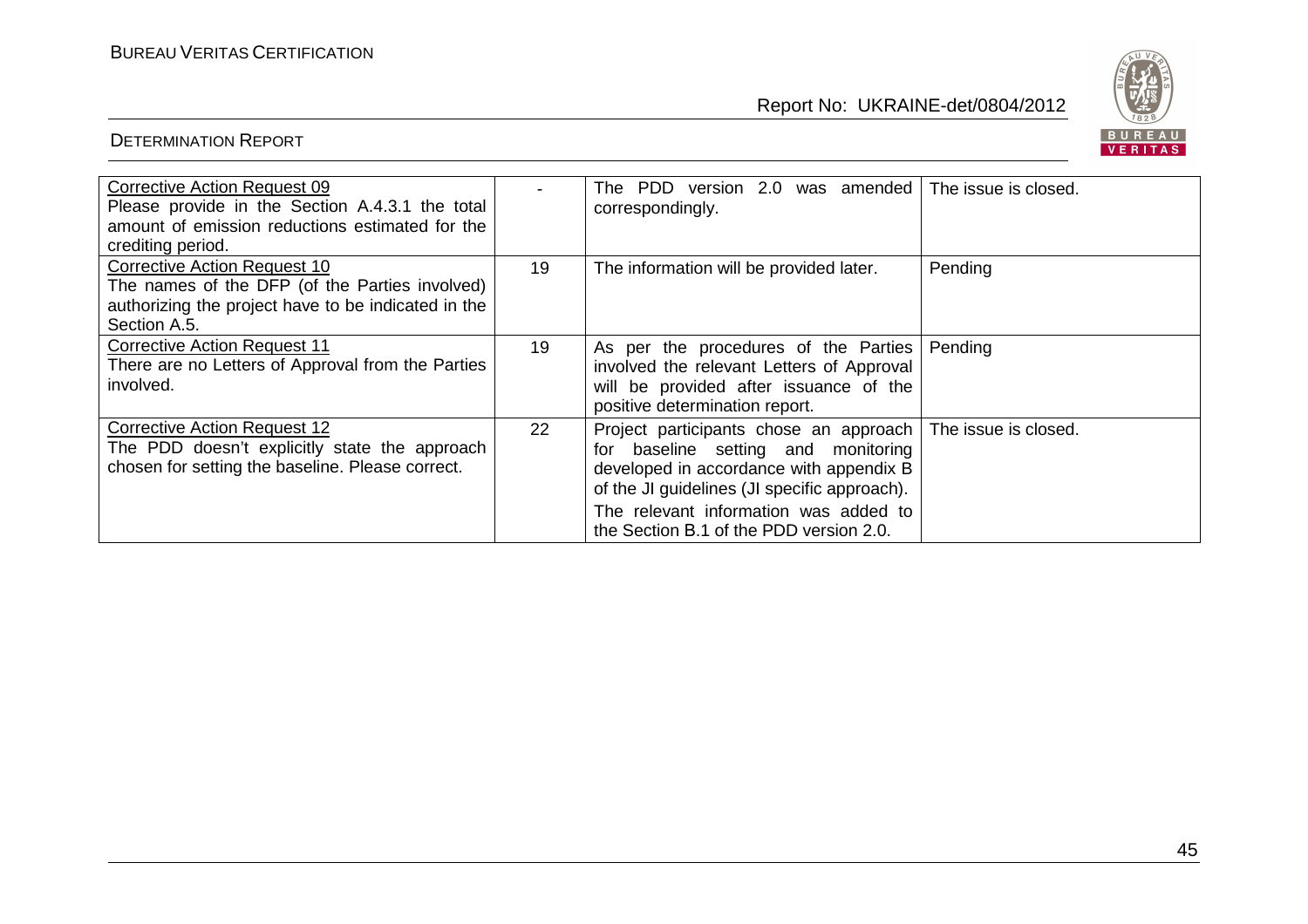DETERMINATION REPORT

Report No: UKRAINE-det/0804/2012



| <b>Corrective Action Request 13:</b><br>The PDD doesn't indicate how registration of the<br>project as JI activity will aid to overcoming the<br>barriers. | 29 <sub>(c)</sub> | As demonstrated in the Section B.1, the<br>main barrier that prevents the project<br>implementation is financial. As a result of<br>greenhouse<br>selling<br>emission<br>gas<br>reductions expected revenues of about<br>1.9 million Euros or 19 million UAH,<br>representing about 45% required for the<br>project funds that are weighty argument<br>when making decision on the project.<br>Thus, participation in joint implementation<br>mechanism eliminates barriers for the<br>project.<br>Such information was indicated in the<br>Section B.2 of the PDD version 2.0. | The issue is closed. |
|------------------------------------------------------------------------------------------------------------------------------------------------------------|-------------------|---------------------------------------------------------------------------------------------------------------------------------------------------------------------------------------------------------------------------------------------------------------------------------------------------------------------------------------------------------------------------------------------------------------------------------------------------------------------------------------------------------------------------------------------------------------------------------|----------------------|
| <b>Corrective Action Request 14</b><br>Please provide the reference on Guidance<br>mentioned in the Section B.3                                            | 32(a)             | The reference on Guidance mentioned in<br>the Section B.3 was provided in the PDD<br>version 2.0                                                                                                                                                                                                                                                                                                                                                                                                                                                                                | The issue is closed. |
| <b>Clarification Request 01</b><br>Please specify the expected operational lifetime<br>of the project.                                                     | 34(b)             | The information was provided in the PDD<br>version 2.0, Section C.3.                                                                                                                                                                                                                                                                                                                                                                                                                                                                                                            | The issue is closed. |
| <b>Corrective Action Request 15</b><br>Please indicate the total length of the crediting<br>period.                                                        | 34(c)             | The total length of the crediting period is $ $<br>19 years or 228 months (01/01/2008-<br>31/12/2026).<br>The relevant information was provided in<br>the Section C.3 of the PDD version 2.0.                                                                                                                                                                                                                                                                                                                                                                                   | The issue is closed. |
| <b>Clarification Request 02</b><br>Please clarify the date of "the end of the crediting<br>period" in the Section C.3.                                     | 34(c)             | The date of the end of crediting period is $ $<br>meant here. The relevant information was<br>provided in the Section C.3 of the PDD<br>version 2.0.                                                                                                                                                                                                                                                                                                                                                                                                                            | The issue is closed. |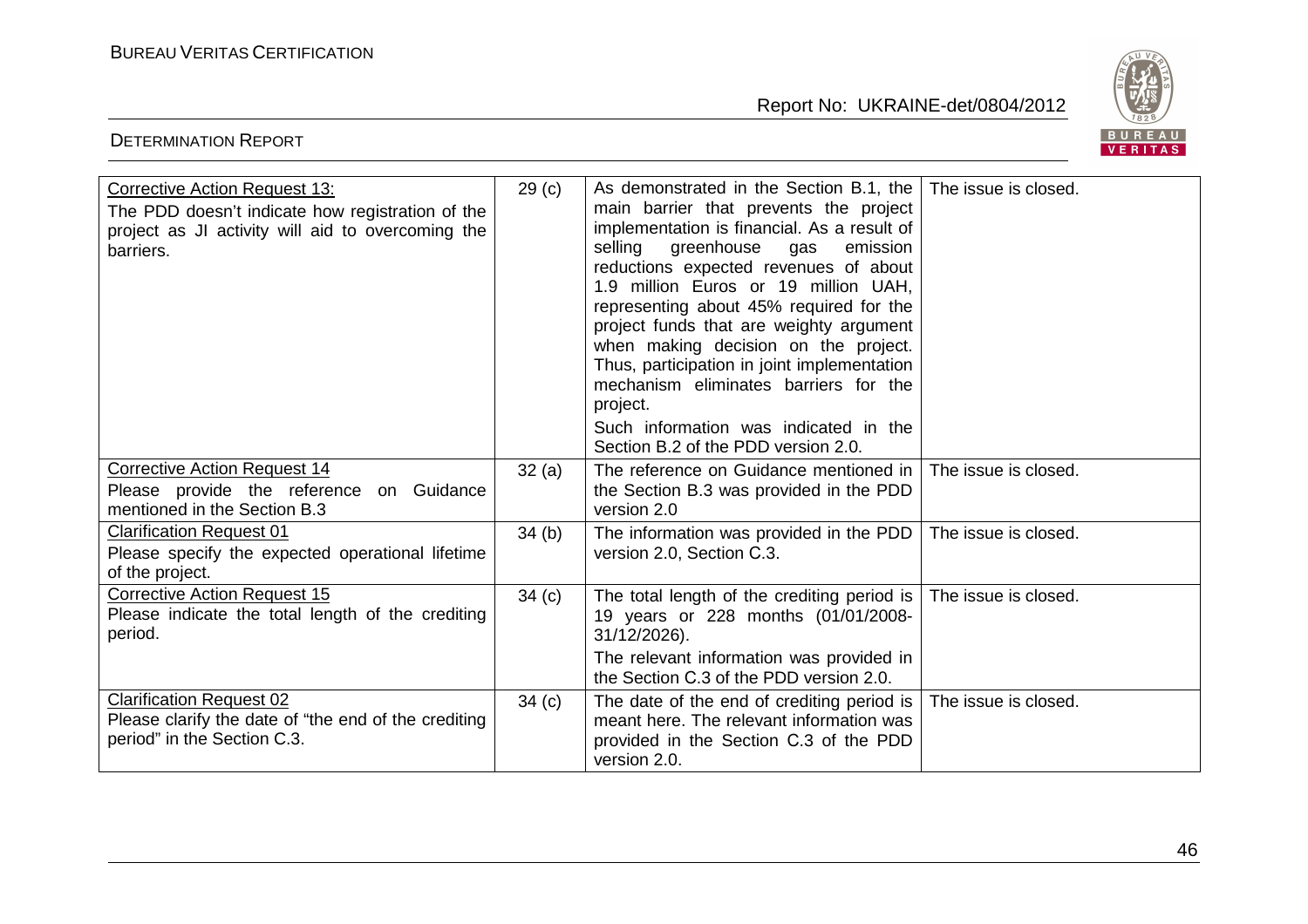

| <b>Clarification Request 03</b><br>Please clarify the date (3 years or 36 months<br>(01/08/2005-31/12/2007) indicated in the phrase<br>"the Length of the period before the first crediting<br>period" in Section C.3 | 34 <sub>(c)</sub> | The information was provided mistakenly.<br>The PDD version 2.0 now contains<br>appropriate information.                                                                                                                                                                                                                                                                                                                                               | The issue is closed. |
|-----------------------------------------------------------------------------------------------------------------------------------------------------------------------------------------------------------------------|-------------------|--------------------------------------------------------------------------------------------------------------------------------------------------------------------------------------------------------------------------------------------------------------------------------------------------------------------------------------------------------------------------------------------------------------------------------------------------------|----------------------|
| <b>Clarification Request 04</b><br>Please specify that the crediting period for<br>issuance of ERUs starts only after the beginning<br>of 2008 and does not extend beyond the<br>operational lifetime of the project. | 34 <sub>(d)</sub> | The relevant information was provided in<br>the Section C.3 of the PDD version 2.0.                                                                                                                                                                                                                                                                                                                                                                    | The issue is closed. |
| <b>Clarification Request 05</b><br>Please specify that if the crediting period extends<br>beyond 2012, such extension is subject to the<br>host Party approval.                                                       | 34 <sub>(d)</sub> | emission<br>reductions<br><b>Status</b><br>of<br>or I<br>enhancements of removals generated by<br>JI project after the first commitment<br>Kyoto Protocol<br>period under the<br>(extension of the crediting period after<br>2012) may be determined in accordance<br>with<br>relevant<br>arrangements<br>and<br>procedures under the UNFCCC and host<br>Party.<br>The relevant information was provided in<br>the Section C.3 of the PDD version 2.0. | The issue is closed. |
| <b>Corrective Action Request 16</b><br>provide<br>the<br>information<br>kev<br>Please<br>on<br>characteristics and their monitoring during the<br>project activity in tabular format.                                 | 36(a)             | The information on key characteristics   The issue is closed.<br>and their monitoring during the project<br>activity was provided in tabular format in<br>the PDD version 2.0.                                                                                                                                                                                                                                                                         |                      |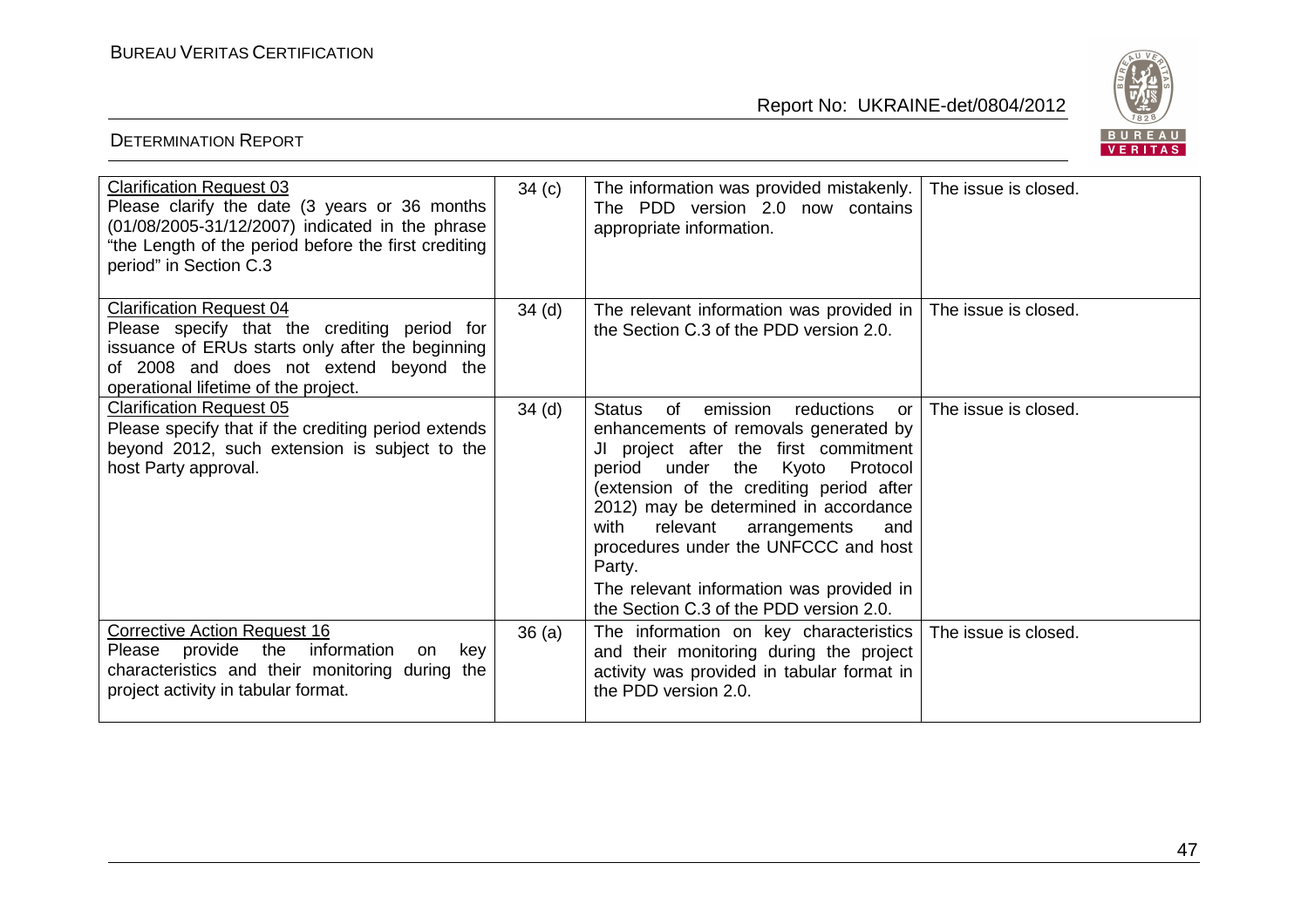

| <b>Corrective Action Request 17</b><br>There is no reference on source and page for<br>some parameters (e.g. f - share of methane<br>being captured and utilized at the disposal site)<br>used for the ERUs calculation. Please correct. | 36 <sub>(b)</sub> | In this case, the source for this parameter $\vert$<br>is the data provided by the project owner.<br>No technologies or units for landfill gas<br>(which contains methane) capture were<br>used at the landfill for pulp utilization<br>Reference on project owner data was<br>added to the PDD version 2.0.                                                                                                                                                                                                                                                                                                                                                                                                                                                                                                                                  | The issue is closed. |
|------------------------------------------------------------------------------------------------------------------------------------------------------------------------------------------------------------------------------------------|-------------------|-----------------------------------------------------------------------------------------------------------------------------------------------------------------------------------------------------------------------------------------------------------------------------------------------------------------------------------------------------------------------------------------------------------------------------------------------------------------------------------------------------------------------------------------------------------------------------------------------------------------------------------------------------------------------------------------------------------------------------------------------------------------------------------------------------------------------------------------------|----------------------|
| <b>Corrective Action Request 18:</b><br>Please indicate why the data from IPCC 2006<br>instead of National Inventory are used.                                                                                                           | 36 (b) (ii)       | Indeed, at the moment of the PDD<br>design, the National Inventory Report<br>contained the values of some variables<br>used for calculations in this project (DOC<br>and MCF parameters). The reasons of<br>using the data from IPCC instead of<br>National Inventory are the following:<br>1. Data indicated in the National Inventory<br>is the average data for all solid waste<br>landfills assessed based on the average<br>morphological content of solid wastes<br>located at the disposal site. IPCC data is<br>used for the project, because they fully<br>match the type of the project wastes $-$<br>pulp.<br>2. IPCC data is reliable and conservative<br>data source. Their usage doesn't lead to<br>overestimation of the project ER<br>calculation results which is justified by the<br>huge amount of registered JI projects. | The issue is closed. |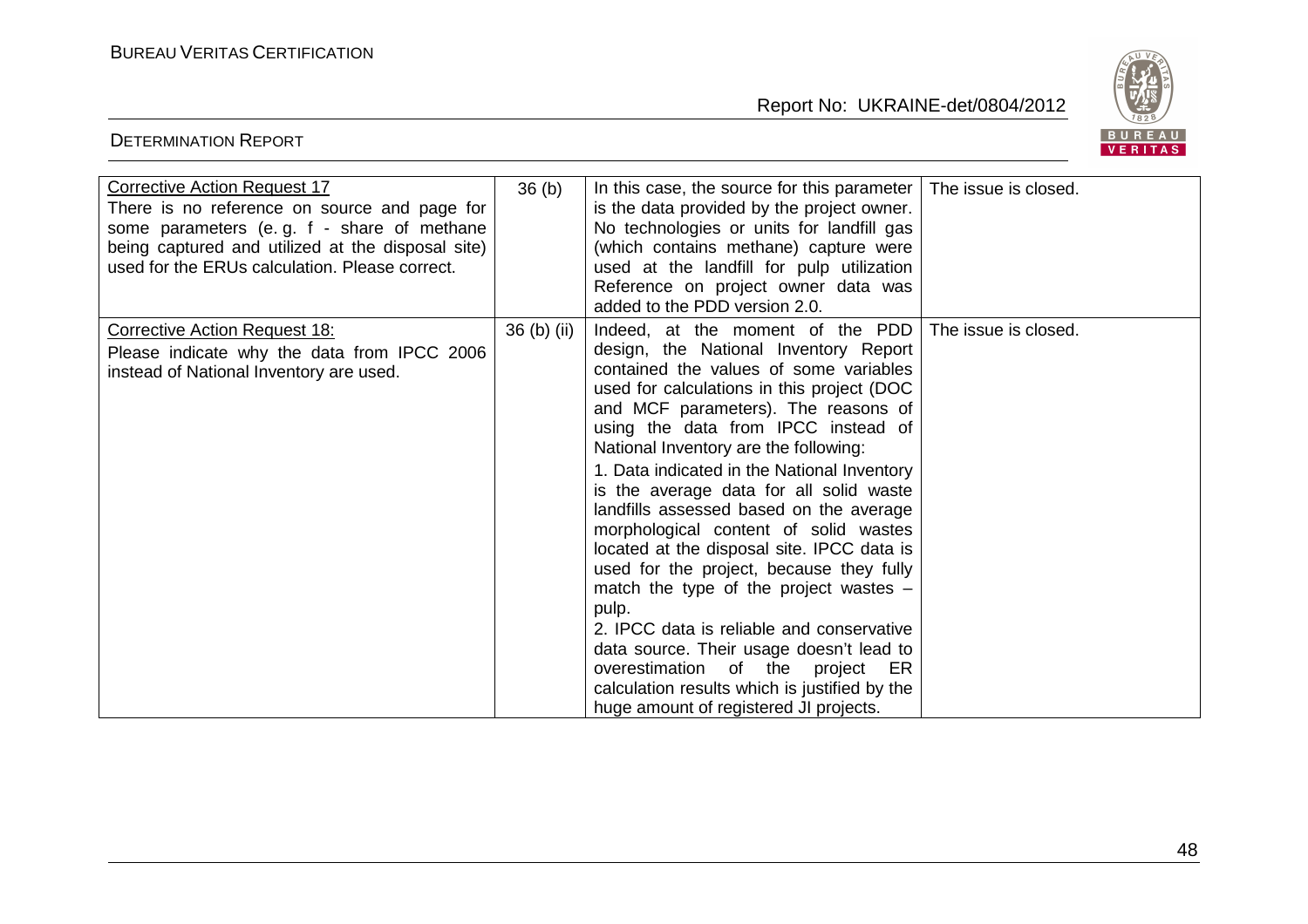

| <b>Corrective Action Request 19</b><br>Please indicate in the PDD the procedure to be<br>followed if expected data are unavailable.                                                                                                                                                                              | 36 (b) (iii)                     | Project implementation is under the   The issue is closed.<br>control of special appointed team which is<br>responsible for collection, archivation and<br>storage of documentation relevant to the<br>project. All information is stored on hard<br>and electronic copies. Thus it makes the<br>possibility of any data from any sources<br>absence very low. |                      |
|------------------------------------------------------------------------------------------------------------------------------------------------------------------------------------------------------------------------------------------------------------------------------------------------------------------|----------------------------------|----------------------------------------------------------------------------------------------------------------------------------------------------------------------------------------------------------------------------------------------------------------------------------------------------------------------------------------------------------------|----------------------|
| <b>Clarification request 06</b><br>Please provide the information on identifying the<br>amount of sugar production organic waste, that<br>was not sold and was transported to the disposal<br>site.                                                                                                              | 36 <sub>(b)</sub> <sub>(v)</sub> | The Section D.2 of the PDD version 2.0<br>was appropriately modified.                                                                                                                                                                                                                                                                                          | The issue is closed. |
| <b>Corrective Action Request 20</b><br>Please indicate data sources for the parameters<br>used in calculations per the provided formulas.                                                                                                                                                                        | 36 (f) (ii)                      | indicated<br>Data<br>and I<br>sources<br>were<br>specified in the PDD version 2.0.                                                                                                                                                                                                                                                                             | The issue is closed. |
| <b>Corrective Action Request 21</b><br>Please make amendments in the numbering of<br>formulas, making it consistent.                                                                                                                                                                                             | 36 (f) (iii)                     | The numbering of formulas was corrected<br>in the PDD version 2.0.                                                                                                                                                                                                                                                                                             | The issue is closed. |
| Clarification request 07<br>Please provide the information that the calculation<br>procedure of Px - the amount of sugar production<br>organic waste, that was not sold and was<br>transported to the disposal site complies with the<br>standard technical procedures used in the sugar<br>production industry. | 36 (f) (vii)                     | The Section D.2 of the PDD version 2.0<br>was appropriately modified. Yes, the<br>calculation procedure of $Px -$ the amount<br>of sugar production organic waste, that<br>was not sold and was transported to the<br>disposal site complies with the standard<br>technical procedures used in the sugar<br>production industry.                               | The issue is closed. |